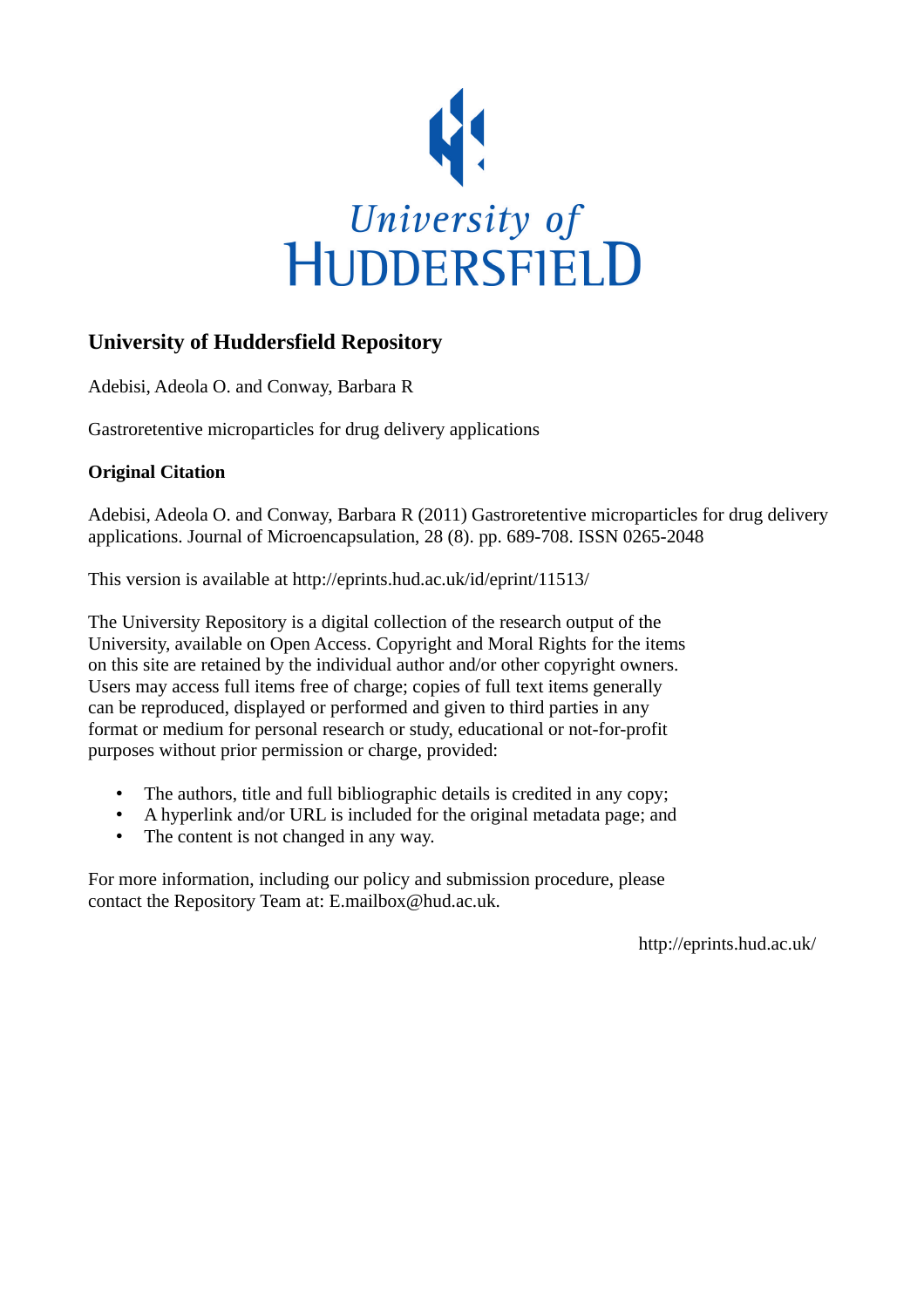Gastroretentive microparticles for drug delivery applications

Adeola Adebisi, Barbara R Conway\*

\*Corresponding author,

Prof Barbara R Conway

Professor of Pharmaceutics

School of Applied Sciences

University of Huddersfield

**Queensgate** 

Huddersfield

HD1 3DH

Tel: 01484 472347

Email: b.r.conway@hud.ac.uk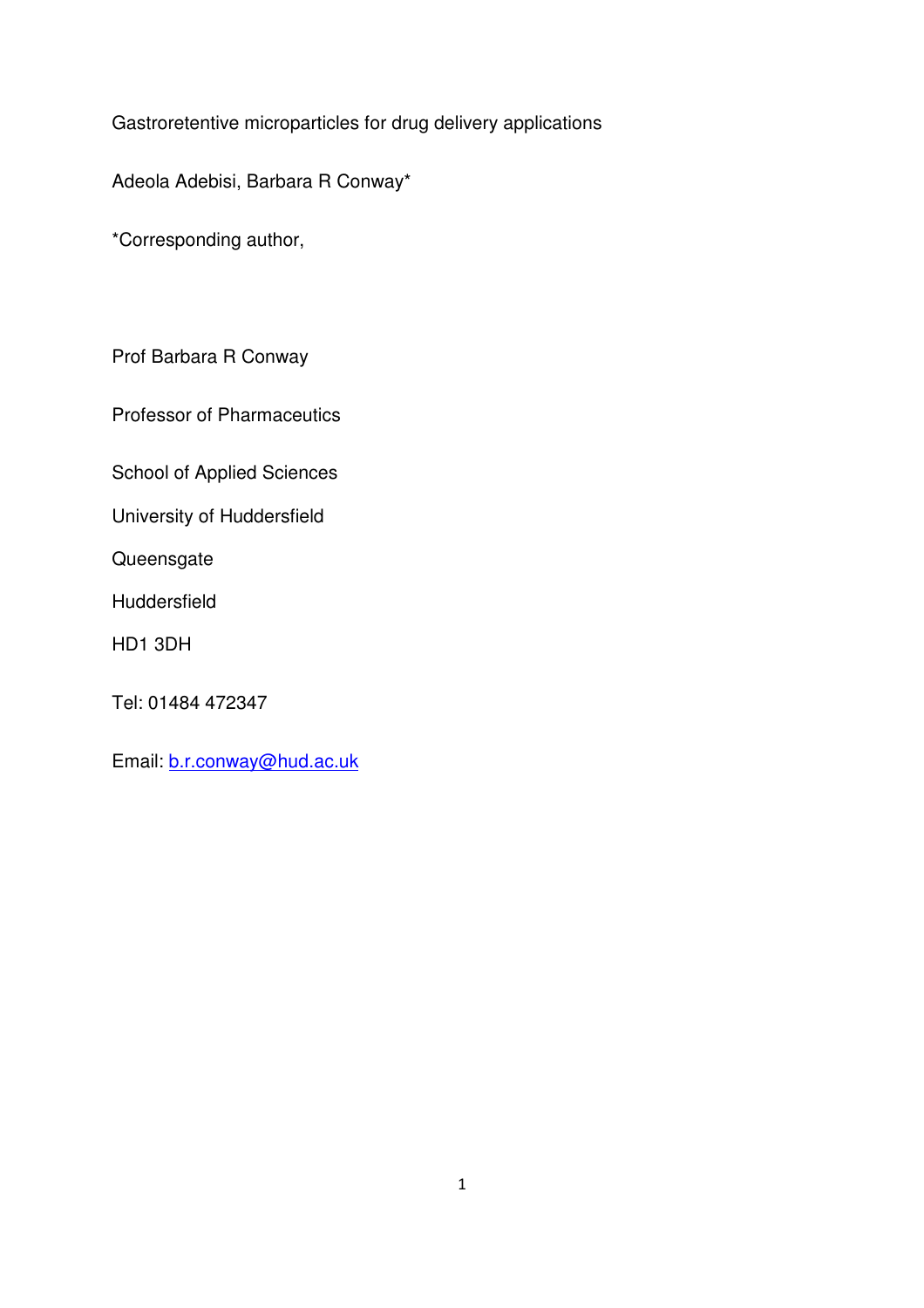### **Gastroretentive microparticles for drug delivery applications**

# **Abstract**

Many strategies have been proposed to explore the possibility of exploiting gastroretention for drug delivery. Such systems would be useful for local delivery, for drugs that are poorly soluble at higher pH or primarily absorbed from the proximal small intestine. Generally, the requirements of such strategies are that the vehicle maintains controlled drug release and exhibits prolonged residence time in the stomach. Despite widespread reporting of technologies, many have an inherent drawback of variability in transit times. Microparticulate systems, capable of distributing widely through the GI tract, can potentially minimize this variation. While being retained in the stomach, the drug content is released slowly at a desired rate, resulting in reduced fluctuations in drug levels. This review summarises the promising role of microencapsulation in this field, exploring both floating and mucoadhesive microparticles and their application in treatment of H. pylori, highlighting the clinical potential of eradication of this widespread infection.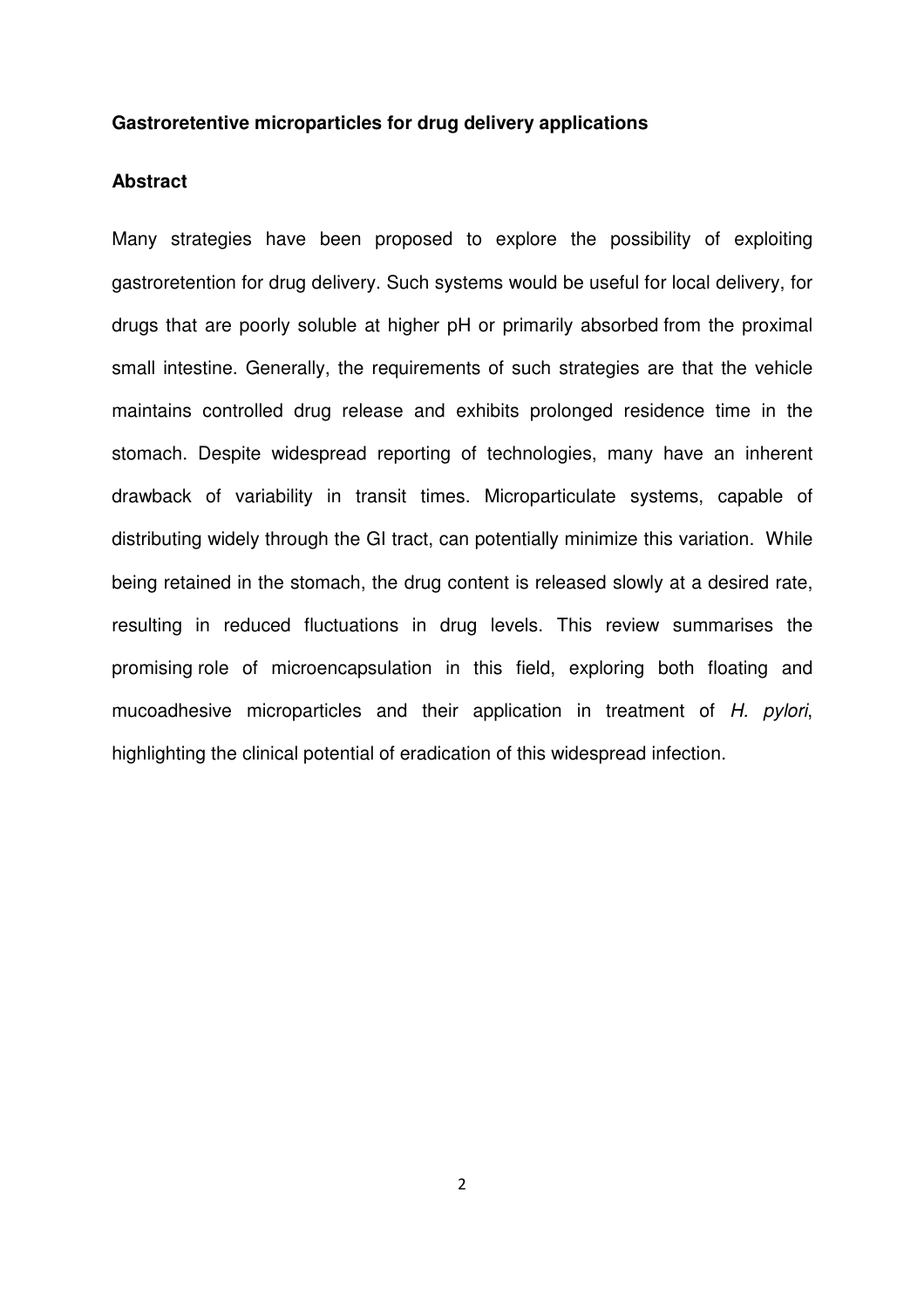### **1. Introduction**

The oral delivery route is the most common of all drug administration routes and accounts for about half of all drug administration. This is partly due to the fact that the gastrointestinal tract offers a wide range of flexibility in dosage form design than other routes. Also, it is a convenient route of administration for easy access to the systemic circulation. However, drug absorption via this route can be unsatisfactory and variable even following promising in vitro release profiles (Davis, 2005, Streubel et al., 2006). This makes it difficult to predict the in vivo performance of a drug delivery system (DDS), even though the *in vitro* data are reproducible. There are several physiological factors that could work against achieving successful delivery of drugs via the oral route and such factors include unpredictable gastric emptying times, shorter gastrointestinal transit time of the dosage form, partial drug release from the dosage form and the absorption site of the particular drug.

The average residence time of formulations in the stomach depends on the type of dosage form. Tablets, pellets, capsules and solutions have an average residence time of 2.7  $\pm$  1.5 hours, 1.2  $\pm$  1.3 hours, 0.8  $\pm$  1.2 hours and 0.3  $\pm$  0.07 hours respectively in the fed state (Chawla et al., 2003). The effective duration of release from non-retentive controlled release delivery systems such as oral matrix or osmotic systems cannot not extend beyond normal gastrointestinal (GI) transit time, and so is unpredictable and limited to around 12 hours maximum.

#### **2. Gastroretentive systems**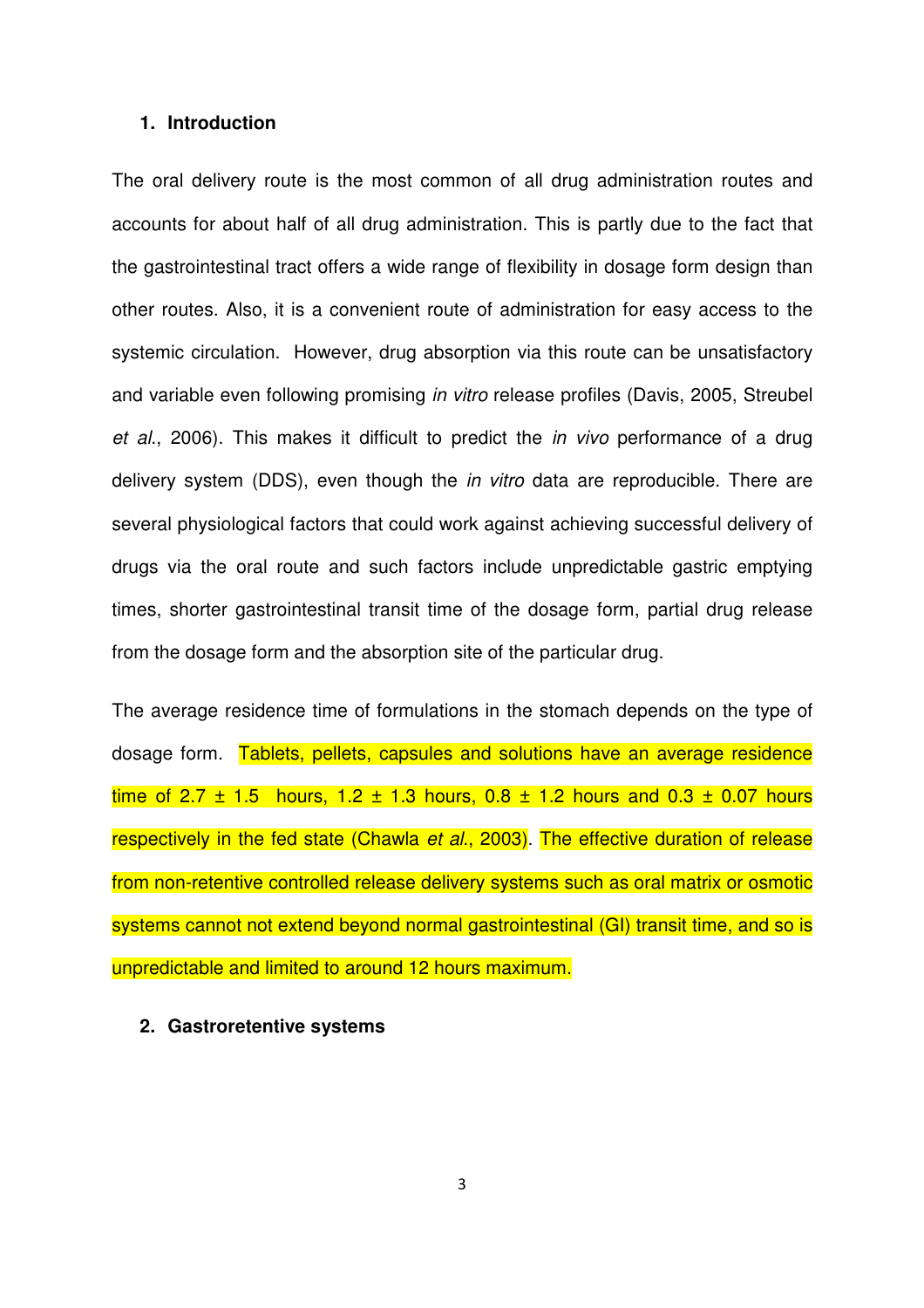Gastroretentive dosage forms (GRDFs) are designed to be retained in the stomach for an extended duration in order to improve the residence time of dosage forms in the stomach, thereby leading to enhanced bioavailability of the drug.

Not all drugs, however, are good candidates for gastroretention, but those that are and have been formulated in a range of gastroretentive systems include:

- $\triangleright$  drugs that act locally in the stomach, e.g. misoprostol (Oth *et al.*, 1992), antacids (Fabregas et al., 1994) and antibiotics (Yang et al., 1999, Whitehead et al., 2000)
- $\triangleright$  drugs that are absorbed primarily in the stomach, e.g. metronidazole (Adebisi and Conway, 2010)
- $\triangleright$  drugs that are poorly soluble at alkaline pH, e.g. diazepam (Sheth and Tossounian, 1984) and verapamil hydrochloride (Streubel et al., 2002); thereby preventing solubility from being the rate–limiting step to the absorption of the drug by restricting the drug to the stomach
- $\triangleright$  drugs that have a narrow absorption window in the stomach or in the upper small intestine, e.g. levodopa (Erni and Held, 1987), para-amino benzoic acids (Ichikawa et al., 1991a, Ichikawa et al., 1991b) and furosemide (Menon et al., 1994)
- $\triangleright$  drugs that are absorbed rapidly from the GI tract, e.g. amoxicillin
- $\triangleright$  drugs that degrade or are unstable in the colonic / intestinal environment, e.g. captopril (Matharu and Sanghavi, 1992, Nur and Zhang, 2000) and metronidazole (Nayak et al., 2010).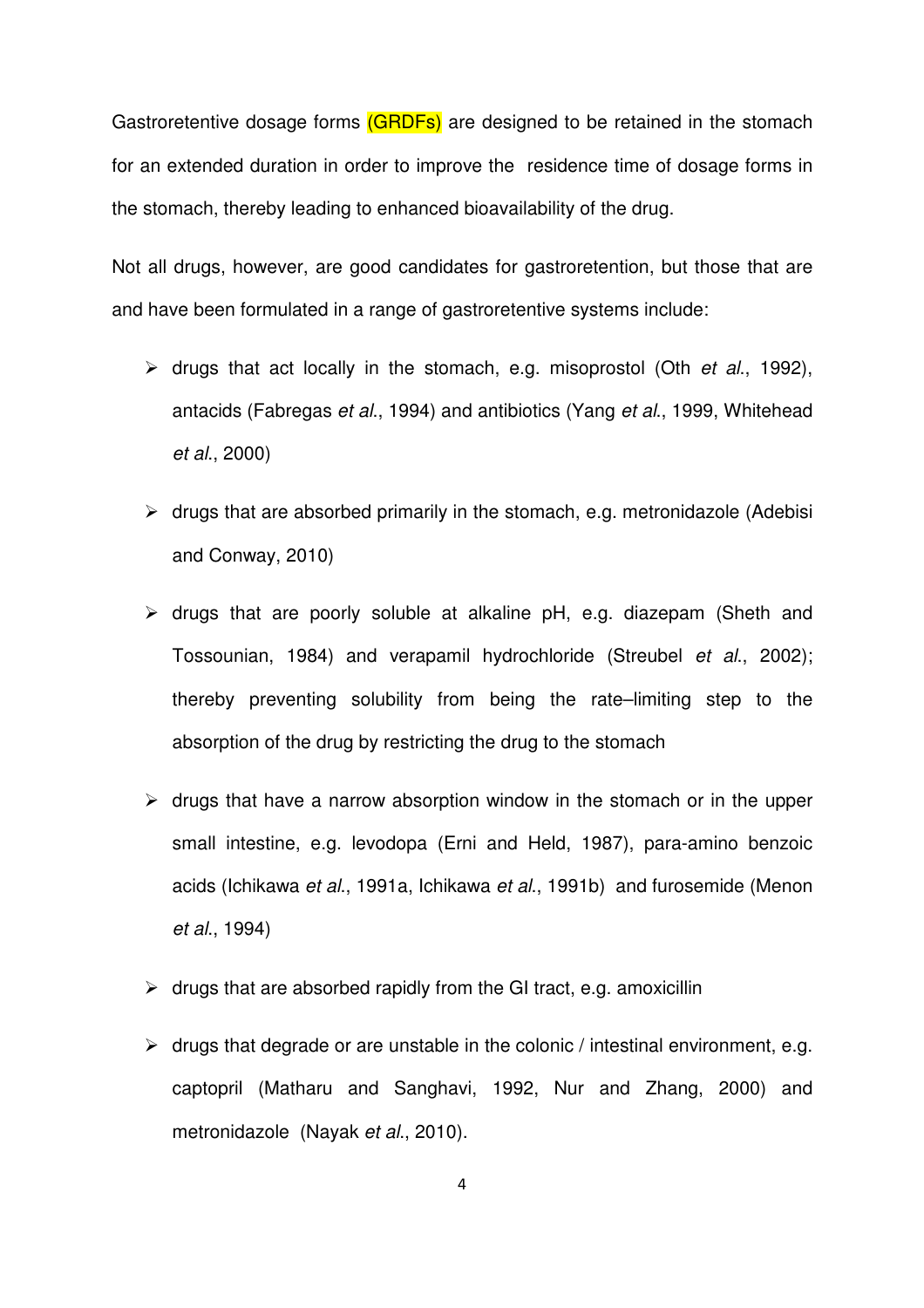#### **2.1. Requirements for gastroretentive devices**

In order for a drug dosage form to achieve gastroretention, it must satisfy certain conditions. One major requirement is that the dosage form must be strong enough to withstand the peristaltic waves of the stomach, the contractions and forces within the stomach. Another important requirement is that it must be easily removed from the stomach, once the drug content is released from the delivery device (Anilkumar, 2008).

# **2.2. Physiology of the stomach**

The stomach is the organ involved in the liquefaction of food and it also releases the churned food in a controlled manner into the intestines. It is divided into two major parts based on their functions. The fundus and the body of the stomach produce contractions in the muscle walls and cause compaction of the stomach contents, while the antrum causes peristaltic phase movement leading to the comminution of the food into small particles of about 2 mm. For the stomach contents to be able to pass through the pyloric valve into the small intestine, the particle size should be within the range of 1 to 2 mm (Deshpande et al., 1996).

In the fasted state, the stomach has a residual volume of 25-50 ml (Waugh et al., 2001) with a small amount of fluid and a pH ranging from 1 to 3 (Bowman et al., 1968). The GI tract is in a state of continuous motility. The motility is in two modes  $$ the inter-digestive motility pattern (also called the migrating motor complex) and digestive motility pattern.

The inter-digestive motility pattern presides in the fasted state, with the main function being the clearing of the stomach of the residual contents of the upper GI tract.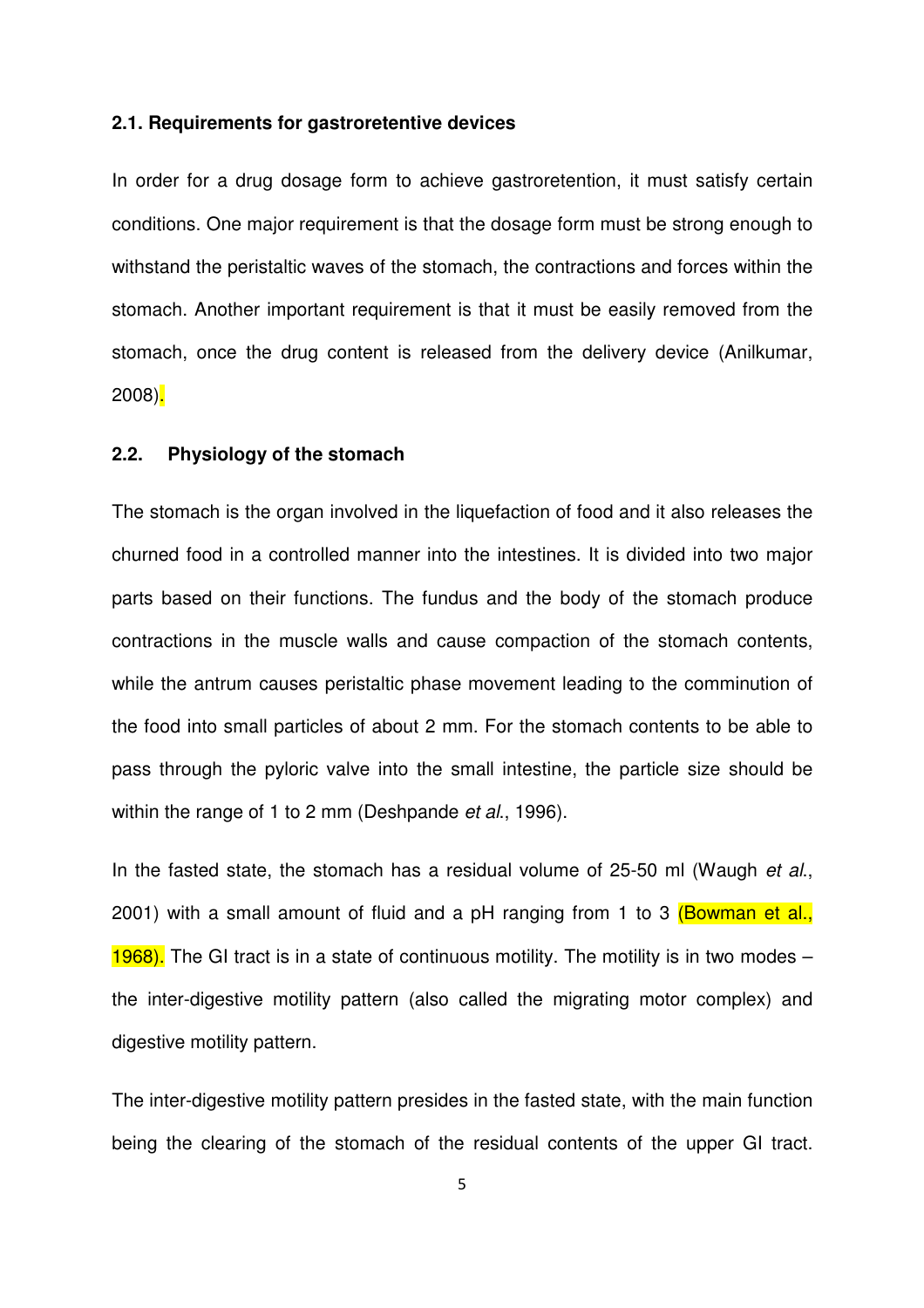Under fasted conditions, the inter-digestive myoelectric motor complex (IMMC) is a 2-hour cycle of peristaltic activity that regulates motility patterns (Washington *et al.*, 2001). It is organised in cycles of activity and quiescence (Deshpande *et al.*, 1996). Each of the cycles lasts for a period of 90 to 120 minutes consisting of four phases and the duration of the phases depends on the concentration of the hormone, motilin. The ingestion of food interferes with the inter-digestive motility cycle and the digestive cycle takes over. The digestive cycle is induced 5-10 minutes after the ingestion of food and remains active for as long as there is food in the stomach. Therefore, the larger the meal, the longer the period of fed activity, with usual times being 2-6 hours and more usually 3-4 hours with contractions similar to Phase II of IMMC (Pawar et al., 2011).

For a formulation to be gastroretentive, it must be able to resist the pressures and forces of the IMMC, especially the strong intense contractions of phase III, (Soppimath et al., 2001a) for a considerable period of time. The gastric residence time (GRT) of a particular formulation will depend on the stage of the IMMC is active at the time of drug administration.

In the fed state, after the churning of food to smaller particle sizes, the residence time of the food, depends on what type of food is consumed. Liquids and small food particles will be easily transferred into the duodenum, while solids and larger food particles are removed much more slowly (Conway, 2005).

# **2.3. Factors affecting gastric residence time**

 $\triangleright$  There are several factors affecting the GRT of dosage forms (Gruber *et al.*, 1987) and they include: 2.3.1. Fed or fasted conditions – GRT is longer in the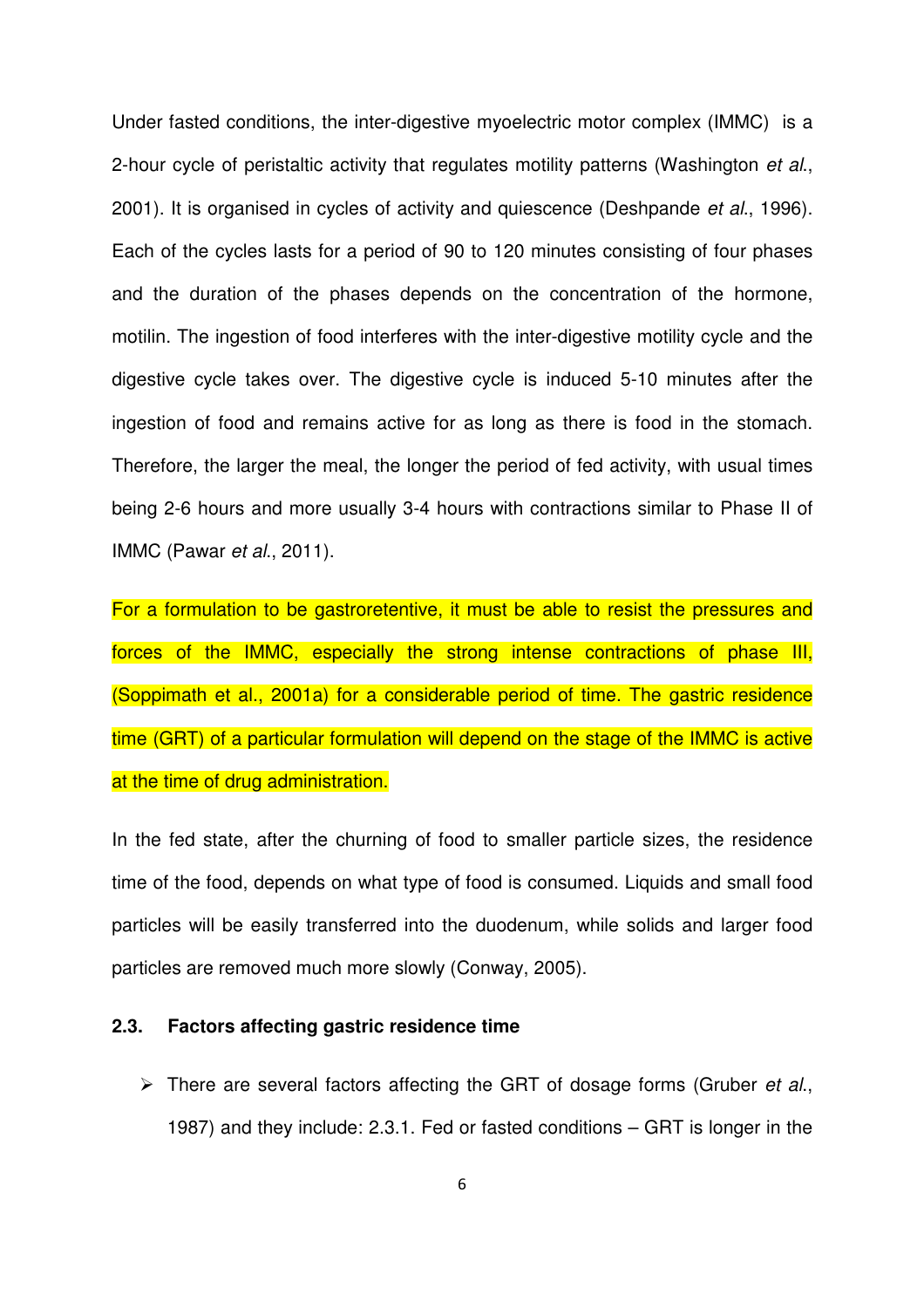fed state than in the fasted state. In the fasted state, the gastric residence of dosage forms is usually not longer than an hour and it is common for dosage forms to move rapidly through the small intestine, for not more than 3 hours (Khandai et al., 2010, Naisbett and John, 1995). This phenomenon is due to the fact that the IMMC moves the undigested food material from the stomach and if the time of drug administration occurs around the time of IMMC, the formulation will be expelled out of the stomach, leading to a short gastric residence. In the fed state however, the IMMC (related to fasted state) is delayed, thereby increasing the gastric residence time. Lin et al. observed that stomach emptying of 1.6 mm diameter spheres were affected by a 300 g steak meal (Lin et al., 1992). The presence of food caused a delay in the housekeeper wave. Most of the drug particles were uniformly distributed among the food particles in the stomach, thereby delaying the stomach emptying process. Also, when 3-5 mm diameter tablets were taken with a meal, the emptying process was delayed in humans (Khosla et al., 1989). In addition, a high fat meal may delay gastric emptying from 3 to 5 hours (Gad, 2008)2.3.2. Density of formulation - The density of a dosage form has an impact on its ability to stay in the stomach for a prolonged period of time (Figure 1). A high density formulation e.g. coated pellets, which have a density greater than that of gastric contents (1.004 g/cm<sup>3</sup>), will sink to the lower part of the antrum. This type of coating is achieved by the use of heavy inert materials such as barium sulphate, zinc oxide, and titanium dioxide (Patel, 2007). In addition, a low density formulation, with a density less than the density of the gastric contents, is expected to remain buoyant in the gastric fluid (Singh and Kim, 2000). For example, the hypotensive action of diltiazem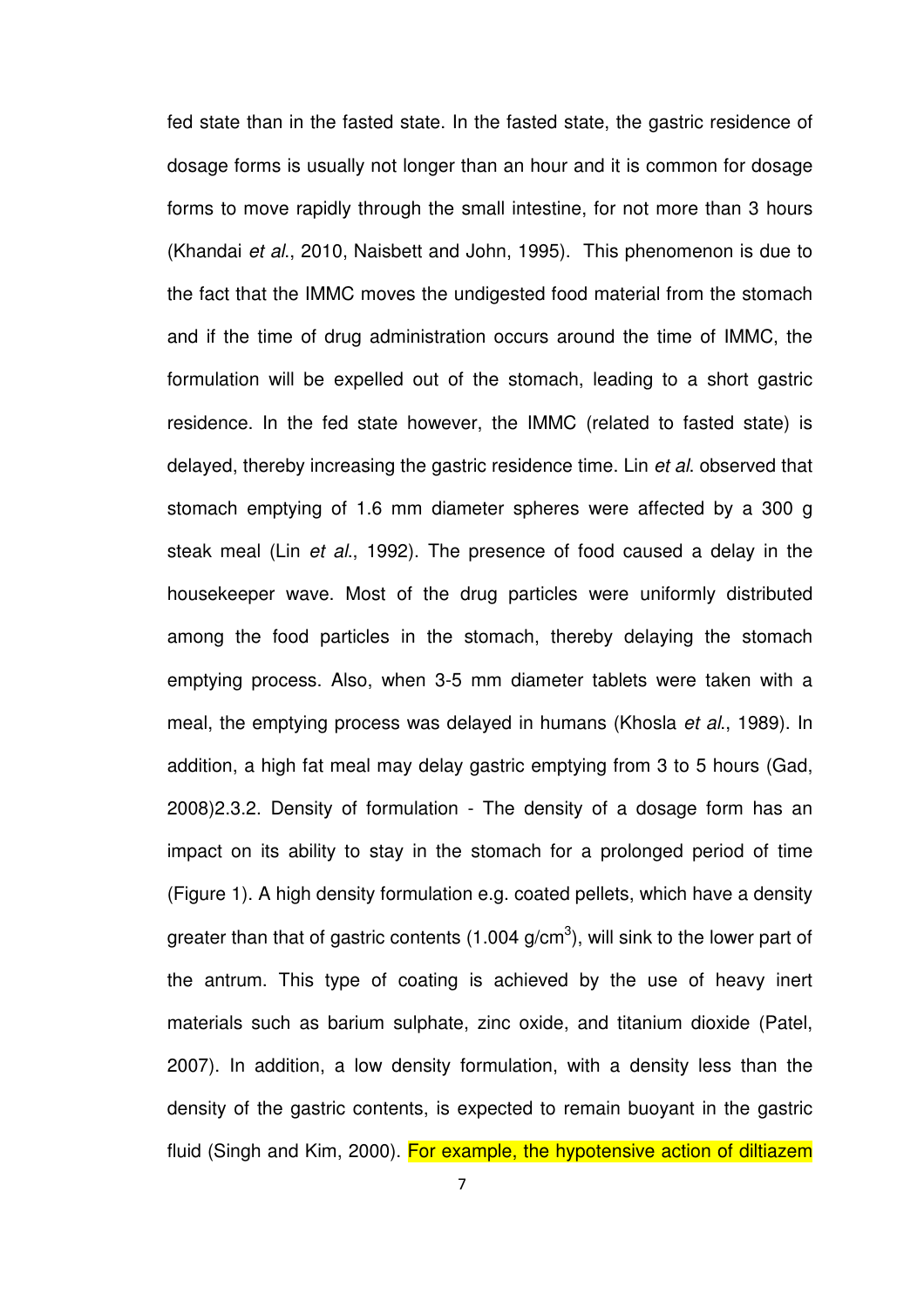was heightened when administered to humans in a floating controlled release tablet compared to an equivalent non-floating tablet (Gu et al., 1992). For particulate systems, it has been reported that particles of different densities ranging from 0.5 to 2.9 g/cm<sup>3</sup>, emptied from the stomach of fasted dogs in a similar manner (Gruber et al., 1987). The results by Gruber and co-workers are similar to those observed in fasted humans as there was no difference observed between the rate of gastric emptying of floating (density=0.96 g/cm<sup>3</sup>) and non-floating (1.96 g/cm<sup>3</sup>) single unit dosage forms (Davis et al., 1986). Inconsistencies and variability in results are likely to be a consequence of fed versus fasted conditions in the stomach, thereby reducing the impact of density on gastroretention.

- $\geq$  2.3.3 Size of formulation If the size of a dosage form is larger than the diameter of the pylorus, the dosage form will be retained in the stomach, even during the housekeeper wave. Therefore, such a dosage form will be initially of a smaller size to facilitate swallowing, then it increases in size when it gets to the stomach (Streubel et al., 2006). The size of the dosage form required, may be greater than 5 cm in length and a diameter greater than 3 cm (Klausner et al., 2003a). A diameter of more than 7.5 mm is also stated to favour gastroretention more than dosage forms with diameter, greater than 9.9 mm (Timmermans and Moes, 1994).
- $\geq$  2.3.4 Shape of formulation -The shape of the dosage form has an effect on its gastroretentive ability. Ring-shaped and tetrahedral devices have been shown to demonstrate a longer GRT , in comparison with dosage forms of other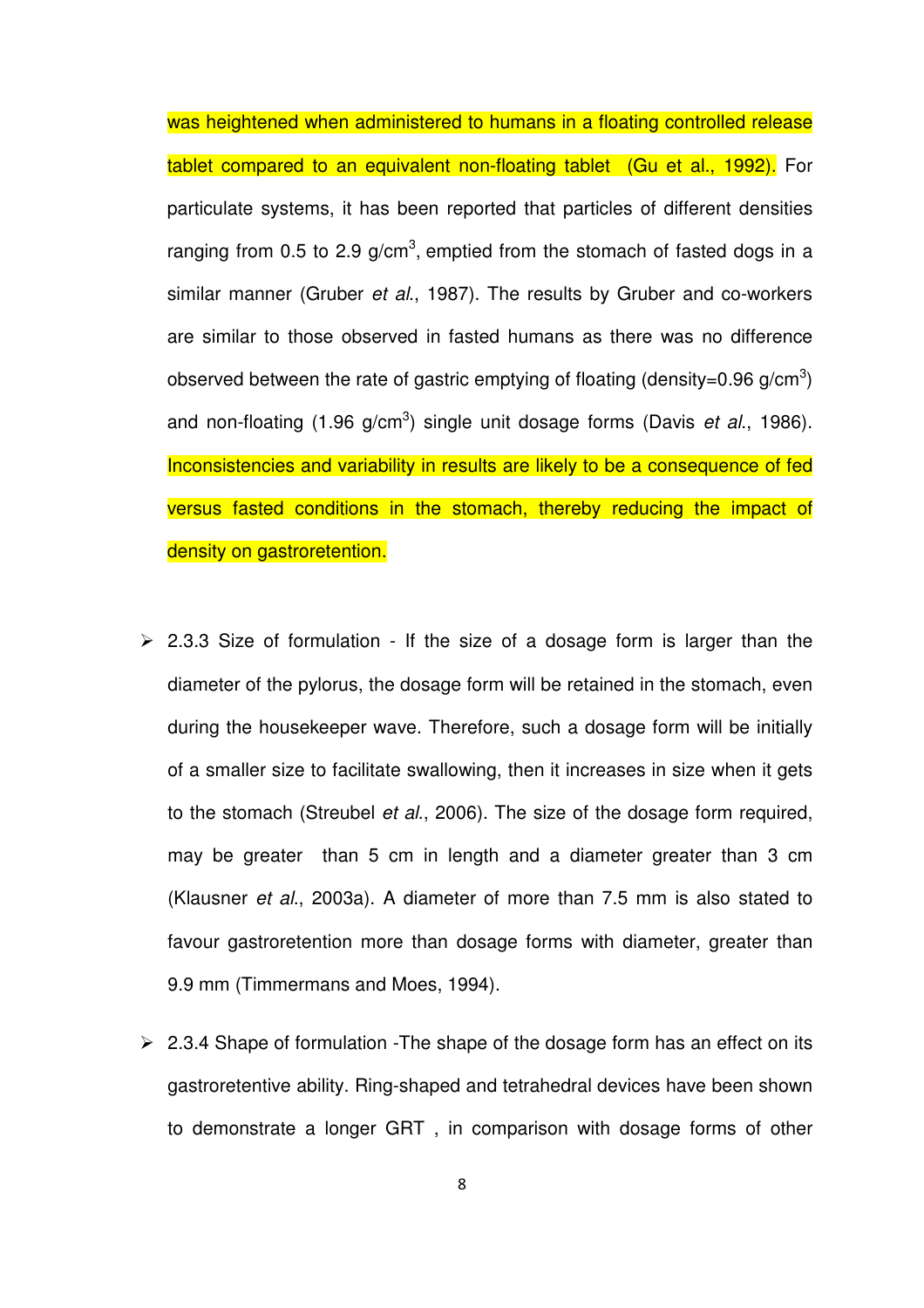shapes (Garg and Sharma, 2003). In addition, ring-shaped GRDFs with a flexural modulus of 22.5 kilo pounds per square inch and tetrahedral GRDFs (modulus of 48 kilo pounds per square inch) were reported to exhibit 90-100% retention at 24 hours, compared to dosage forms with shapes defined as continuous stick, planar disc, planar multi-lobe and string (Pawar et al., 2011).

- $\geq$  2.3.5. Single or multiple unit formulation When compared to single unit formulations, multiple unit formulations show more predictable and more reliable gastric emptying. Single unit formulations exhibit the "all or nothing concept '' and failure of the unit, while in the case of multiple unit systems, the particles are distributed freely throughout the GI system and their distribution or movement is less affected by the transit time than with single unit dosage form (Bechgaard and Ladefoged, 1978, Whitehead et al., 1998). Also, as the drug release kinetics of multiple unit systems are more predictable, there is a reduced likelihood of localised mucosal damage or dose dumping (Rouge et al., 1997), and they allow the co-administration of units with different release profiles or those containing substances that are incompatible (Ishak et al., 2007).
- $\geq$  2.3.6. Nature of meal and food intake Factors such as the nature of food, frequency of feeding and caloric content have important effects on gastroretention of dosage forms. Fatty acid salts and indigestible polymers such as cellulose, poly-dextrose and reffinose tend to extend GRT. . The gastric retention of water was reported to follow an expediential pattern with a half life  $(t_{1/2})$  of 10 minutes (Hunt, 1968). An increase in the volume of water increases the gastric emptying; however, gastric emptying of a liquid meal can be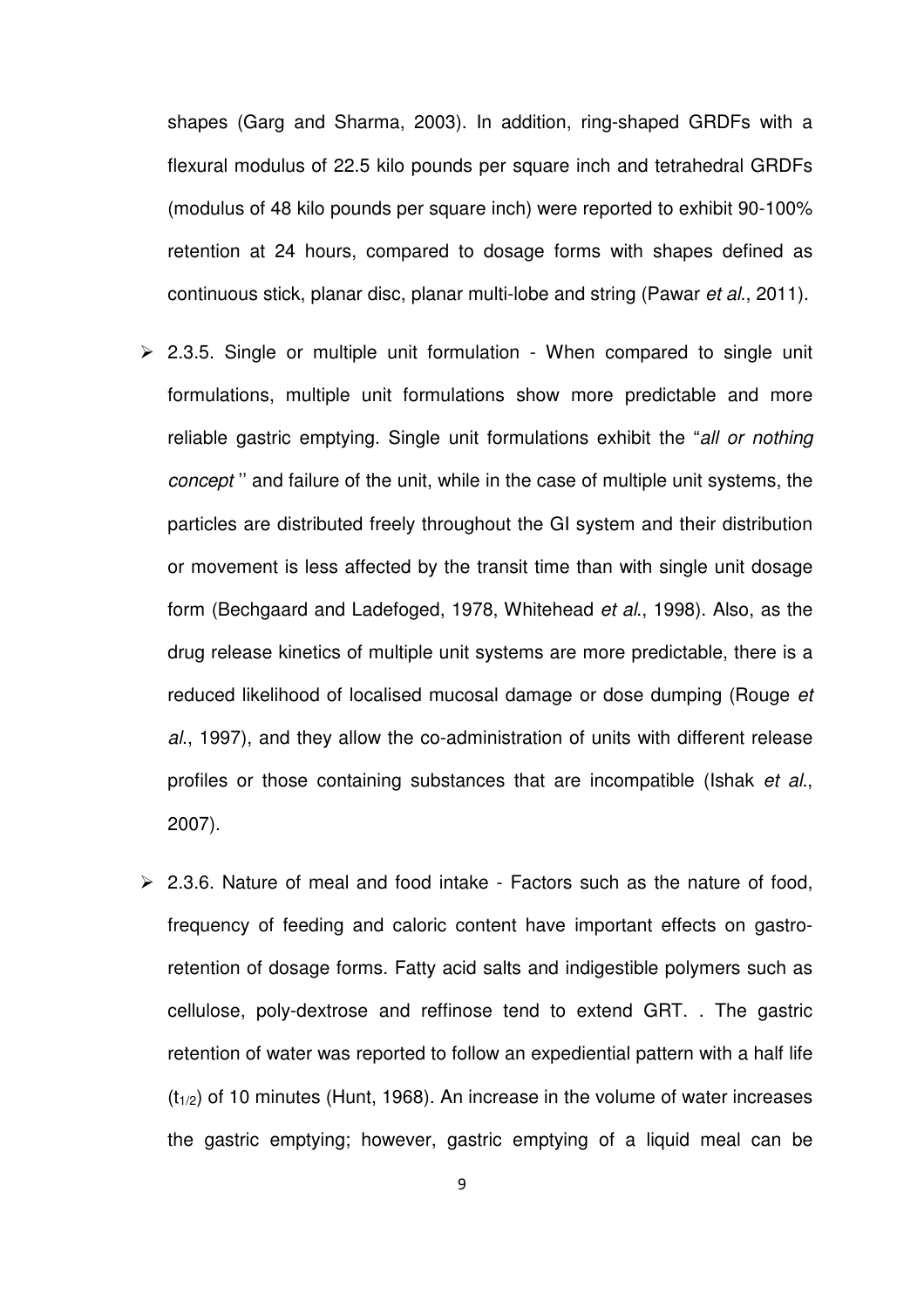affected by the chemical and osmotic properties of the meal. Foods high in proteins and fats can increase GRT by 4-10 hours. The gastric retention of dosage forms is improved by the presence of food in the stomach; this increased residence of drug in the stomach therefore, helps in improving the bioavailability of the drug. Enteric-coated or enteric matrix tablets may be retained longer, if administered with heavy meals or breakfast (Gad, 2008).

- $\geq$  2.3.7. Gender Females have been found to show a comparatively lower mean ambulatory GRT, than their male counterparts. The gastric emptying time of the Heidelberg capsule is slower in women than in men (Mojaverian et al., 1988). Also, the mean GRT in females  $(4.6 \pm 1.2h)$  is higher than in males  $(3.4 \pm 0.6)$  of the same age and race.
- $\geq$  2.3.8. Posture It has been reported that posture does not have a significant effect on GRT (Mojaverian et al., 1988); however, another study showed that for both floating and non-floating systems, the GRTs of the dosage forms vary based on the subject's posture (Van Gansbeke *et al.*, 1991). Floating systems taken by subjects in an upright position were found to float for a longer period of time, thereby extending gastroretention. However, non-floating systems settled to the bottom of the stomach and were easily evacuated by peristaltic contractions. In a supine position however, the reverse occurred as the floating units were more easily emptied from the stomach, than the nonfloating units (Timmermans and Moes, 1994).
- $\geq$  2.3.9. Concomitant drug administration- Examples of drugs that have an effect on GI transit times include anti-cholinergic drugs such as atropine, opiates,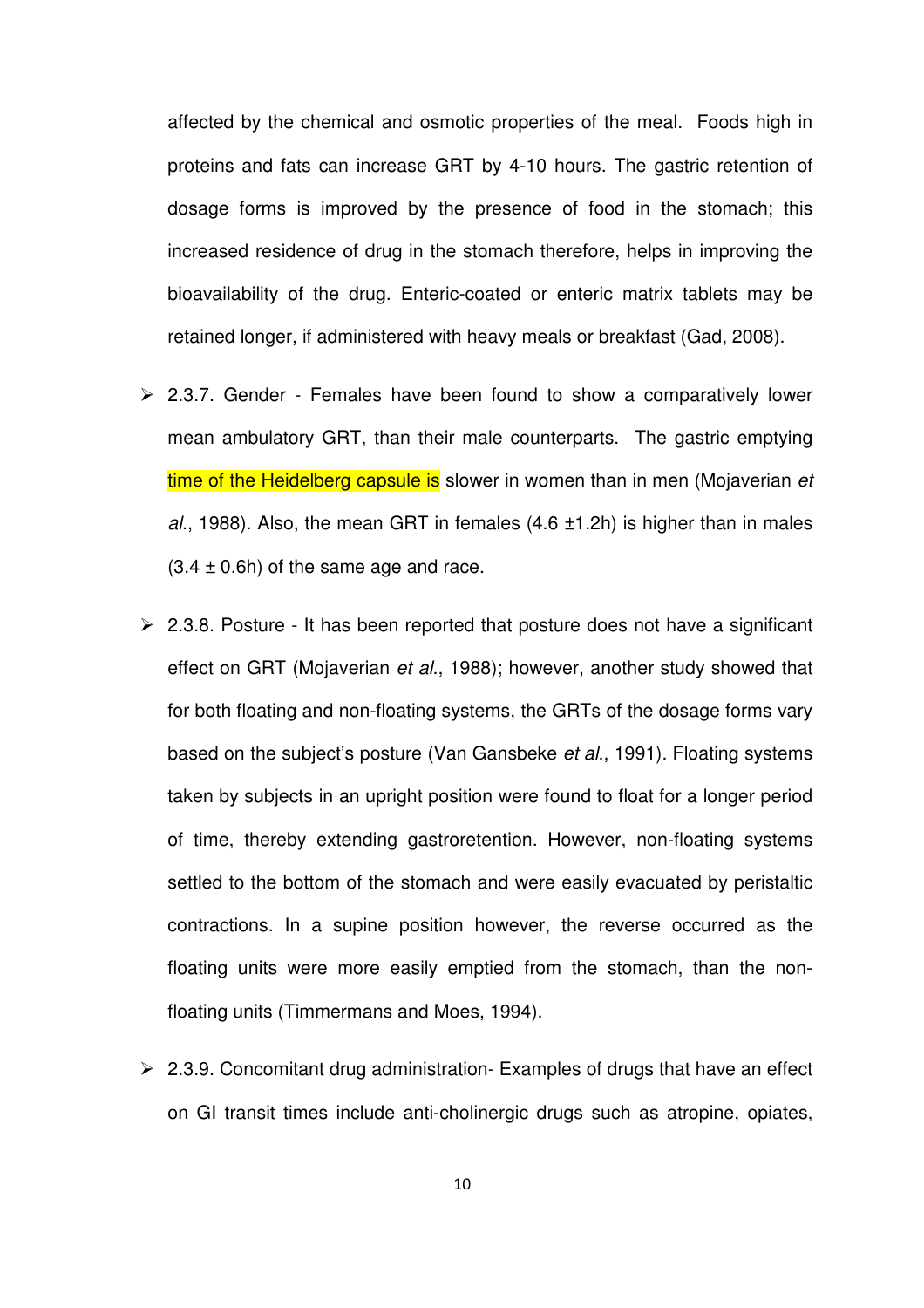e.g. codeine and pro-kinetic drugs, e.g. metoclopramide. All these prolong GRT, while drugs like octreotide and erythromycin enhance gastric emptying.

- ▶ 2.3.10. Biological factors- disease states such as Crohn's disease have been associated with delayed gastric emptying (Grill et al., 1985, Annese et al., 1995). Diabetes has also been linked to delayed gastric emptying with this delay occurring in 30-50% of patients with long standing diabetes mellitus (Horowitz et al., 1996). Duodenal ulcers lead to an increase in gastric emptying, while gastric ulceration reduces antral motility causing a normal emptying of liquids but resulted in delayed emptying of solids (Miller et al., 1980).
- $\geq$  2.3.11. Age The effect of age on the gastric residence of the Heidelberg capsule was assessed in 12 healthy elderly males over 65 years. It was observed that the mean GRT after a 500-kcal breakfast. was significantly longer, compared to that observed in young male volunteers (Mojaverian et al., 1988)**.**

# **3. Gastroretentive dosage forms**

Various approaches have been developed to achieve gastroretention. Passage delaying agents such as triethanolamine myristate (Gröning and Heun, 1984), have been used to have an influence on gastric transit of DDS based on the fact that the lipid vehicles tend to reduce the motility of the stomach. However, this deliberate slowing down of gastric motility may have an effect on the emptying of the entire contents of the stomach.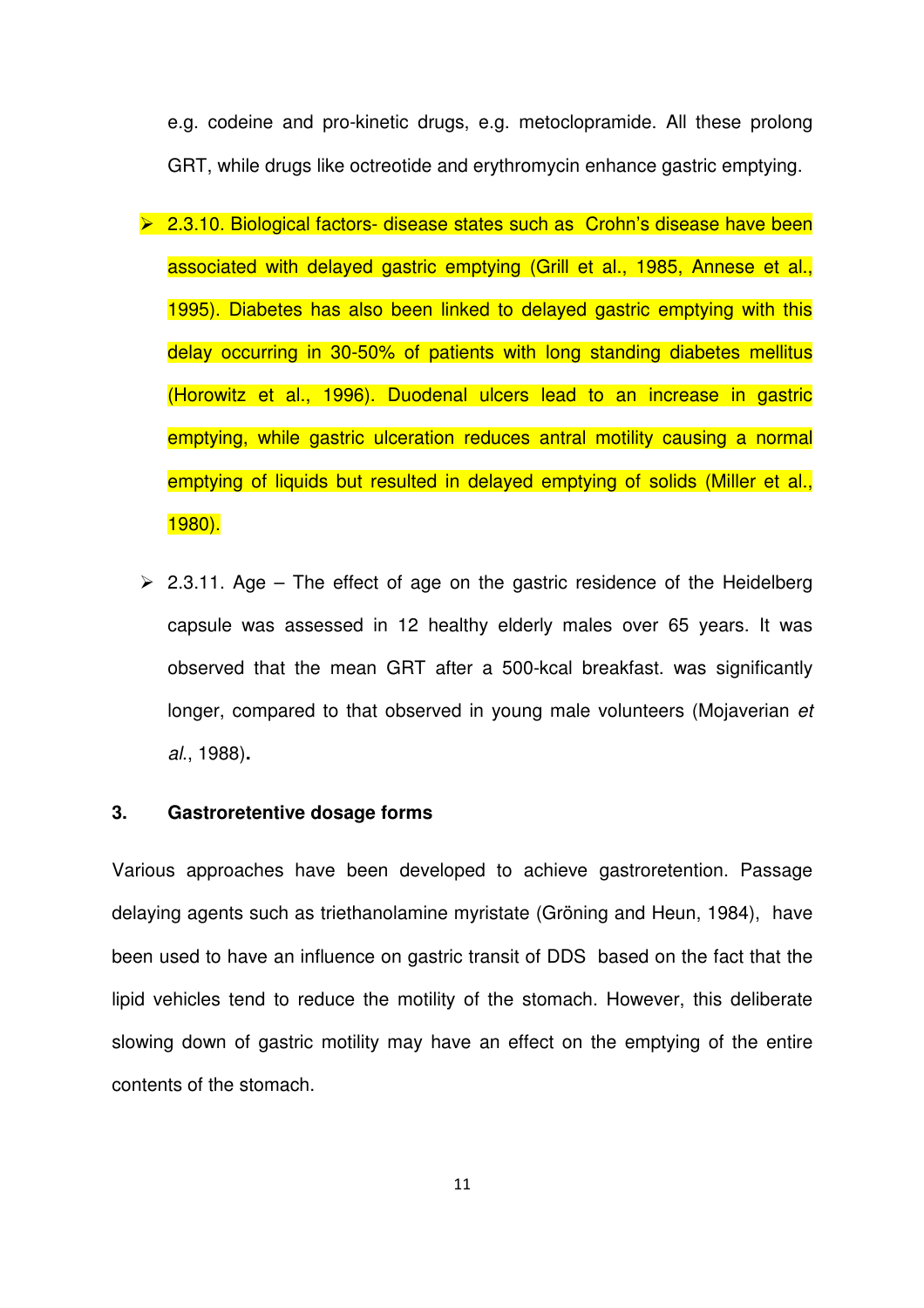DDS have been developed to achieve gastroretention and they include bioadhesive systems (Ponchel and Irache, 1998); swelling and expanding systems (Urguhart and Theeuwes, 1994); high density systems (Rednick and Tucker, 1970); floating systems (Deshpande et al., 1996), and modified shape systems (Fix et al., 1993).

### **3.1. Swelling and Expandable Systems**

Swelling systems exploit the restrictions on the removal of large particles from the stomach, if they are larger than the pyloric sphincter opening (Nayak *et al.*, 2010). Important features of these formulations are that the dosage form must be small enough for it to be easily swallowed; the onset of swelling must be fast, so as to prevent its evacuation from the stomach, before getting a chance to swell (Conway, 2005); it must not cause any form of gastric obstruction, either singly or by accumulation (Nayak et al., 2010) and must regain a small size to be evacuated after complete drug release (Groning et al., 2007).

The increase in size of the formulation is normally achieved by swelling (through the process of osmosis) or by unfolding on contact with the contents of the stomach (Klausner et al., 2002). There are several drawbacks to the use of this kind of system, as large single unit dosage forms may cause obstruction, intestinal adhesion, and gastropathy (Klausner et al., 2003b). Such dosage forms should not possess sharp edges or cause local damage to the stomach on extension and the system must be made from biodegradable polymers.

# **3.2. High density systems**

High density systems are dosage forms that have a density greater than the density of normal stomach contents which is 1.004  $q/cm<sup>3</sup>$  (Figure 1). The density of the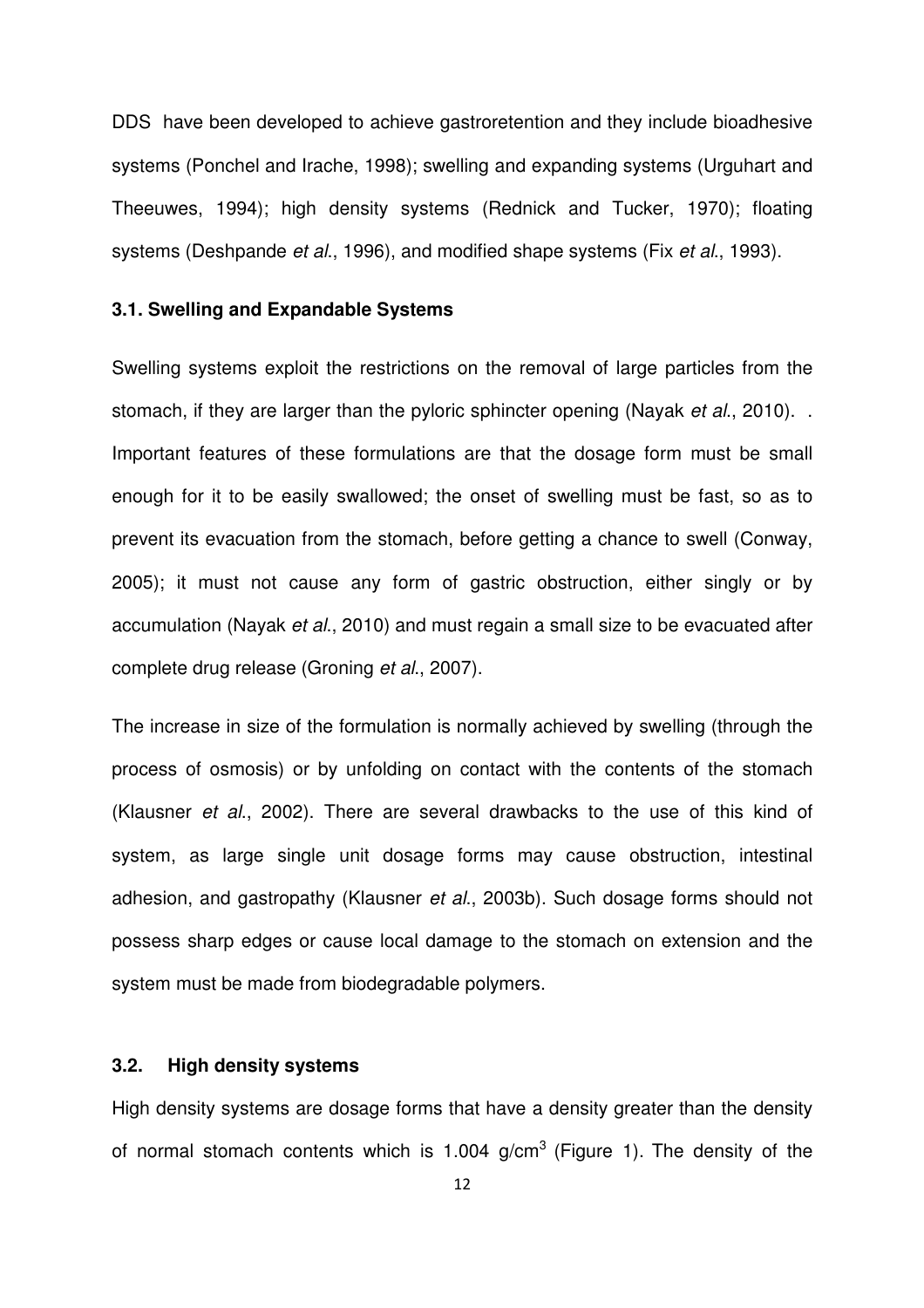formulation should be close to 2.5 g/cm<sup>3</sup>, for it to be retained in the stomach for any considerable length of time (Clarke et al., 1993). Rouge et al., also reported that above densities of 2.4 - 2.8 g/cm<sup>3</sup>, formulations can be retained in the lower part of the stomach (Rouge et al., 1998). Inert materials used to increase the density of formulations are used either by coating the drug with it or by mixing the material with the drug (Vyas and Khar, 2006). On addition of such inert materials, the formulation density can increase by up to 1.5--2.4 g/cm<sup>3</sup> (Clarke *et al.*, 1993). One major drawback, however is that they are difficult to manufacture, requiring relatively large quantities of active drug as the dry material constituent of the formulation reacts with the gastric fluid to release its contents. There is no formulation utilising this strategy currently on the market (Nayak et al., 2010, Garg and Sharma, 2003) and in vivo data in animal ) or clinical studies are also rather scarce.

# **3.3. Bioadhesive systems/ Mucoadhesive systems**

 Bioadhesive DDS , as introduced in the 1980s, adhere to epithelial surfaces, thus maintaining a more intimate contact with the mucosal barrier (Park and Robinson, 1984) and thereby prolonging GRT due to this feature. A subset of bioadhesive systems is mucoadhesive systems, which adhere to the thick mucus gel layer that covers the mucosal surfaces in the stomach (Conway, 2005). Chitosan for example, has been used to achieve mucoadhesion (Lehr et al., 1992) and adhesion to porcine stomach (Gåserød et al., 1998) in some formulations. The concept of mucoadhesive systems is based on the self protecting mechanism of the GI tract. Mucus plays a cytoprotective role by protecting the surface mucosal cells from acid and peptidases. It is a viscoelastic, gel-like, stringy slime consisting mainly of glycoproteins and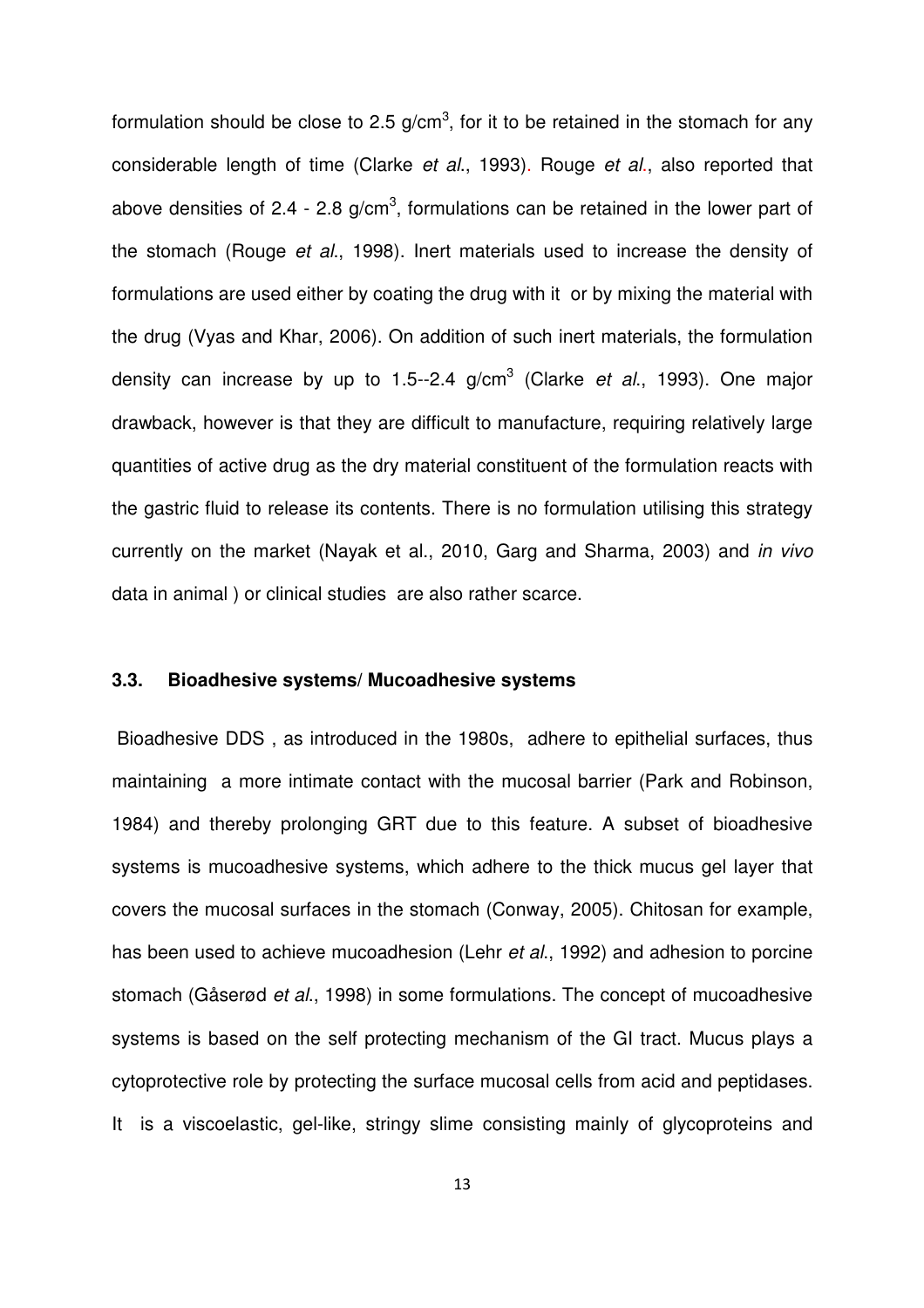serves as a lubricant for the passage of solids and as a barrier to antigens, bacteria and viruses (Chawla et al., 2003). The process of mucoadhesion is complex and its mechanism, has been explained through various theories such as electrical,, adsorption, wetting and diffusion theories (Peppas and Buri, 1985, Park and Robinson, 1987, Rillosi and Buckton, 1995). Mucoadhesion has been said to occur in two stages ; the contact (wetting) stage and then the consolidation stage, which is the stage where adhesive interactions are established (Smart, 2005). The mucosal surface is negatively charged; therefore a polymer that has a positive charge might assist the mucoadhesion process. An initial step of mucoadhesion could be electrostatic attraction, followed by mechanical interlocking of the polymer chains, van der Waals force, hydrogen bonding and other forces (Lehr et al., 1993). The different mechanisms of bioadhesion are summarized in Table 1.

One drawback associated with such systems is that the mucus on the stomach walls is constantly being renewed, thereby making adherence of a formulation to this mucus unpredictable (Chun et al., 2005b). In addition, the contents of the stomach are highly hydrated, thereby reducing the level of adhesiveness of the polymers. Other factors that can affect effective in vivo mucoadhesion include the composition of mucus, different behaviour of mucoadhesive devices over the pH range, and disease conditions (Vasir et al., 2003). Also, the prospect of oesophageal binding might be daunting, regarding the safety aspects of such formulations (Wang et al., 2000). The specificity of the formulation could also be a major drawback, as it is difficult to specifically target bioadhesive polymers to the gastric mucosa, for example, Carbopol® will adhere to various surfaces (Khosla and Davis, 1987).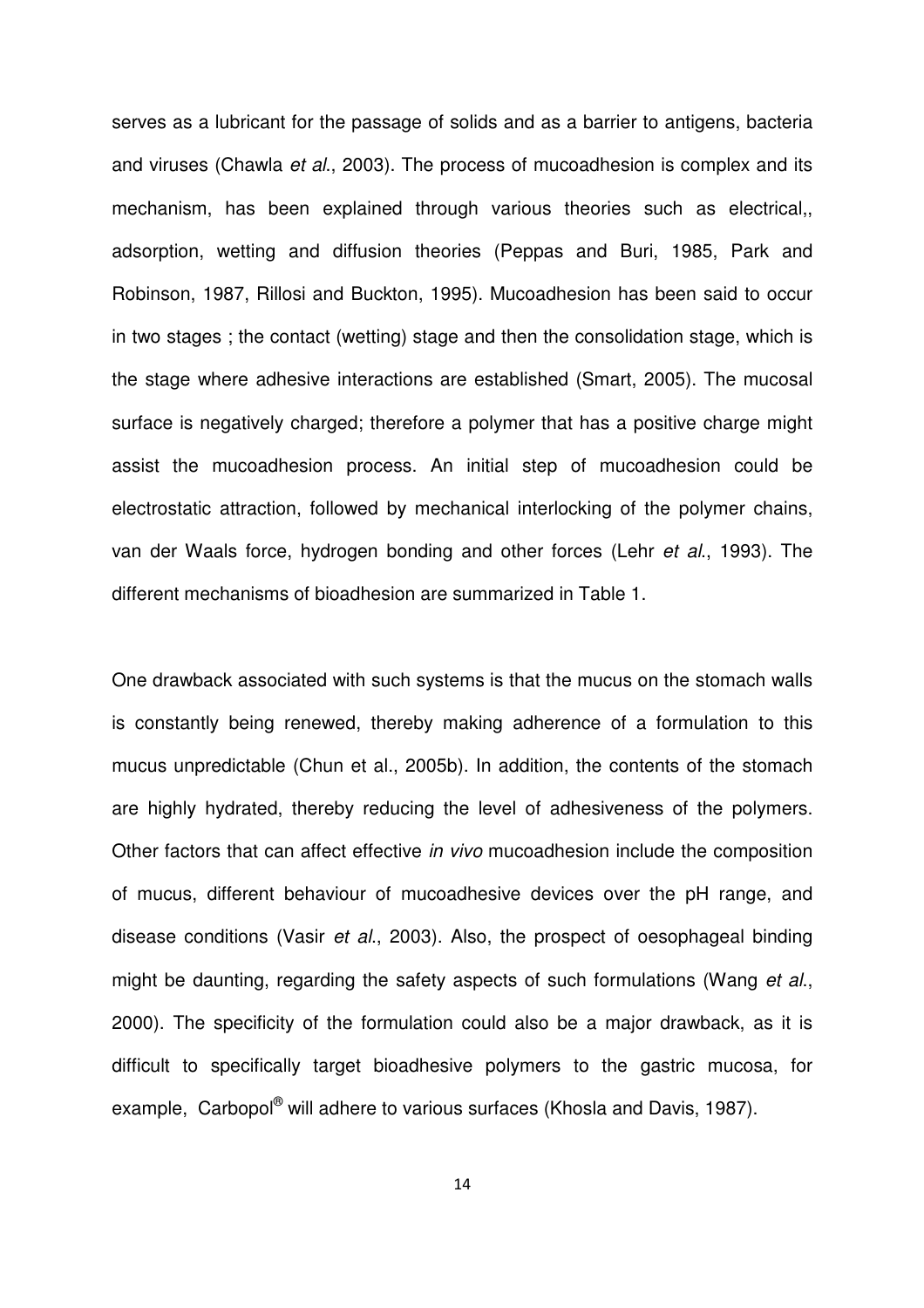However, the advantages of such systems in the treatment of H. pylori infections may outweigh these concerns, because they have the potential to maintain contact with the mucus layer and provide controlled release of drugs e.g. antibiotics, in a localised environment. An additional consideration with this application is the avoidance of any local drug overdose, which could lead to irritation of the gastric mucosa (Ch'ng et al., 1985).

#### **3.4. Floating systems**

Early studies based on floating systems date as far back as 1968 (Davis, 1968). Floating delivery systems (Figure 1) generally have a bulk density, that is less than the density of the gastric contents and thus remain buoyant in the stomach, without affecting the gastric emptying rate for a prolonged period of time. A floating system could lead to high drug levels in the fundal area of the gastric mucosa and this may be a useful strategy for the delivery of narrow spectrum antibiotics for peptic ulcer disease (Umamaheswari et al., 2002) and for drugs that are primarily absorbed in the stomach or the upper small intestine (Sungthongjeen et al., 2006), e.g. metronidazole.

The drug content should be released slowly as the dosage form remains floating on the gastric contents. At the end of the release period, the DDS should exit from the stomach. This type of DDS has been demonstrated to increase gastroretention and reduce fluctuations in drug plasma concentrations (Singh and Kim, 2000).

### **3.4.1. Specific criteria for a floating DDS:-**

 $\triangleright$  It must have a structure to form a cohesive gel barrier.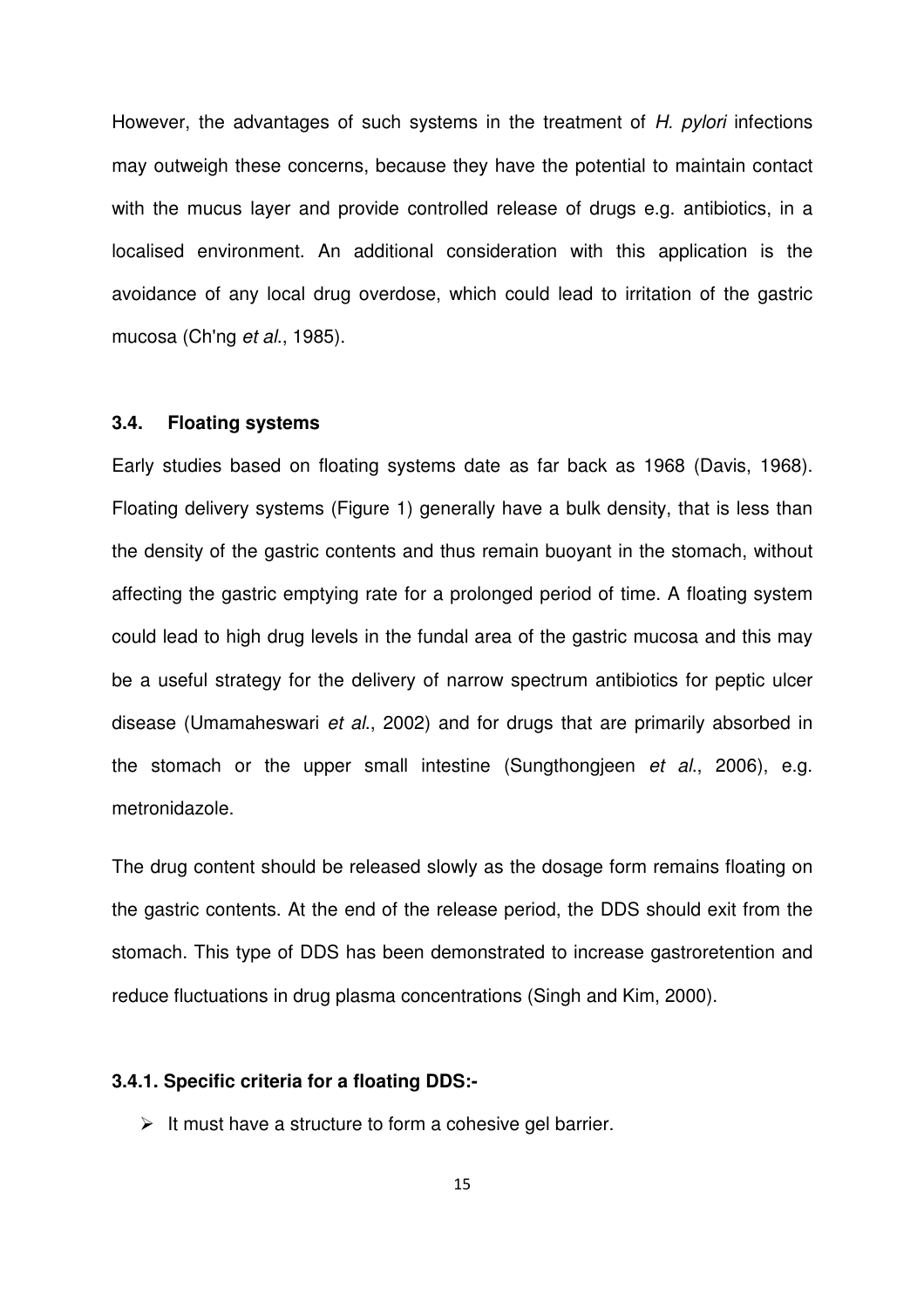- $\triangleright$  It must maintain a density lower than that of gastric contents (1.004-1.010 g/cm $^3$ ).
- $\triangleright$  It should dissolve slowly enough to serve as a drug depot (Desai, 2007).

Floating systems include designs such as hydro-dynamically balanced systems (HBS), gas generating systems, raft forming systems and hollow microspheres. These systems can be achieved by entrapping air into the formulation, e.g. hollow microspheres (Krogel and Bodmeier, 1999) or through the inclusion of oils (Sriamornsak et al., 2004) or foam powder (Streubel et al., 2002). Floating dosage forms include granules (Yuasa et al., 1996), powders (Dennis and Timmins, 1992), capsules (Franz and Oth, 1992), tablets (Sheth and Tossounian, 1979), laminated films (Machida et al., 1989) and hollow microspheres (Kawashima et al., 1991).

There are several advantages attributed to the use of floating DDS including improvement in patient compliance; achievement of better therapeutic effect of drugs with a short half life; enhancement of absorption of drugs, which are soluble primarily in the stomach and achievement of site-specific delivery of drug to the stomach (Pawar et al., 2011).

The limitations to the use of these formulations, include the requirement for the presence of fluids in the stomach (dosage form is administered typically with fluid of about 200-250 ml (Soppimath et al., 2001a)), in order to maintain buoyancy effect of the formulation in the stomach. Also, drugs that cause gastric mucosa irritation and those with solubility and/or stability issues in gastric fluids and those that cause gastric mucosa irritation like biomolecules, such as proteins and peptides (which are liable to proteolysis in gastric fluid) are not suitable for incorporation into this type of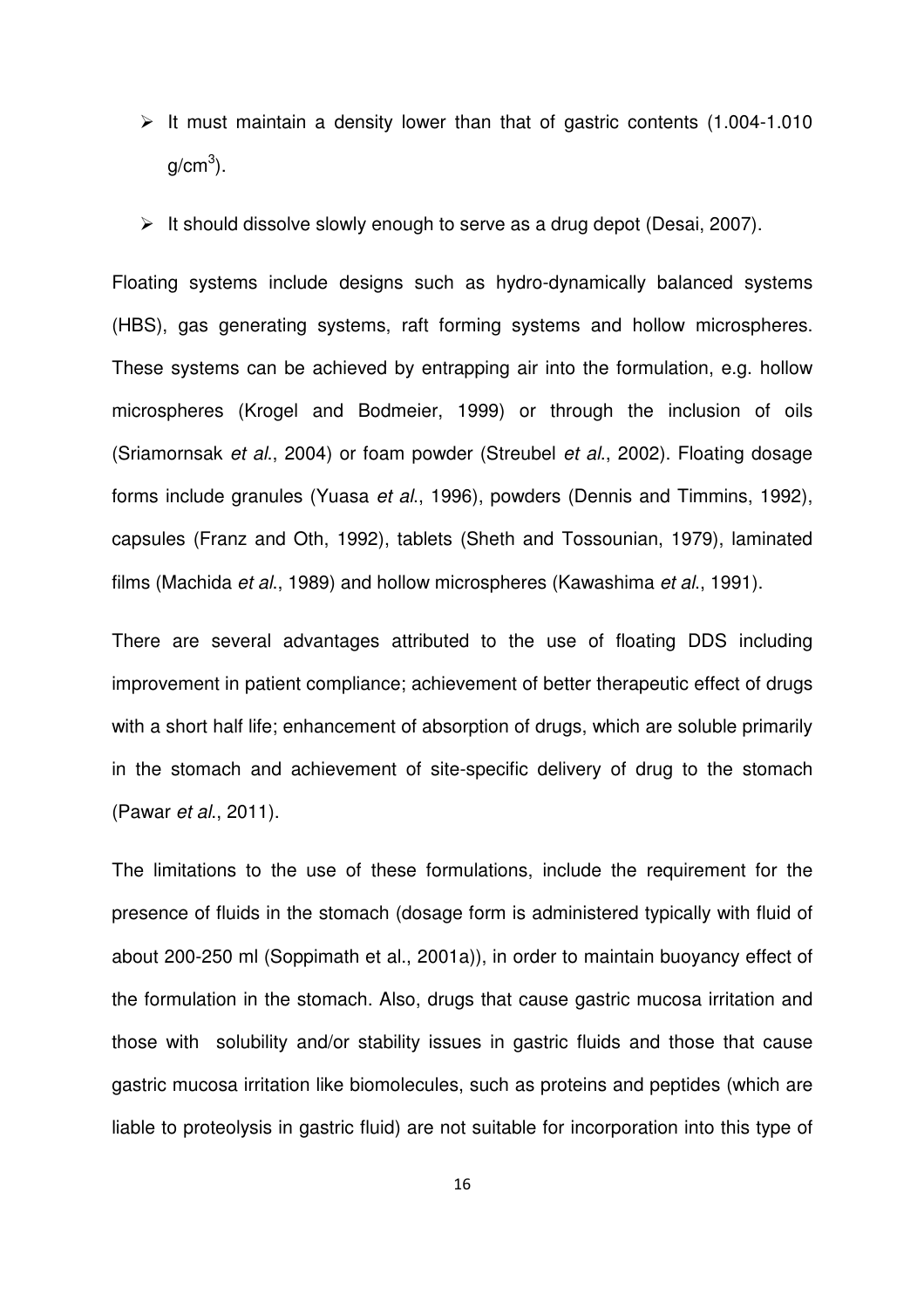delivery system. In addition, drugs which are well absorbed along the entire GI tract and undergoes significant first pass metabolism are not suitable candidates, since the slow gastric emptying could lead to a reduction in systemic bioavailability (Pawar et al., 2011).

#### **3.4.2. Formulations for floating systems**

 Floating systems can be divided into two categories: - gas generating systems and non-effervescent systems (Garg and Gupta, 2008).

# **3.4.2.1. Gas generating / Effervescent systems**

 These are systems designed so that when they contact the gastric contents, gas bubbles are released causing the dosage form to float on gastric contents. This is achieved by the incorporation of vacuum, air or inert gas into a floatation chamber (Iannuccelli et al., 1998). The gas can be added to the formulation by the volatilization of an organic solvent such as ether or cyclopentane, causing inflation on contact with gastric fluid or through carbon dioxide produced due to the chemical reaction between organic acids and carbonate-bicarbonate salts (Sakr, 1999). These formulations make use of swellable polymers such as methylcellulose and hydroxylpropylmethylcellulose (HPMC); polysaccharides (e.g. chitosan) and effervescent materials, such as sodium bicarbonate, citric acid (Rubinstein and Friend, 1994), tartaric acid or floating chambers that contain liquids that turn into a gaseous state at body temperature (Pawar et al., 2011). The required stoichiometric ratio of citric acid and sodium bicarbonate for the generation of gas has been reported to be 0.76:1 (Garg and Sharma, 2003).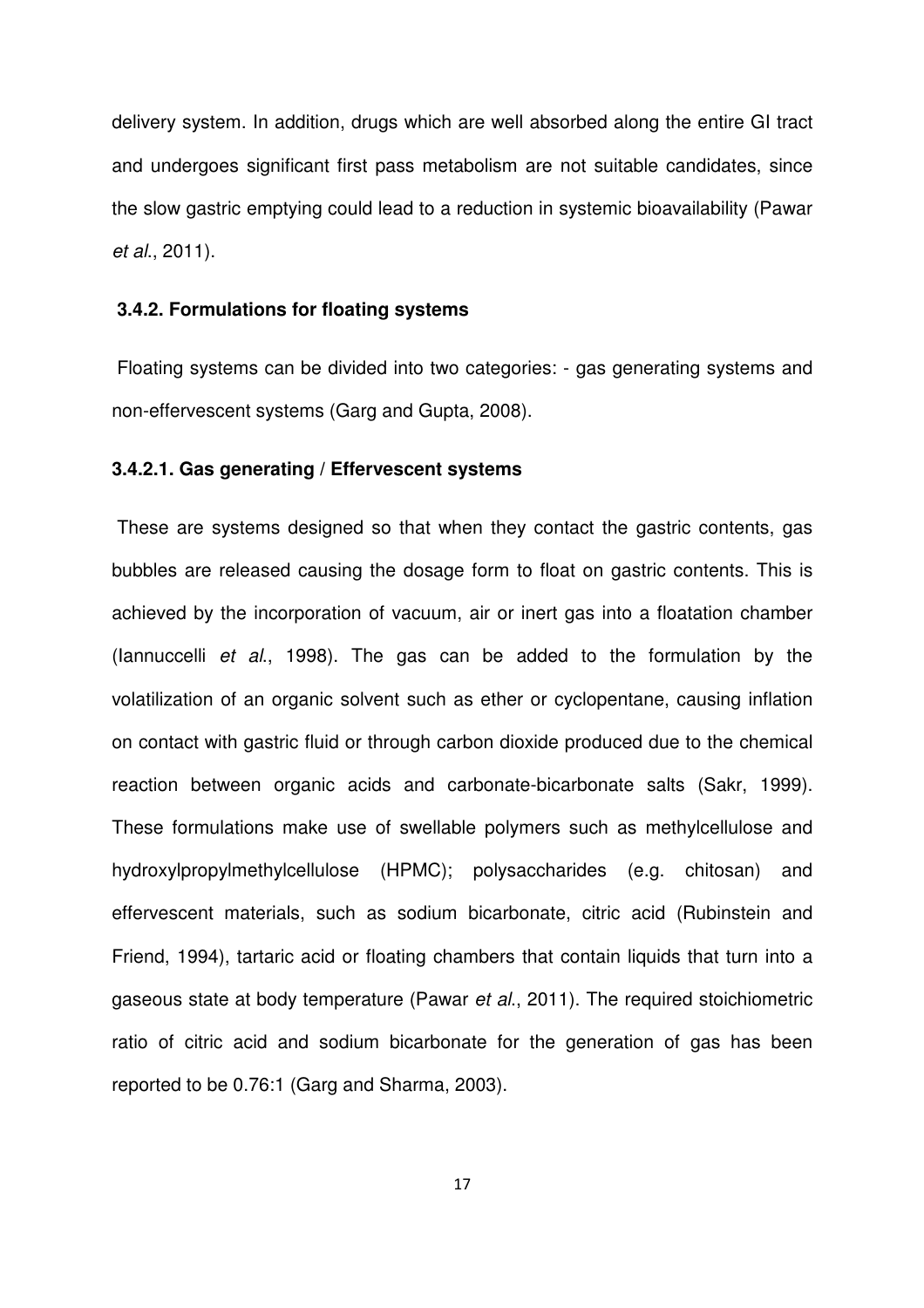In a study in 1978, Umezawa developed floating pepstatin minicapsules containing sodium bicarbonate, coated with an inner HPMC layer and an outer pepstatin layer. On contact with gastric fluid, there is a release of carbon dioxide leading a GRT of about 3- 5 hours and prolonged the release of drug from the formulation (Umezawa, 1978) .

Other floating formulations include those using a combination of sodium alginate and sodium bicarbonate (Stockwell et al., 1986); floating mini-capsules consisting a core of sodium bicarbonate, lactose and polyvinyl-pyrrolidone, coated with HPMC and systems produced using ion exchange resin technology (Garg and Gupta, 2008).

The main drawback of these systems is that they do not float immediately after swallowing, as there is a lag time between swallowing and the release of gas. In order for the formulation to be effective, the lag time has to be minimised to avoid premature evacuation from the stomach (Streubel et al., 2003). However, there are many commercially available pharmaceutical products utilising this approach, such as Gaviscon® and Madopar® HBS capsule (Singh and Kim, 2000).

# **3.4.2.2. Non-effervescent Systems**

In non-effervescent systems, air entrapped in the swollen polymer confers buoyancy on the dosage forms. The systems absorb gastric fluid, on contact, swell and form a colloidal gel barrier (Sheth and Tossounian, 1979), that limits the rate of fluid absorption into the device and subsequently drug release (Sheth and Tossounian, 1984). The air trapped by the swollen polymer, lowers the density and confers buoyancy to the dosage form. A common way of incorporating drug into this type of formulation is by mixing the drug with a gel (typically with a high concentration of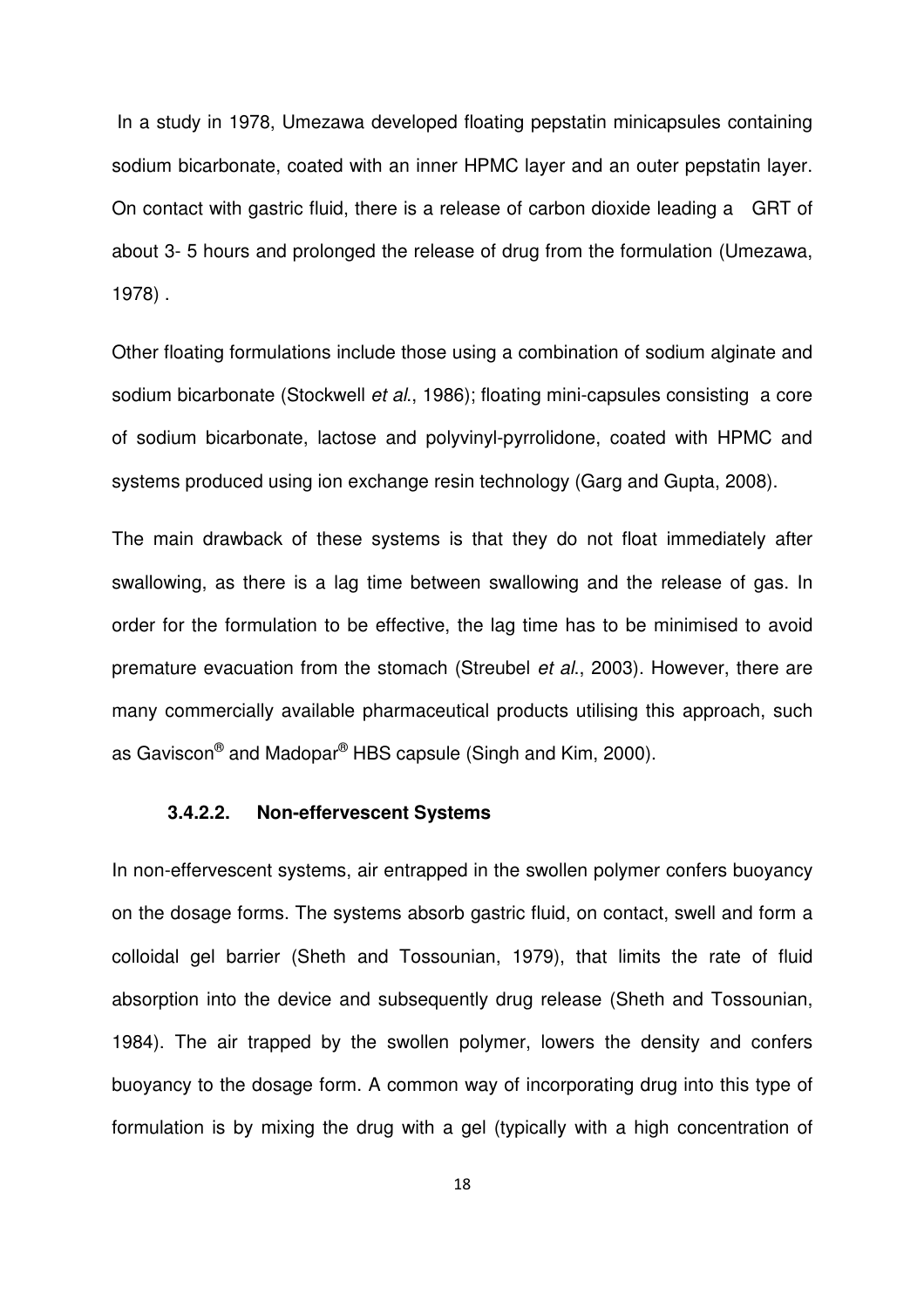about 25-75 %w/w) that swells on contact with gastric fluid, while still maintaining its integrity of shape and a bulk density less than 1.004  $g/cm<sup>3</sup>$ . Commonly used polymers for this type of formulation include, cellulosic hydrocolloids such as HPMC and matrix-forming polymers such as poly-acrylate, polycarbonate, polystyrene and poly-methacrylate. Other excipients include polyvinyl acetate, Carbopol®, agar, sodium alginate, polyethylene oxide and polycarbonates (Garg and Gupta, 2008).

Non-effervescent systems are sub-divided into hydrodynamically balanced systems, alginate beads, microporous compartment systems and hollow microspheres:-

**3.4.2.2.1. Hydrodynamically balanced systems (HBS)** introduced in 1975 by Sheth and Tossounian are single unit dosage forms, containing the active ingredient with one or more gel forming hydrocolloids, which remain floating on stomach contents. These systems are suitable for drugs that have a better solubility in the acidic pH of the stomach and those that have a specific site of absorption in the upper part of the small intestine (Rocca et al., 2003). Excipients commonly used in this type of formulations include HPMC, hydroxyethylcellulose (HEC), sodium carboxymethylcellulose (NaCMC), polycarbophil, polyacrylate, polystyrene, agar, carrageenans or alginic acid (Hwang et al., 1998, Reddy and Murthy, 2002, Nayak et al., 2010).

### **3.4.2.2.2. Alginate beads**

Floating alginate dosage forms were introduced in the 1980s (Stockwell et al., 1986). Alginates are linear anionic block copolymer hetero-polysaccharides made up of monomers of (β-d-mannuronic acid) (M) and its C-5 epimer (α-1-guluronic acid) (G) residues, linked to one another by 1, 4-glycosidic linkages. They are extracted from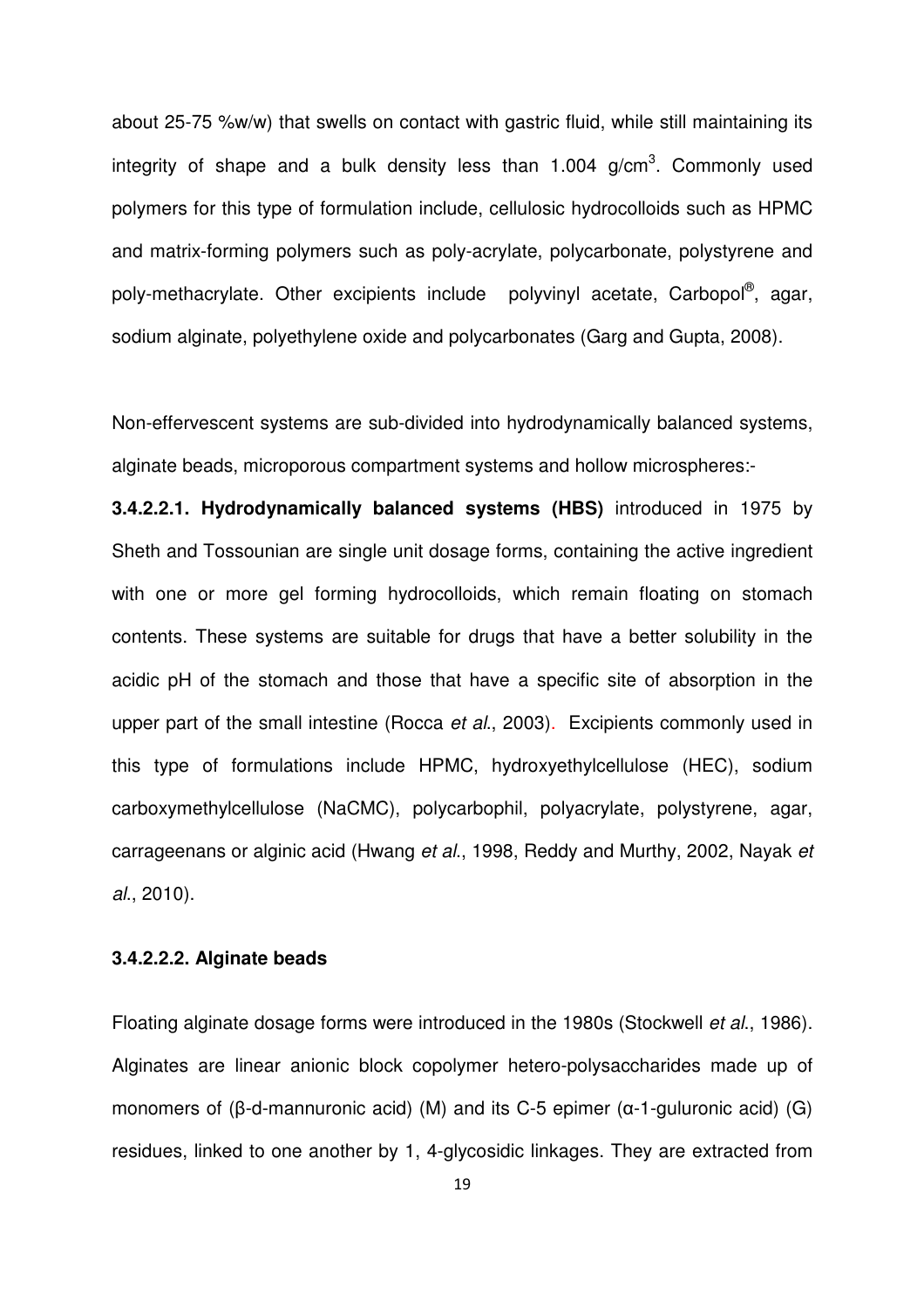the cell walls of various species of brown algae (Sanford and Baird, 1983). Alginates from different seaweeds can have different ratios of the component monomers. The ratio and the distribution of the monomers in the alginate chain do have an effect on gel formation and strength. Hydrogel formation occurs by ionotropic gelation on reaction with bivalent alkaline earth metals such as  $Ca^{2+}$ ,  $Sr^{2+}$  and  $Ba^{2+}$  or trivalent  $Fe<sup>3+</sup>$  and  $Al<sup>3+</sup>$  ions, due to an ionic interaction and intra-molecular bonding between the carboxylic acid groups present on the polymer backbone and the cations (Patel et al., 2006). The complexation of the polyguluronic sequences of alginate by  $Ca^{2+}$ results in the formation of a three-dimensional network usually described by the 'egg box' model (Grant et al., 1973), giving rise to formation of calcium alginate hydrogels. The buckled chain of the guluronic acid units is a two-dimensional analogue of a corrugated egg-box with interstices in which the calcium ions may pack and be coordinated (McHugh, 1987). "The analogy is that the strength and selectivity of cooperative binding is determined by the comfort with which 'eggs' of the particular size may pack in the 'box', and with which the layers of the box pack with each other around the eggs". The calcium alginate formed is porous and is known to be insoluble and resistant in acidic media (Grant et al., 1973).

Generally sodium alginate solution is dropped into an aqueous solution of calcium chloride through the use of hypodermic needles leading to the precipitation of calcium alginate beads (Figure 2). These beads are then filtered and dried by air convection and freeze drying, leading to the formulation of porous systems which can be buoyant for over 12 hours. Such beads have been demonstrated to extend gastric retention time to beyond 5.5 hours (Garg and Gupta, 2008, Whitehead et al., 1998).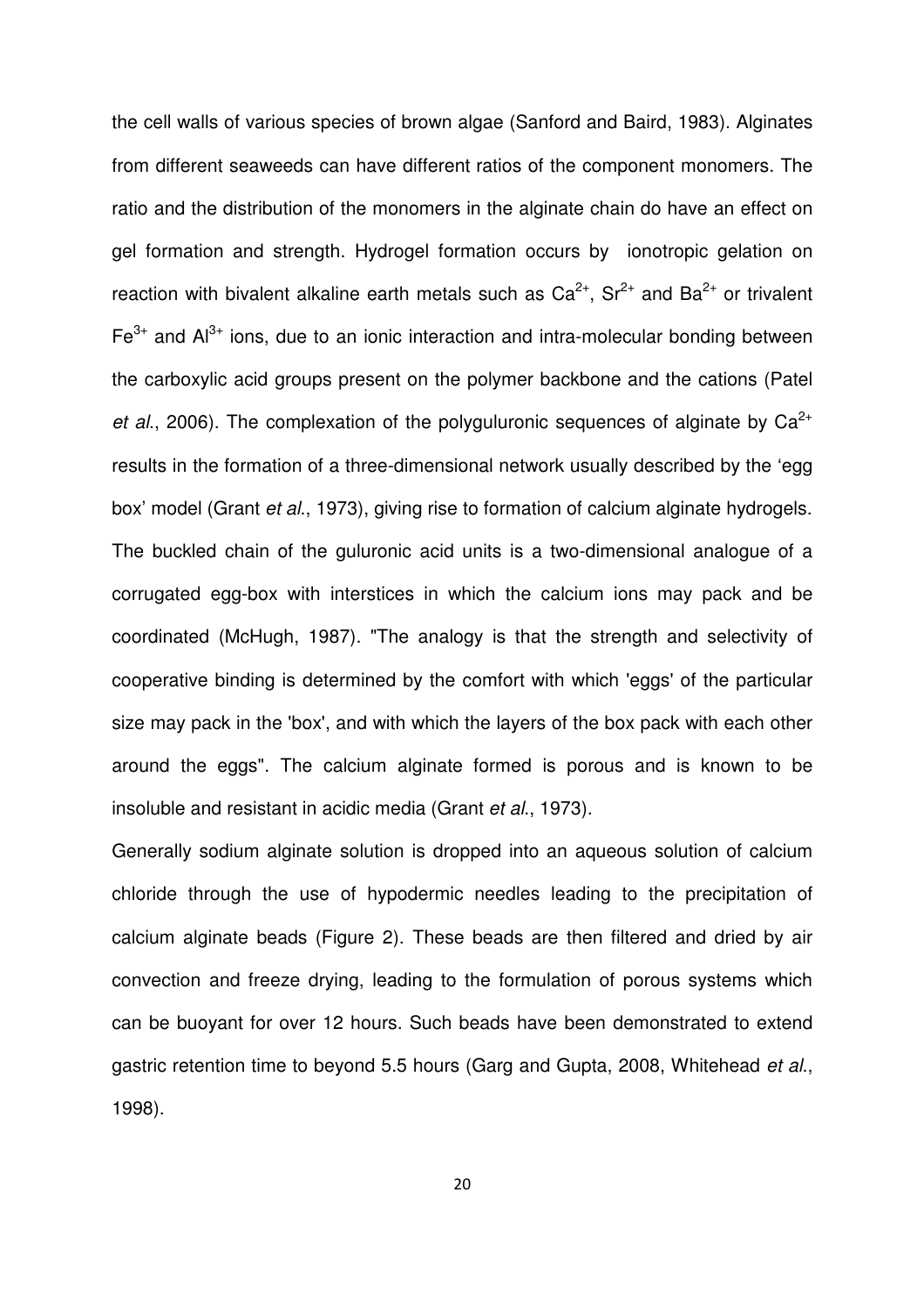#### **3.4.2.2.3. Microporous compartment systems**

In these systems, the drug reservoir is inside a compartment containing pores in the surrounding membrane (Harrigan, 1977). The peripheral walls are sealed completely in order to avoid any direct contact of the undissolved drug with the gastric contents. The entrapped air in the floatation chamber causes buoyancy in the gastric fluid (Vyas and Khar, 2006). The gastric fluid passes through the apertures, dissolving the drug, thereby providing a reservoir of dissolved drug for continuous drug transport.

### **3.4.2.2.4. Hollow microspheres**

Microspheres have been widely exploited in this area of gastroretention and floating microspheres or hollow microspheres combine the advantages of floating systems outlined above along with those of multiple unit systems.

### **4. Microparticles as drug delivery devices**

Microencapsulation is the mechanism used by approximately 65% of all sustained release systems (Gad, 2008). It is a process of application of a thin coating to individual core materials with an arbitrary particle size range from 5-5000 mm (Lachman et al., 1986). Microencapsulation may cause an improvement in absorption of drug and reduction of side effects such as gastrointestinal mucosa irritation (Obeidat and Price, 2006). The process is also used to achieve controlled release of drugs (Vandegaer, 1974). Single unit dosage forms are known to have the disadvantage of an all or nothing emptying process from the stomach, whereas multiple unit systems such as microspheres can avoid the unpredictable gastric emptying. There is also a reduced risk of dose dumping, with the use of multiple drug units rather than single unit dosage forms The uniform distribution of these multiple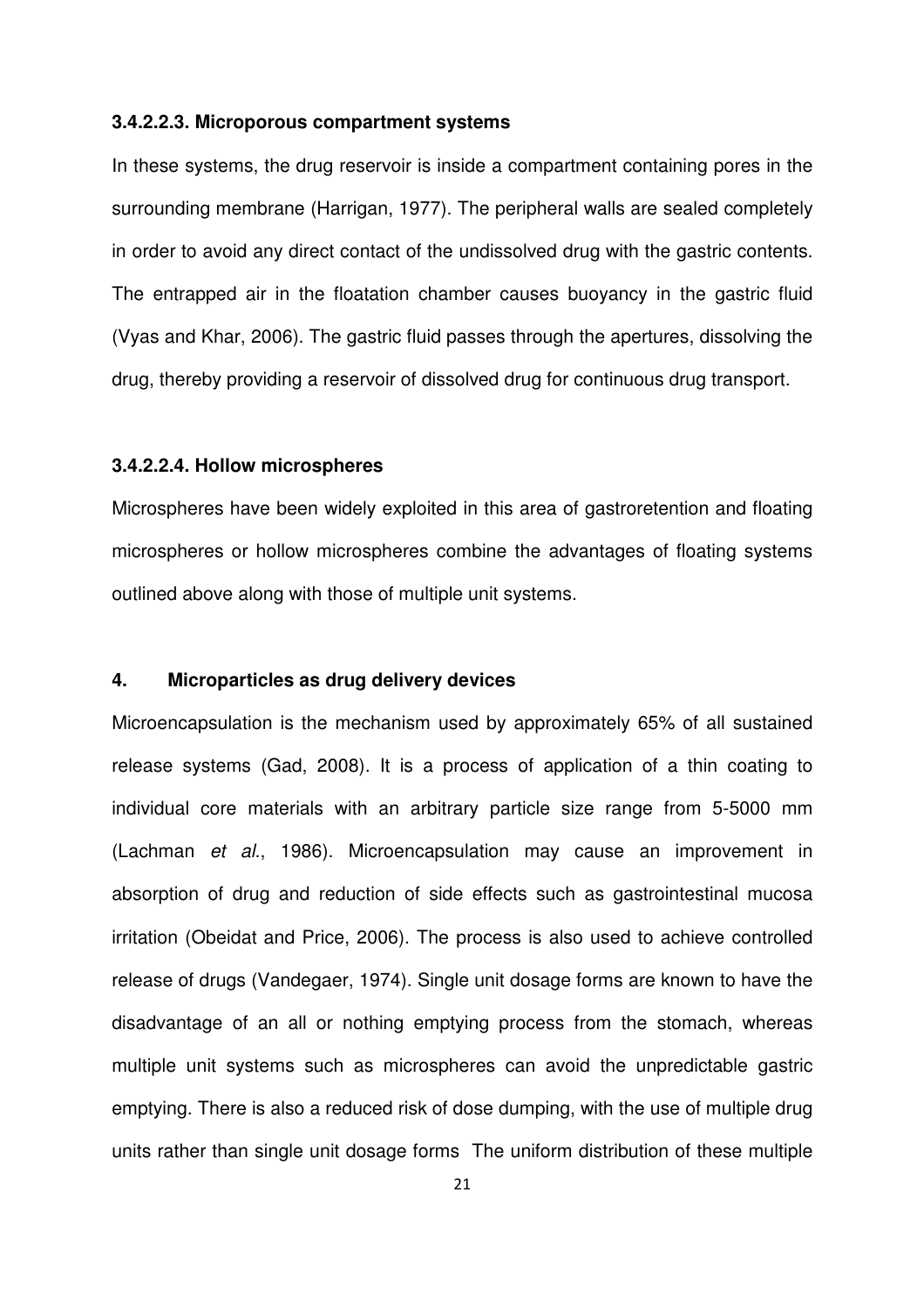unit systems could lead to a more reproducible and predictable drug absorption and lower risk of local drug irritation; thus the combination of floatation (Hirtz, 1985) and mucoadhesive capability with microencapsulation is a promising strategy for success in this application.

The use of microspheres in sustained drug delivery has attracted much attention in recent years, especially with the use of naturally occurring biodegradable polymers, controlling the rate of drug release and targeting drugs to specific sites in the body (Patel and Patel, 2007, Gohel and Amin, 1998, Woo et al., 2001, Capan et al., 2003). Examples of polymers used in the preparation of microspheres of various sizes include chitosan and albumin to deliver drugs at a controlled rate to the target sites (Singla and Chawla, 2001, Gupta and Hung, 1989). Other examples include gelatin, waxes, sodium alginate, and ethyl cellulose (Ahmed et al., 2010). Microspheres have been reported to have a high loading capacity (Daharwal *et al.*, 2007) and can be formulated with sufficient buoyancy to float in the gastric contents and remain in stomach for prolonged periods (Pawar et al., 2011). Such microspheres are prepared by a process of solvent evaporation or solvent diffusion/evaporation methods (Kawashima et al., 1992). In addition to improving patient compliance by decreasing dosing frequency; improved therapeutic effects with drugs with short half-life drugs can be achieved (Gaba 2008). Microspheres can also help mask the taste of bitter drugs, e.g. roxithromycin (Gao et al., 2006).

Several methods have been used by researchers in production of microspheres (Benita et al., 1984, Bodmeier and McGinity, 1987a, Bodmeier and McGinity, 1987b, Jeffery et al., 1993). The methods include solvent evaporation; hot melt microencapsulation; solvent removal; spray drying and phase inversion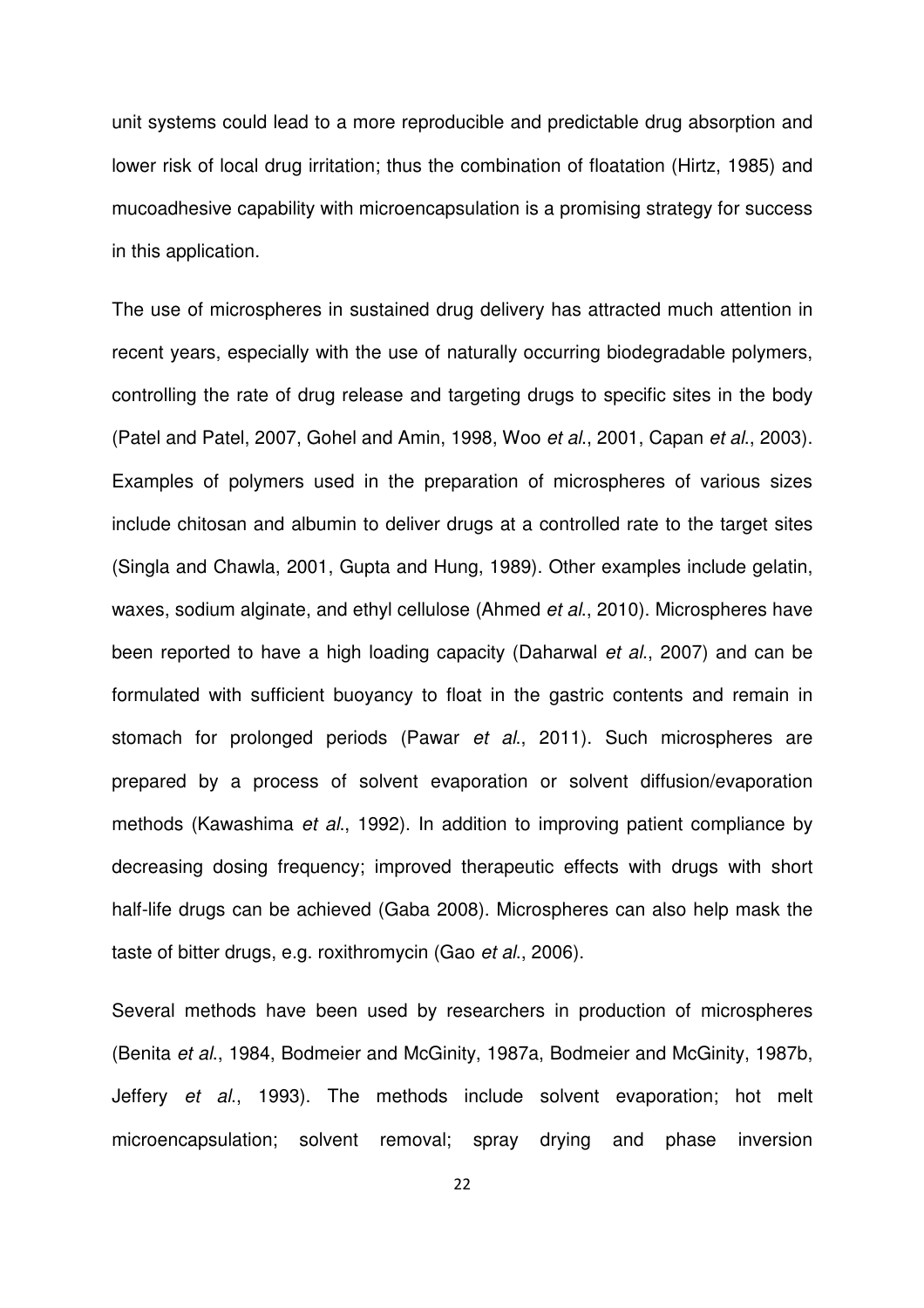microencapsulation. The most common method is the emulsion solvent –evaporation technique (Kawashima et al., 1992) because of its simplicity and the fact that small batches of samples can be produced (Quintanar-Guerrero et al., 1998b, Quintanar-Guerrero et al., 1998a, Swarbrick and Baylan, 1994, Scholes, 1998, Mathiowitz et al., 1999).

#### **4.1. Characterisation of microspheres**

Microspheres are characterized by their micromeritic properties such as particle size, tapped density, compressibility index, true density, flow properties including angle of repose, scanning electron microscopy. For floating microspheres, scanning electron microscopy (SEM) can be used to evaluate the internal structure of the microspheres and confirm the hollow nature of microspheres. The particle sizes of microspheres can be measured using laser diffraction particle size analyzers. Larger microspheres can be measured using an optical microscope and the mean particle size can be calculated by determining the mean of 200-300 particles with the use of a calibrated ocular micrometer or through the sieving method. The sieving method involves separating the microspheres into different size fractions by sieving for a required time using a mechanical sieve shaker.

#### **4.1.1. Buoyancy studies**

An *in vitro* floatability study is usually performed in a USP II dissolution apparatus. The test is carried out by spreading the microspheres over simulated gastric fluid (for example HCl/NaCl with 0.02% Tween 80, pH1.2) and this fluid simulates the surface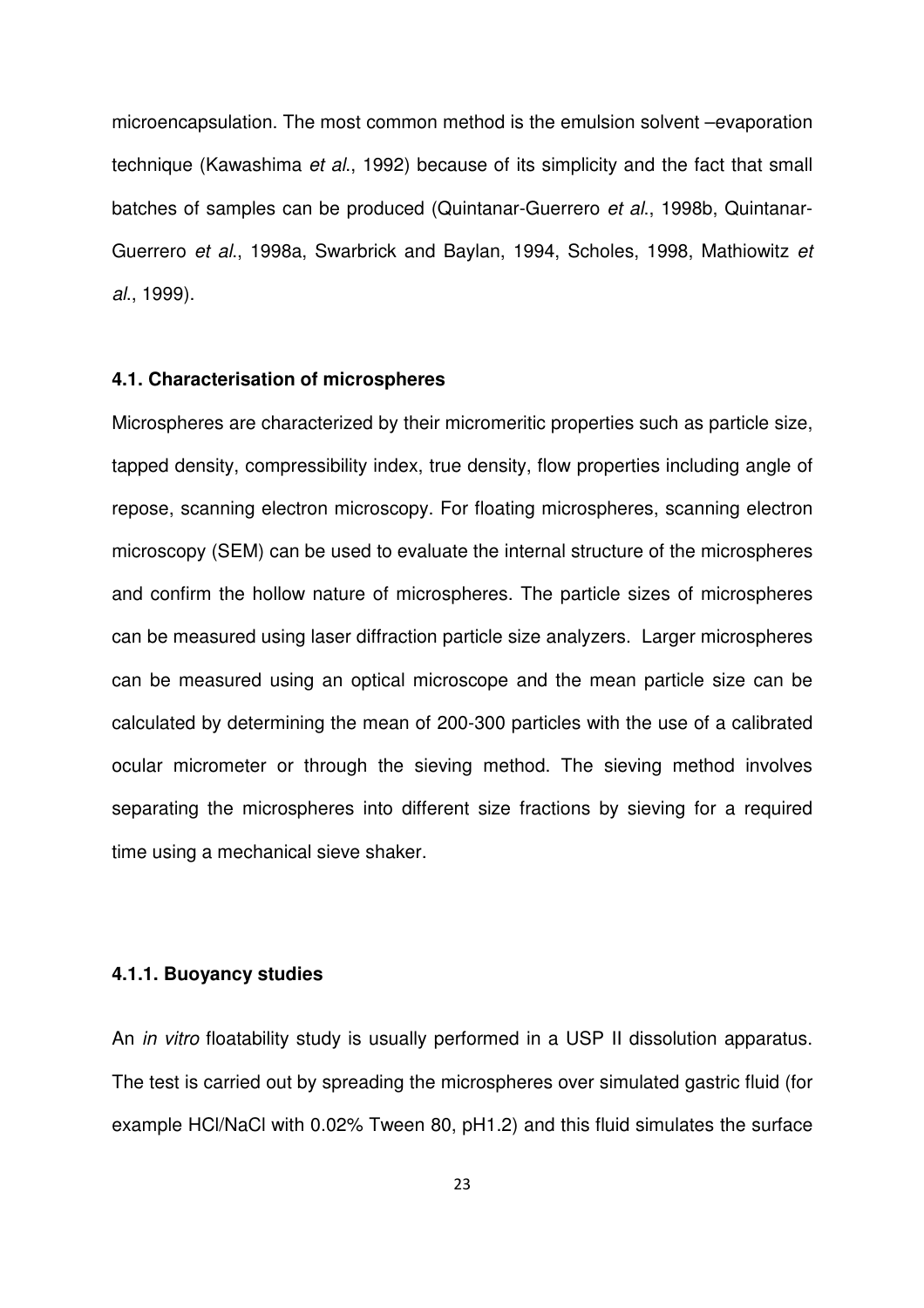tension of human gastric juice (35-50 mN/m<sup>2</sup>) (El-Gibaly, 2002). The gastric medium is maintained at 37°C and stirred at 100rpm.. At specific time intervals, the relative proportions of the floating microspheres and the settled microspheres are noted and the buoyancy of the microspheres can be calculated using this formula (Kawashima et al., 1991).

Buoyancy 
$$
(\%) = Q_F / Q_F + Q_s \times 100
$$
 \nEquation 1

Where Qf and Qs are the masses of the floating and settled microspheres respectively.

Some microspheres have been reported to float for more than 12 hours in vitro following such studies (Kawashima et al., 1991, Kawashima et al., 1992, Soppimath et al., 2001a).

In vivo floating studies have been assessed by X-ray photographs of the floating microspheres loaded with radio-opaque materials, such as barium sulphate in the stomach of animals, e.g. healthy beagle dogs (Tanwar et al., 2007). In this study, the animals were fasted for 12 hours and the first X-ray was photographed to ensure absence of radio-opaque materials in the stomach. Barium sulphate-loaded cellulose acetate microspheres were administered during the course of the study and the animals were allowed free access to water. The quantity of barium sulphate added was sufficient to ensure visibility by X-ray, but low enough to enable the microspheres to float. The radiographs of the abdomen were taken at predetermined time intervals and the microspheres floated for 3.2 hours in vivo, compared with 12 hours in the in vitro studies.

Gamma scintigraphy has been used successfully to study gastric residence of drug dosage forms. In a study by Jain et al., optimized floating microspheres consisting of calcium silicate as the porous carrier replaginide and Eudragit® were evaluated.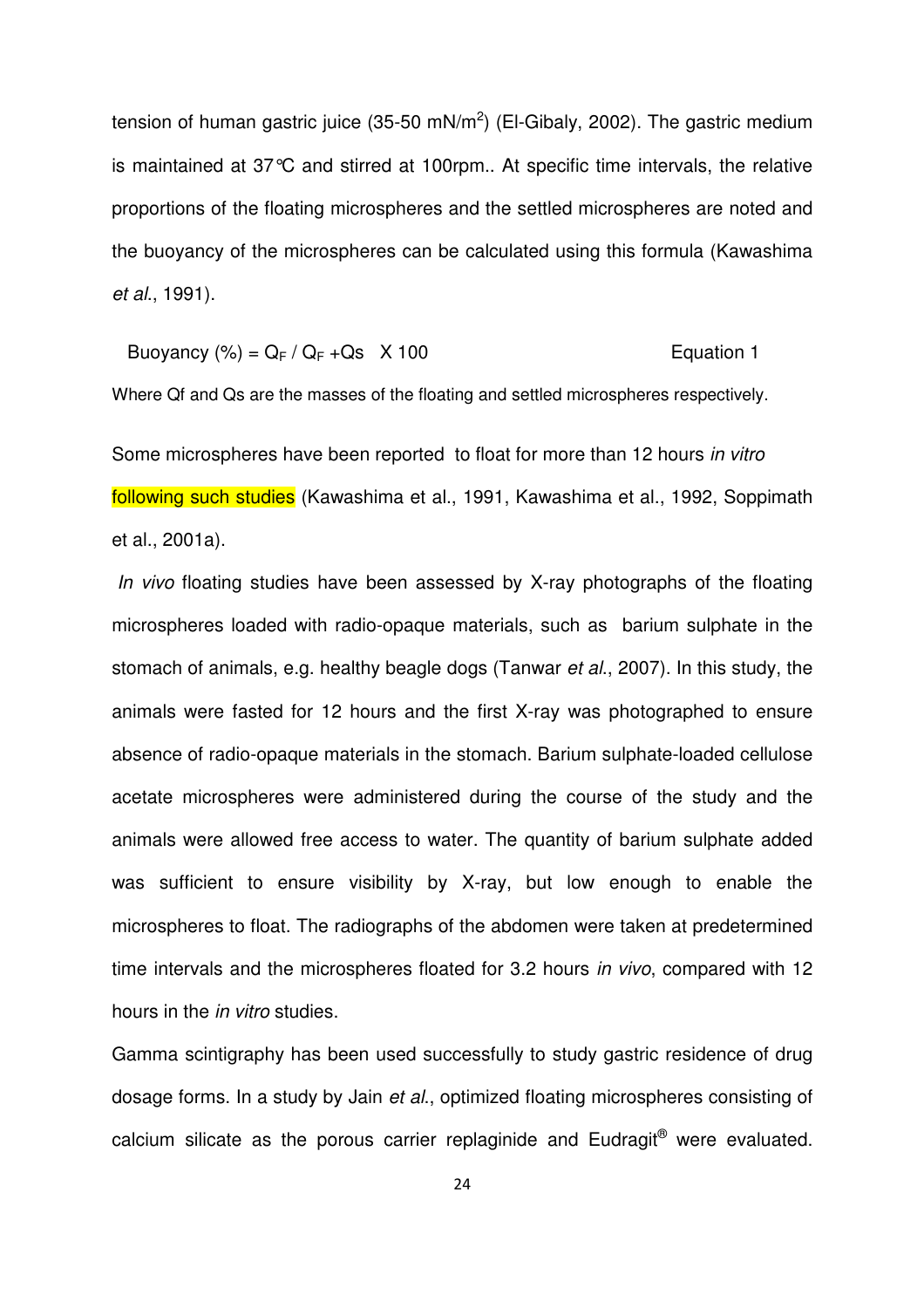Gamma scintigraphy was used to monitor the transit of floating and non-floating microspheres labelled with Technetium-99 ( $99m$ Tc) in twelve one-year old healthy male albino rabbits. The animals were fasted for 12 hours, prior to the start of the experiment. Upon administration of the microspheres, the animals were allowed access to sufficient volume of drinking water. The location of the formulation in the stomach was monitored by keeping the subjects in front of the gamma camera. The sequential camera images indicated that the floating microspheres remained buoyant for over 6 hours and were uniformly distributed in the gastric contents .The non-floating microspheres were buoyant for less than 2 hours (Jain et al., 2006b). In vitro studies of similar floating microspheres, showed that more than 80% of the microspheres were buoyant for at least 10 hours (Jain et al., 2005).

Gamma scintigraphy has also been used to assess the buoyancy of microspheres in healthy human volunteers (Ma et al., 2008) and GI transit of floating and non-floating alginate microspheres. In vitro studies showed that coating of these microspheres with chitosan had no effect on buoyancy, as both coated and uncoated microspheres floated over simulated gastric fluid (pH 1.2). The human volunteers were not on any regular medication and did not have any history of GI disease as with the animal models. After an overnight fast, the volunteers were allowed to consume a breakfast after taking 100 ml of water containing 20mCi (<sup>99m</sup>TcO<sup>-</sup>4). In vivo, prolonged gastroretention was observed for over 5 hours for coated floating microspheres labeled with Technetium-99 ( $99m$ Tc), while non-floating units, sank rapidly to the base of the stomach and were emptied from the stomach within 2.5 hours.

### **4.1.2. Evaluation of mucoadhesiveness**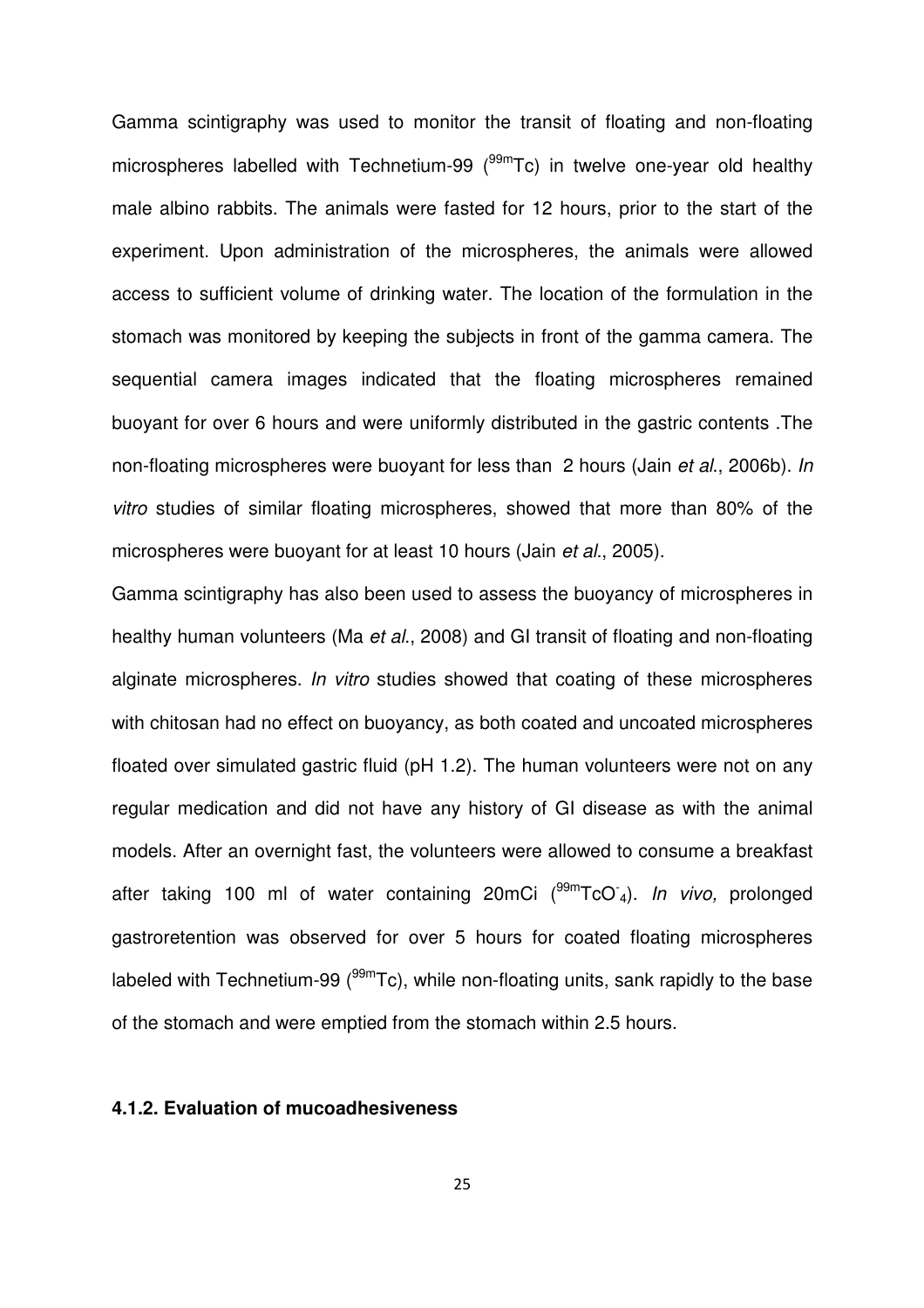In vitro evaluation of mucoadhesiveness of amoxicillin microspheres can be studied by assessing the percentage of remaining microspheres on the stomach mucosa of rats (Liu *et al.*, 2005) after an *in vitro* wash off test. The rats were fasted overnight and dissected immediately after being sacrificed. The stomachs were removed and cut into small pieces and rinsed with physiological saline. One hundred microspheres were scattered uniformly on the stomach mucosa with the mucosa mounted in a chamber maintained at 93% relative humidity and at room temperature. After 20 min, the tissues were taken out and fixed on a polyethylene support at an angle of 45°. The stomach was rinsed with pH 1.3, HCl - physiological saline solutions for 5 min at a rate of 22 ml/min. The microspheres remaining on the surface of gastric mucosa were then counted, and the percentage of the remaining microspheres was determined to be 93% for the mucoadhesive microspheres and 89% for nonmucoadhesive microspheres. In this study, in vivo studies were carried out using rats that were kept fasted until they were sacrificed 2, 4 and 7 hours after administration of the microspheres. The microspheres remaining in the gastrointestinal tract were counted, and the percentage of remaining microspheres was determined to be 65%, 63% and 4% over the various time intervals for the mucoadhesive microspheres and 55%, 16%, 4% for the non-mucoadhesive microspheres.

GI transit study using radio-opaque markers or radiation emitting doses including Xray and gamma scintigraphy has also been used to assess mucoadhesion (Säkkinen et al., 2006, Chary et al., 1999)

# **4.2. Polymers used in microparticulate drug delivery**

The type of polymer used in microsphere production determines the properties of the microspheres such as the surface characteristics, force of adhesion, buoyancy,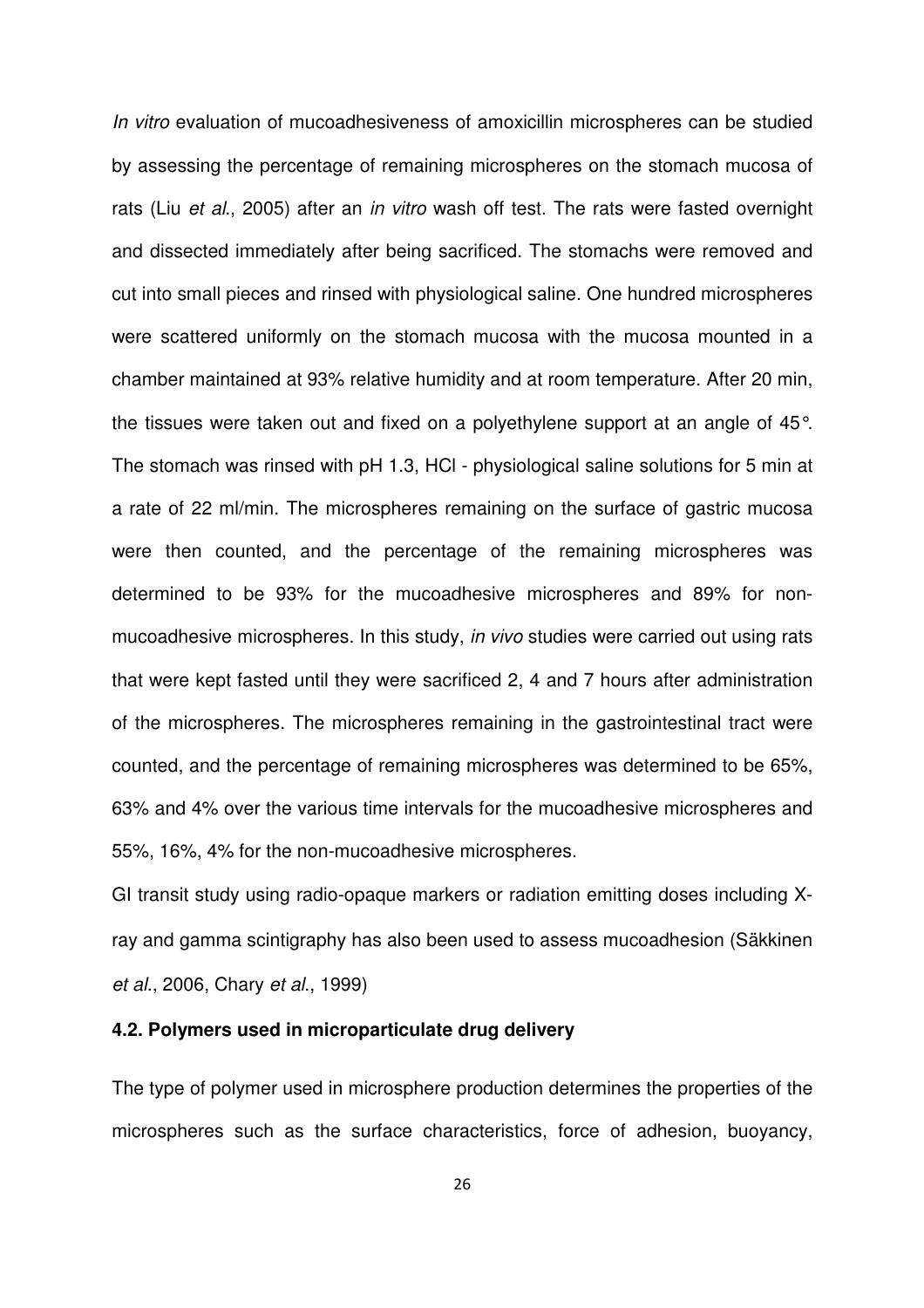release pattern and clearance. Examples of polymers used in development of mucoadhesive microspheres include chitosan and Carbopol® 934P, which has been used by many researchers (Chickering et al., 1995, Chun et al., 2005a) because of its good mucoadhesive and biodegradable properties (Patel and Chavda, 2008). Other suitable polymers include hydrogels or thermoplastics, homopolymers, copolymers or blends, natural or synthetic polymers.

# **4.2.1. Carbopol®**

The mucoadhesive capability of Carbopol® can be easily affected by factors such as pH and ionic strength (Singla et al., 2000). At low pH, (i.e. less than 5.0), there is limited ionisation of carboxyl groups resulting in reduced polymer swelling and thus stronger interaction with polysaccharides in mucus. There have been contradictory reports regarding the mucoadhesive properties of Carbopol<sup>®</sup>. Nagahara et al. prepared mucoadhesive microspheres by dissolving amoxicillin, curdlan (matrix) and carboxyvinyl polymer (adhesive polymer) in melted hydrogenated castor oil. In vivo mucoadhesive tests showed that the microspheres demonstrated longer GRT in the stomach of rat models (Nagahara et al., 1998). However, in a similar study, it was observed that Carbopol<sup>®</sup> did not increase the gastric residence time of the microspheres Carbopol<sup>®</sup> coated amoxicillin-resin microspheres (Cuna et al., 2001). The strength of the adhesive forces between Carbopol® and the mucous layer depends on the distribution state of Carbopol® in the microspheres, that is whether the polymer is used as a coat layer or is dispersed within the microspheres (Akiyama et al., 1995). In vitro and in vivo tests showed those with dispersed Carbopol<sup>®</sup> exhibited stronger mucoadhesion than those with Carbopol® coating.

# **4.2.2. Chitosan**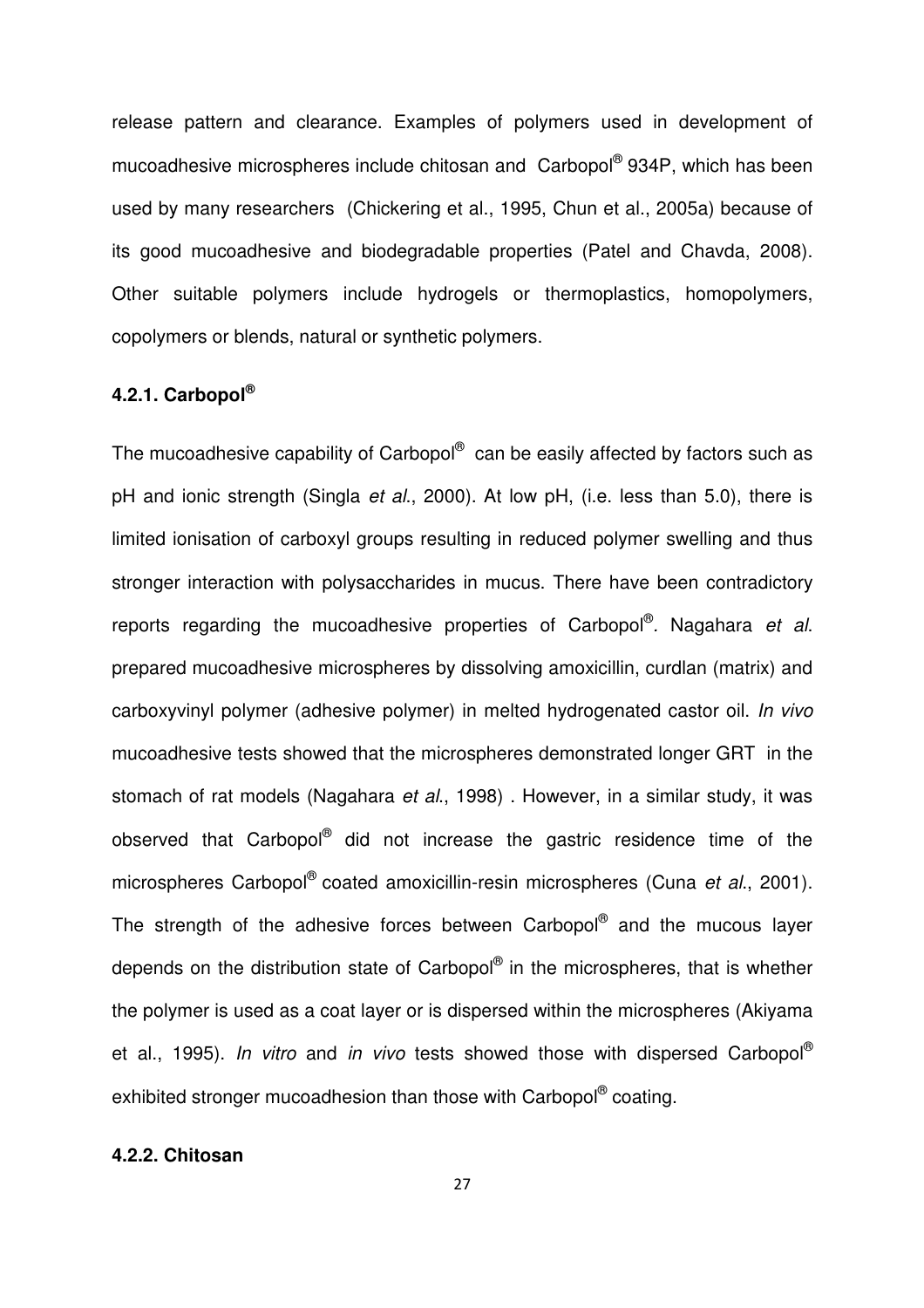Chitosan has positive charges in its D-glucosamine residue, which can lead to a strong electrostatic interaction with mucus or negatively charged sialic residues of mucin (He et al., 1998, Fiebrig et al., 1995). Also, chitosan has -OH and -NH<sub>2</sub> groups which can lead to hydrogen bonding and the linear molecule possesses some degree of chain flexibility , the conformation of which depends on the ionic strength (He et al., 1998). These properties are considered important for mucoadhesion to occur (Peppas and Buri, 1985, Smart et al., 1984); Robinson et al., 1987(Robinson and Mlynek, 1995). Its use as a matrix for sustained release granules (Hou et al., 1985) and sustained release tablets (Akbuga, 1993, Kawashima et al., 1985) was widely studied as early as the 1980s.

The importance of the mucoadhesive properties of chitosan has been reported in works by (Lehr et al., 1992, Fiebrig et al., 1995, Illum et al., 1994, Lueben et al., 1994, Aspden et al., 1996). Chitosan microspheres with small particle sizes less than 5 µm, containing anticancer agents such as 5-fluorouracil (5-FU) (Ohya et al., 1993), and magnetic microspheres (Hassan et al., 1992), have been described for sitespecific delivery. Its use in the preparation of microspheres are somewhat limited by its comparatively low strength and non-floating properties in simulated gastric fluid (pH 1.2) (Kas, 1997) .

### **4.3. Gastroretentive microparticles**

The use of microspheres in oral drug delivery is limited by the short GRT, similar to other conventional dosage forms. Therefore, the use of gastroretentive microspheres tends to permit the localisation of the drug component in the GI mucosal membrane for an extended period of time. This improves the bioavailability, leading to a reduction in the dose and frequency of administration. The control of the location of a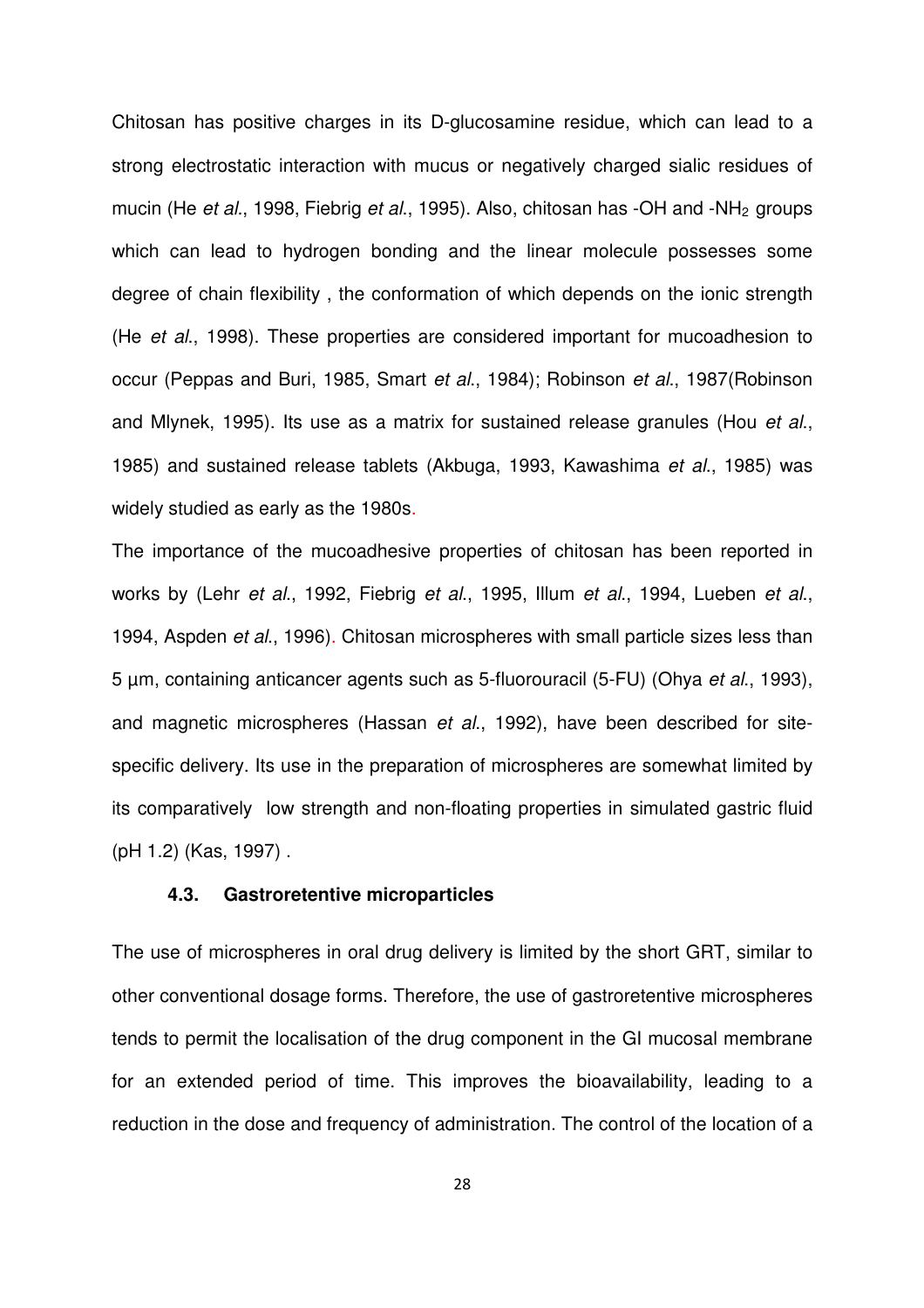delivery system at a particular site in the GI tract especially the upper GI tract , often improves the absorption of the drug and the therapeutic effect of the drug (Singh and Robinson, 1988).

# **4.3.1. Mucoadhesive microparticles**

Bioadhesive/mucoadhesive microspheres are a useful and promising delivery system, adhering to the mucosal layer, meanwhile releasing their drug contents in a sustained manner (Illum, 1998). Such microspheres can either consist entirely of a bioadhesive polymer or an outer coating by attaching bioadhesive / mucoadhesive materials to the microspheres (Figure 3). Bioadhesive microspheres can be modified to adhere to any form of mucosal tissue. They have the added advantage of efficient absorption and improved bioavailability of drug content due to the high surface to volume ratio, an intimate contact with the mucosal layer and they could help target specific absorption sites (Lehr et al., 1992, Henriksen et al., 1996, Bhaskara and Sharma, 1997, Chowdary and Rao, 2003).. Studies have shown that there was improved bioavailability from mucoadhesive systems containing drugs such as testosterone and its esters, vasopressin (Morimoto et al., 1991), dopamine (Ikeda et al., 1992), insulin (Nagai et al., 1984) and gentamycin (Illum et al., 1989). There are however, challenges in the development of particles with adequate drug loading for their intended application. Loadings of 26%, as reported for amoxicillin mucoadhesive microspheres raises concerns both about the efficiency of the process and the amount of material that would need to be delivered to achieve therapeutic levels (Liu et al., 2005).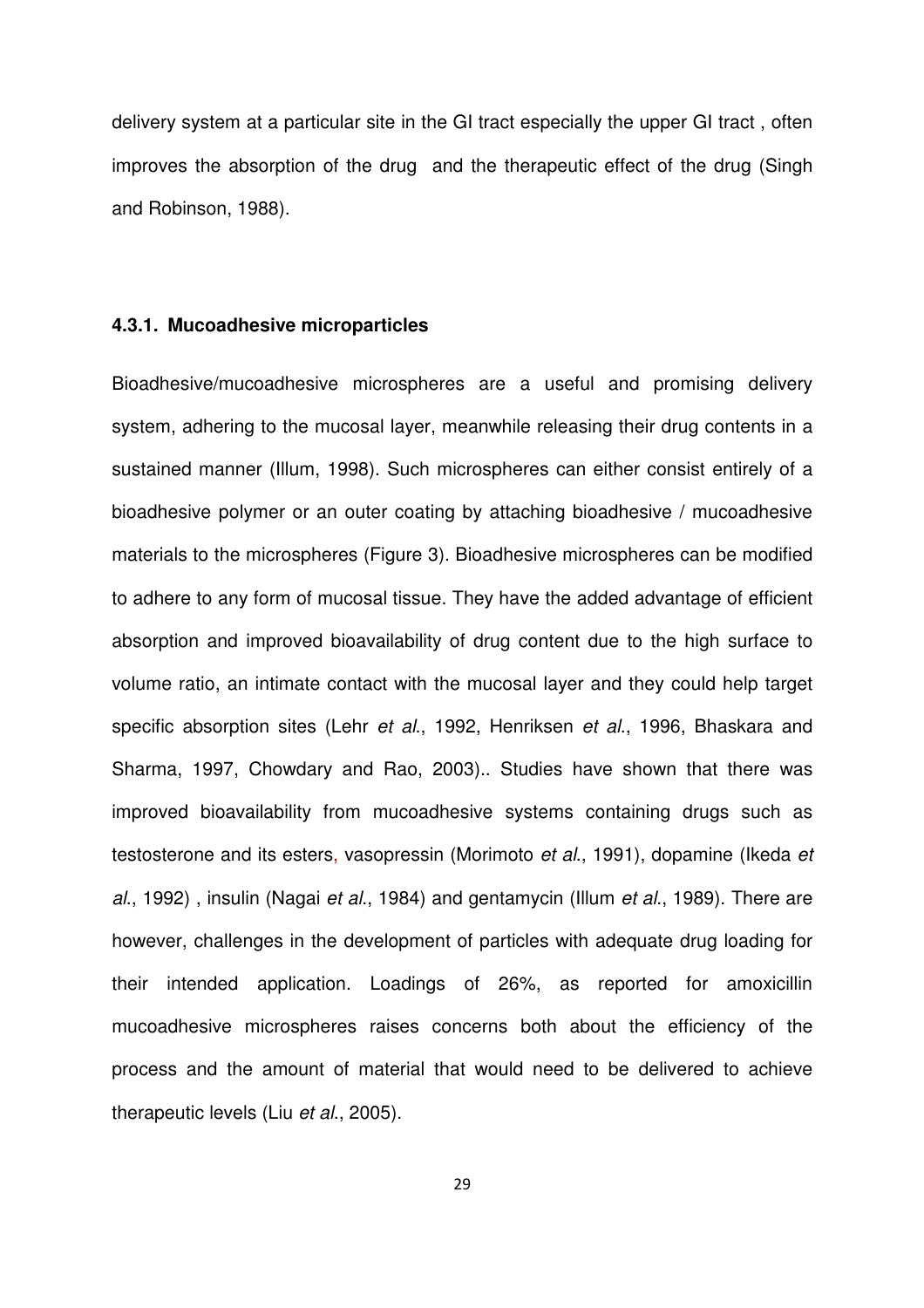Mucoadhesive acyclovir microspheres were prepared by a emulsion-chemical crosslinking technique using chitosan, thiolated chitosan, Carbopol 71G and Methocel K15M (Dhaliwal et al., 2008). The microspheres showed release of 78.8  $±3.9\%$  in 12 hours compared with a release of 90.5 $±3.6\%$  in 1 hour from the drug powder. The thiolated chitosan microspheres showed better retention at 8.0±0.8h. Studies also showed that the administration of these thiolated chitosan microspheres could maintain plasma concentration of the drug for about 24 hours as compared to 5 hours after its administration in solution and showed a nearly four- fold higher AUC0-24 value .Chitosan, Carbopol and Methocel showed mucoadhesion times of 3.1±0.4h, 1.1±0.2h and 0.2±0.1h. (Dhaliwal et al., 2008)

Chitosan microspheres containing lacidipine have also been evaluated in vitro for the treatment of pyloroplasm. The entrapment efficiency, using glutaraldehyde as the cross-linking agent, was between 14-40.82% and the microspheres exhibited a mucoadhesive property of over 70% in the *in vitro* wash off test using rat stomach mucosa. The entrapment efficiency and the mucoadhesion depended on the polymer concentration, volume of cross-linker and the stirrer speed. The optimal formulation showed controlled release for more than six hours and release followed Higuchi kinetics (Sultana et al., 2009).

#### **4.3.1.1. Application of mucoadhesive microparticles to eradication of H. pylori**

Helicobacter pylori (Figure 4) is a spiral gram-negative micro-aerophilic bacterium, with unipolar-sheathed flagella. The flagella provide motility and the bacterium has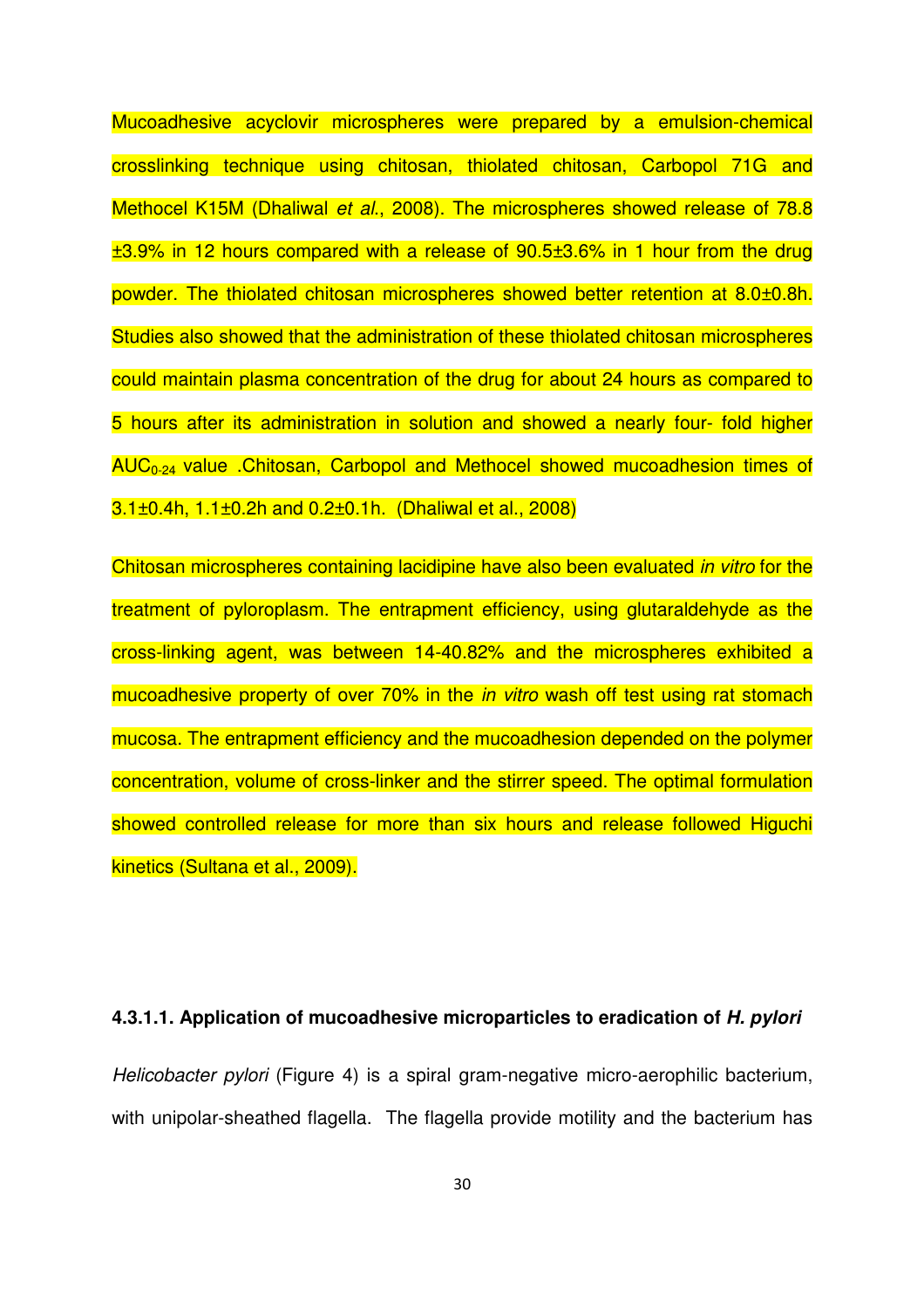the ability to penetrate the gastric mucosa, resist gastric emptying and remain in the gastric mucosa, due to its spiral shape and high motility (Conway, 2005).

The major problem relating to the antibiotic treatment of this infection is that after infection, the bacterium resides below the gastric mucus adherent to the gastric epithelium; therefore, the access of drugs to this particular site is rather limited. In addition, the bacteria could have acquired resistance to the commonly used antimicrobial drugs (Iijima et al., 2004). The first line therapy for the treatment of this infection is the use of a triple therapy consisting of one proton pump inhibitor (PPI) and two antibiotics. The antibiotics have to be used in combination, as only one antibiotic cannot achieve adequate eradication when used alone and there is a requirement for adjuvant therapy (Chang et al., 2003). The adjuvant therapy consists of drugs that increase alkalinity in the stomach, in order to allow the local action of antibiotics that are not active in acidic pH of the stomach, for example, proton pump inhibitors used at a dose equivalent to 20mg omeprazole twice daily.

A combination of two antibiotics including clarithromycin, amoxicillin and metronidazole with a gastric acid inhibitor has been classified as the most effective therapy for the eradication of H. pylori (Lahej et al., 1999). However, the persistent rise in resistance of this bacterium to these antibiotics; the hostile environment of the stomach; reducing antibiotic bioavailability at the site of action has led to failures in treatment (Batchelor et al., 2007) and has encouraged research into producing alternatives to the commonly used formulations and gastroretentive formulations hold particular promise.

Patel and Chavda (2008) developed amoxicillin microspheres with Carbopol<sup>®</sup> 934P as the mucoadhesive polymer and ethylcellulose as the carrier polymer. The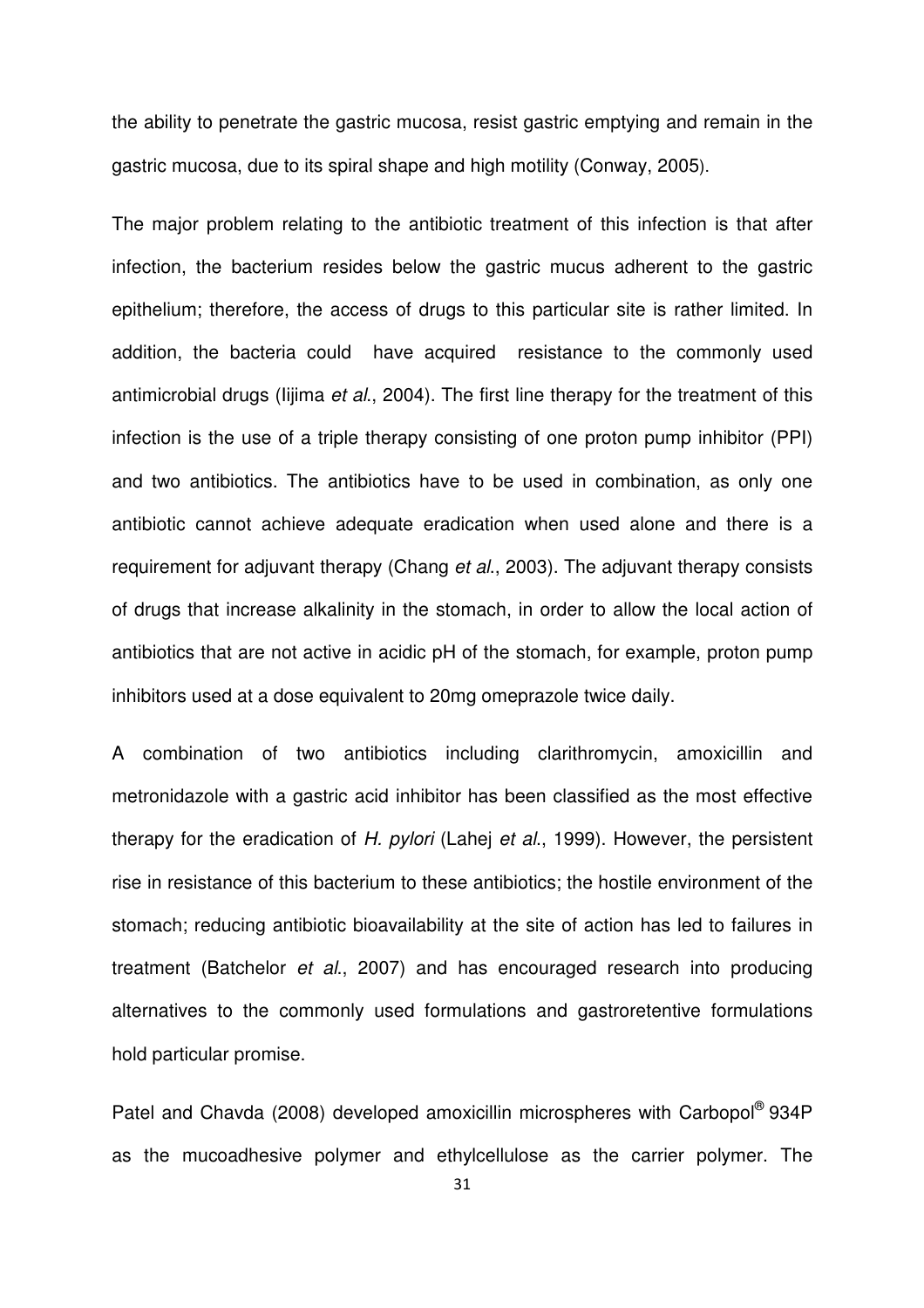microspheres produced were spherical, free flowing and with entrapment efficiencies ranging from 20% to 56%. The microspheres adhered to gastric mucous layer over an extended period of time and the release of drug from these microspheres was sustained for more than 12 hours. In vivo tests also showed that the microspheres exhibited better H. pylori clearance than amoxicillin administered as a dry powder (Patel and Chavda, 2008). In a similar study by Yellanki et al., amoxicillin-trihydrate microspheres were prepared using Carbopol<sup>®</sup> 934P and ethylcellulose, the entrapment efficiency was between 78-86%. The particle size ranged from 500-560 µm for all the batches produced. In vitro tests were carried out using sheep gastric mucosa rinsed with hydrochloric acid buffer for 5 minutes at a rate of 22 ml/minute. More than 84% of the microspheres were retained on the mucosa after 5 minutes and drug release was biphasic, with an initial burst release and then followed by a slow release with more than 80% drug released after 6 hours (Yellanki et al., 2010).

Liu et al. prepared ethylcellulose microspheres with Carbopol<sup>®</sup> 934P as the mucoadhesive polymer and amoxicillin as the active drug. The sizes of microspheres ranged from 400-1000 µm. The microspheres had a dense but porous inner core and release was pH-dependent. In acidic medium (HCl- pH 1.0), 90% of the drug was released in 4 hours, while in phosphate buffer (pH 7.8), the release was about 50%. In vitro studies showed that 93.5% of the microspheres containing Carbopol® were retained in the gastric mucosa of rats, compared with 85.8±5.3% of those without Carbopol<sup>®</sup>. In vivo studies in rats showed that the mucoadhesive microspheres were retained for longer, gastric amoxicillin concentrations were higher and there was enhanced clearance of H. pylori (Liu et al., 2005).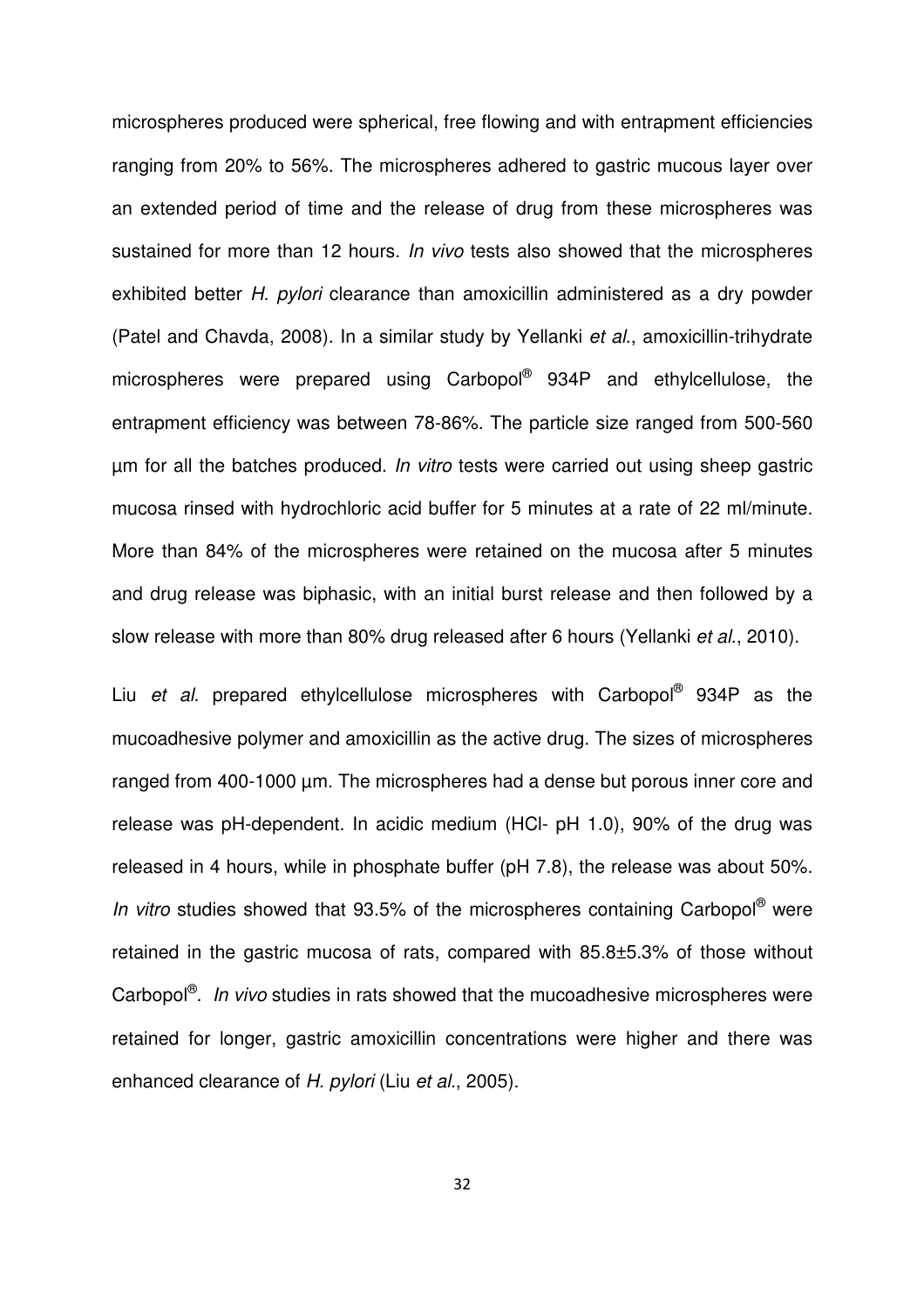It was reported in a study that the gastric retention in rats of amoxicillin microspheres prepared by dispersing Carbopol® in waxy hydrogenated castor oil, was about three times higher than that obtained using amoxicillin suspension containing 0.5% w/v methylcellulose, after 2 and 4 hours with about 47% and 20% retained respectively for the microspheres and 17% and 6% for the amoxicillin suspension. In addition, the mucoadhesive microspheres achieved a 10 times higher bactericidal activity, than the amoxicillin suspension in rats (Nagahara et al., 1998).

In a study by Patel and Patel, the *in vitro* and *in vivo* characteristics of mucoadhesive microspheres were evaluated. Chitosan was used as the mucoadhesive polymer and glutaraldehyde as the cross-linking agent. In vitro tests showed that the amoxicillin mucoadhesive microspheres were retained more strongly on the gastric mucous layer and could be retained in the GI tract for an extended period of time. The best formulation produced in this research, exhibited a high drug entrapment efficiency of 70% and swelling index of 1.39. The percentage mucoadhesion was 79% after 1 hour and drug release was sustained for more than 12 hours. The *in vivo* clearance studies showed that mucoadhesive microspheres had a better clearance effect on H. pylori than amoxicillin powder. Following administration of a dose of 4 mg/kg amoxicillin mucoadhesive microspheres, the colony counts (a measurement of the growth of H. pylori) were 23  $\pm$  7.07, and as the doses were increased to 7.5 and 15 mg/kg the colony counts were reduced to 5.5  $\pm$  0.70 and 2  $\pm$  0, respectively. However, following administration of amoxicillin powder (4 mg/kg) the colony counts were 78±8.48, and as the doses were increased to 7.5 and 15 mg/kg, the colony counts were  $29 \pm 5.65$  and  $17.5 \pm 17.67$ , respectively (Patel and Patel, 2007).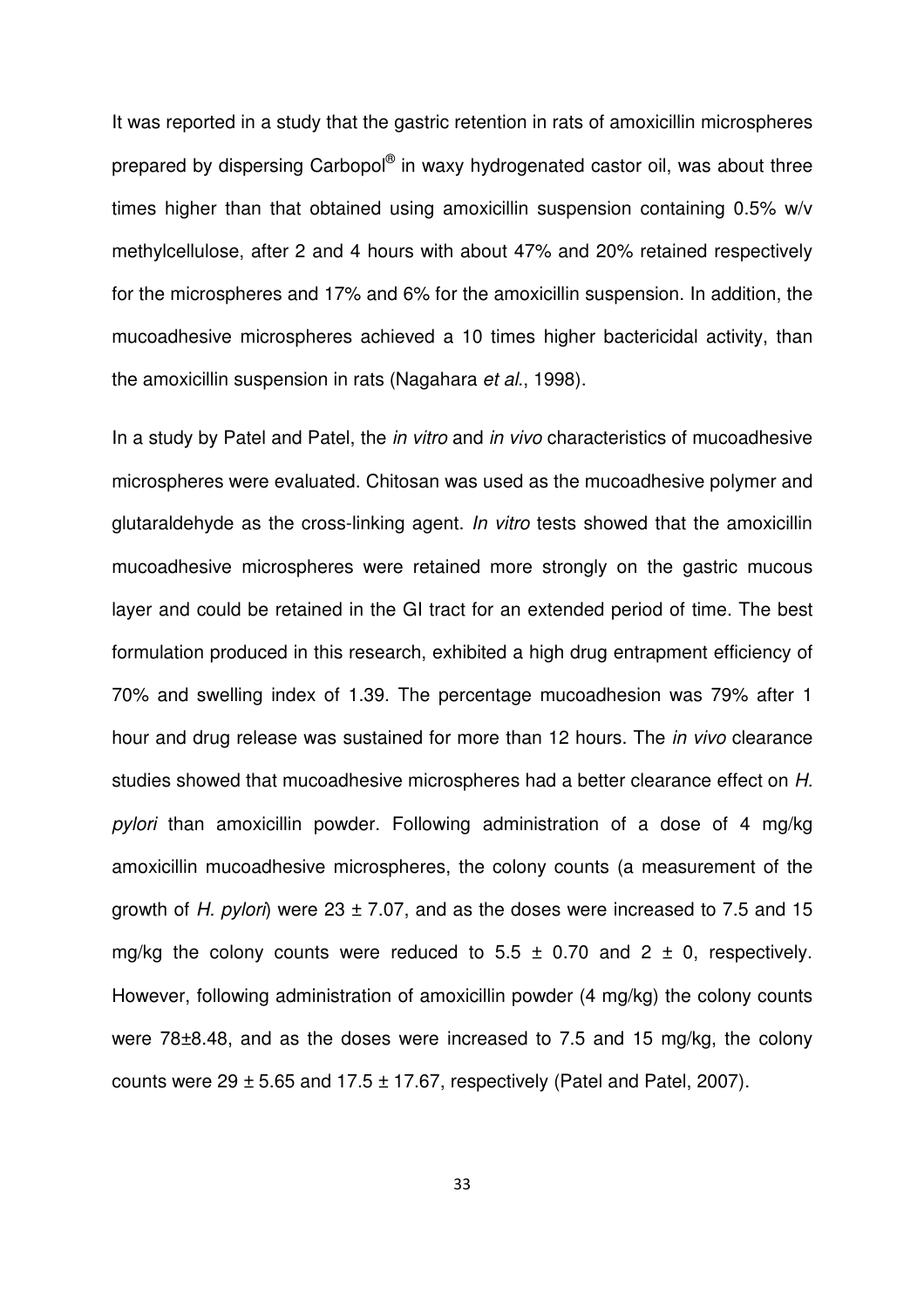Wang et al. produced modified gelatin microspheres using aminated gelatine by surfactant-free emulsification in olive oil followed by a cross-linking reaction with glutaraldehyde. These modified microspheres exhibited a greater gastric mucoadhesiveness than the unmodified gelatine microspheres; thereby, presenting a likely new candidate DDS for the eradication of H-pylori. There are however safety concerns in using glutaraldehyde as a cross-linking agent and residual levels need to be controlled (Wang et al., 2000).

Ramteke et al., (2006), prepared oral mucoadhesive sustained release nanoparticles of clarithromycin, with the aim of simplifying administration, thereby improving compliance, therapeutic effect and reducing dose related side effects of the therapy. The maximum drug entrapment was 73%, while the percentage nanoparticle recovery was reported to be 88%. The drug formulation was proved to reside in the stomach of rats for a longer period of time as some nanoparticles still remained in the stomach of rats 6 hours after administration. They were retained in the stomach for a longer period than clarithromycin suspensions or conventional drug formulations (Ramteke et al., 2006).

Cuna et al., prepared amoxicillin loaded ion-exchange resins encapsulated in mucoadhesive polymers such as polycarbophil and Carbopol® 934. An oil-in-oil solvent evaporation technique was modified to produce these microparticles containing multiple amoxicillin-resin cores. Polycarbophil microparticles were spherical, while those containing Carbopol<sup>®</sup> were irregularly shaped. In vitro release of amoxicillin was rapid despite the polymer coating. GI transit in rats was investigated by fluorescence microscopy using particles loaded with fluorescein instead of amoxicillin; GRT was longer, and the particles were more evenly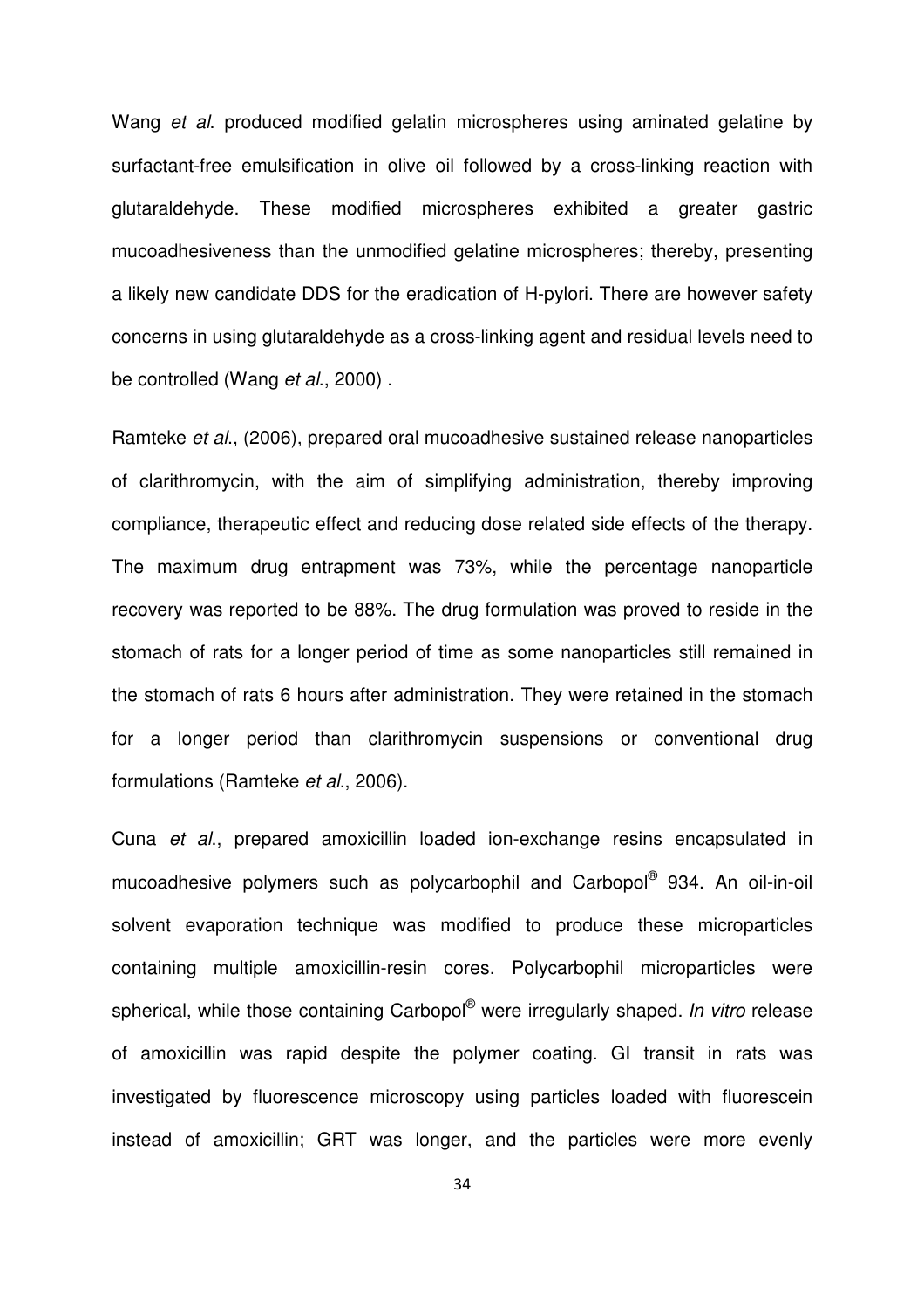distributed over the stomach when uncoated. It was also observed that Carbopol® did not help increase the GRTof the microspheres. Such discrepancies may be due to the method of administration, the amount of polymer used and the swelling ability of the formulation as outlined previously.

#### **4.3.1.2. Improving targeting of mucoadhesive microspheres**

Targeted drug delivery is a selective and effective localization of pharmacologically active compound at specific targets in therapeutic concentrations, while restricting its access to other sites, thus minimising the toxic effects and maximising the therapeutic index (Gregoriadis and Florence, 1993). Mucoadhesive polymers exhibit the ability to stick to wet mucosal surfaces by non-specific physicochemical mechanisms, such as hydrogen bonding. With this non-specific binding, the polymer is unable to differentiate between adherent or shed-off mucus, limiting their ability to target a specific tissue. The development of microspheres coupled with cell specific ligands has increased therapeutic benefit and enhanced the possibility of effective site-specific drug delivery (Chowdary and Rao, 2004). Any ligand that has a high binding affinity for mucin can be linked covalently to microspheres. Examples of such ligands include lectins, adhesins, antibodies and certain amino acid sequences.

**4.2.1.2.1. Lectins**:. There has been interest in lectins due to their ability to bind specifically to membrane bound sugar moieties located at the cell surface of epithelial cells, enhancing the adherence of microparticles to the intestinal epithelium and improving the absorption of drugs (Lee et al., 2000).). Lectins are found in plants, vertebrates (Ashwell and Harford, 1982, Stockert and Morell, 1983), bacteria and invertebrates (Lis and Sharon, 1986) but the plant lectins are the largest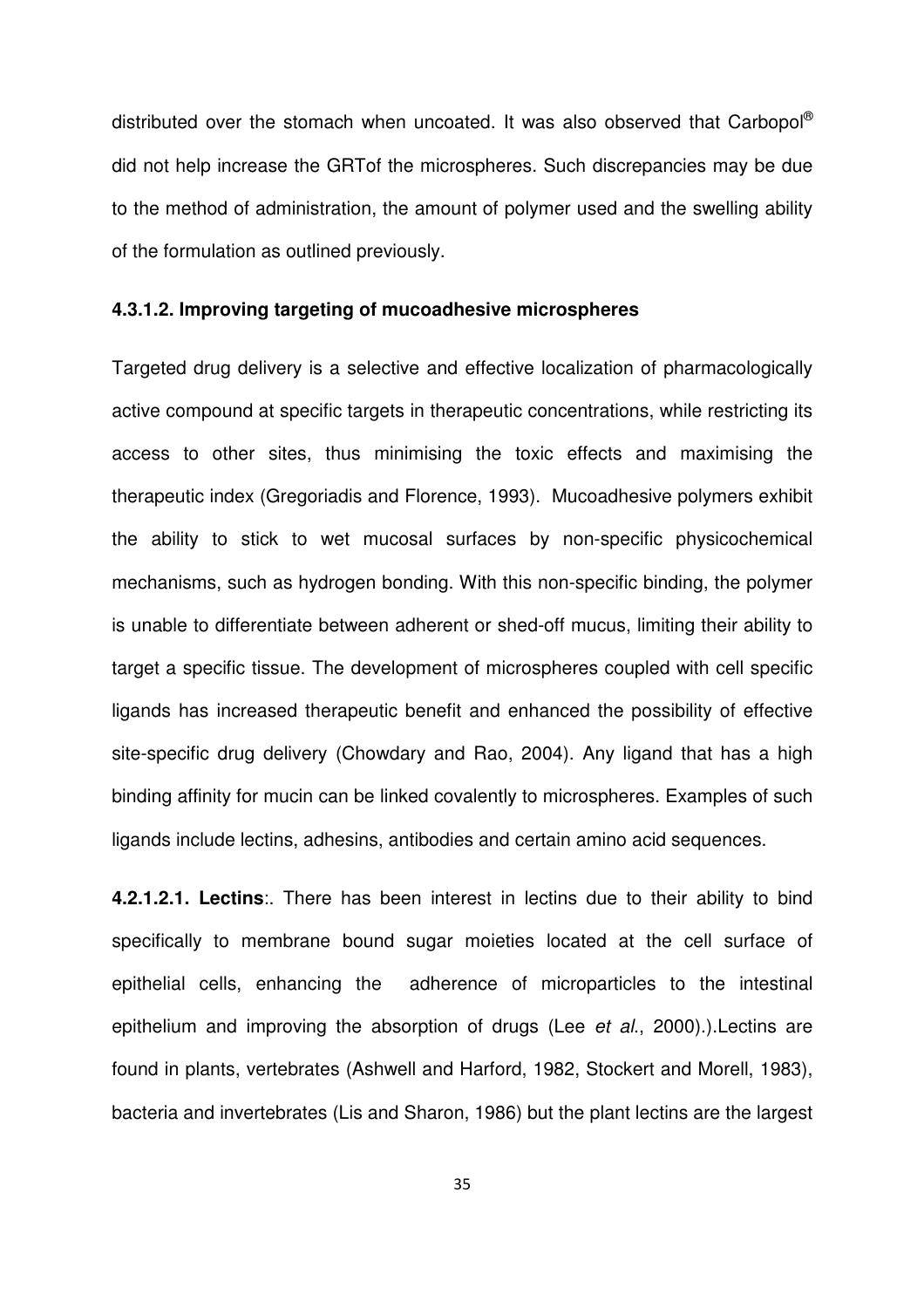group of known lectins. Based on their molecular structure, lectins can be divided into three categories:

- $\triangleright$  Monolectins those having only one carbohydrate recognising domain
- $\triangleright$  Hololectins those with two or more carbohydrate recognising domains
- $\triangleright$  Chimerolectins those with additional unrelated domains

They have the potential to target drugs to different parts of the GI tract or even to different cells (e.g. complex-specific lectins for parietal cells or fuco-specific lectins for M cells). Coating of polystyrene microparticles with tomato lectins has been demonstrated to facilitate specific binding with enterocytes (Gabor et al., 1997). Following cellular uptake, they subsequently exhibit strong binding to nuclear pore membranes (Haas and Lehr, 2002). Another important advantage of lectins in mucoadhesive drug delivery to the GI tract is their resistance to digestion within that environment.

Montisci et al. investigated the behaviour of two plant lectin-particle conjugates after oral administration. The two lectins, Lycopersicon esculentum L. and Lotus tetragonolobus are specific for oligomers of N-acetyl-D-glucosamine and L-fucose, respectively and they were conjugated to small poly(lactide) microspheres. The overall GI transit of the particles was strongly delayed, when the microspheres were conjugated to the lectins, mainly due to the gastric retention of the particles. A significant fraction of the conjugates adhered to the gastric and intestinal mucosa. No significant differences were observed after a preliminary incubation of lectinmicrosphere conjugates with specific sugars showing that the activity could be maintained (Montisci et al., 2001).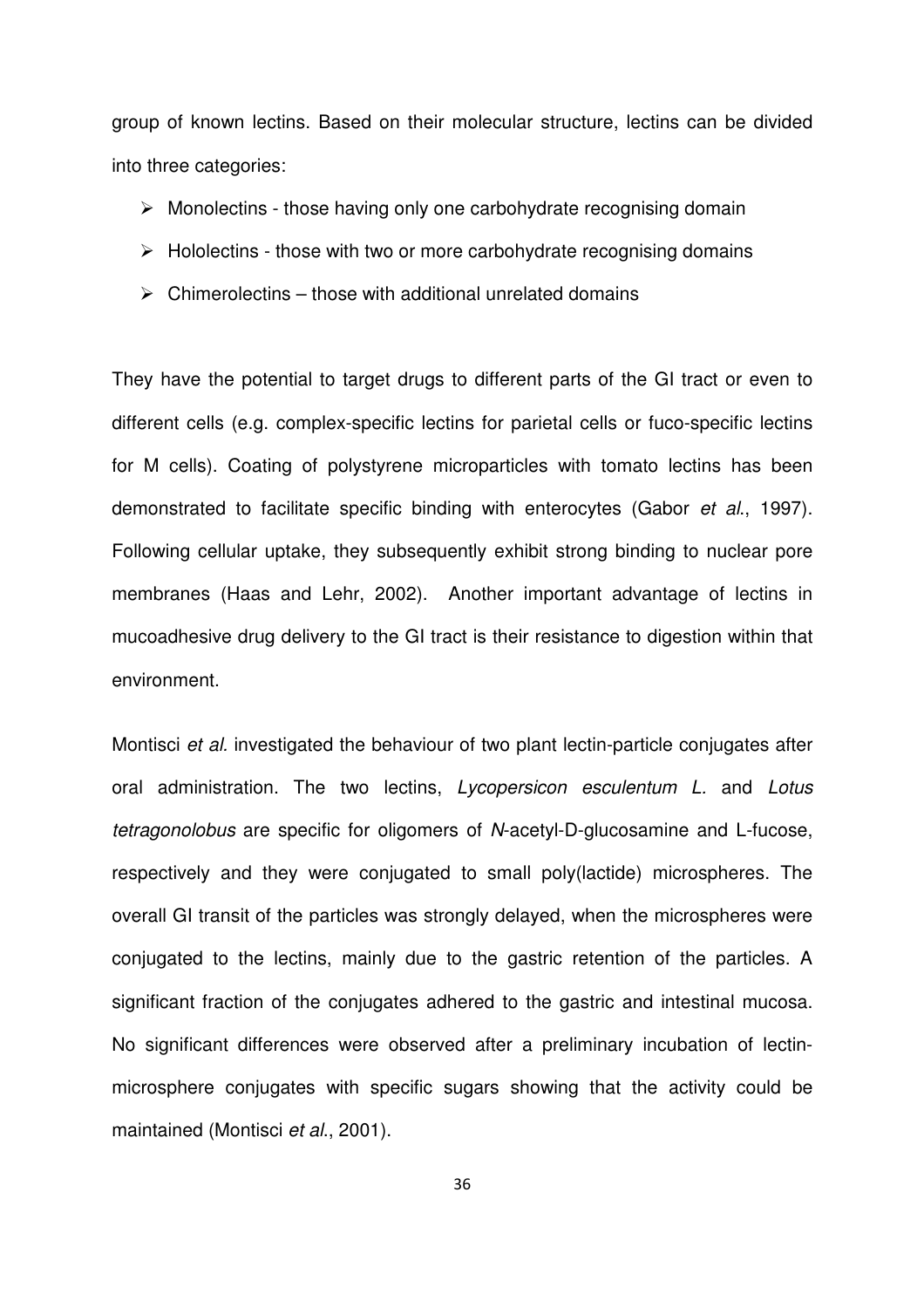Jain and Jangdey prepared and characterized lectin-conjugated clarithromycin microspheres for the effective colonization of H. pylori. Ethylcellulose (EC) microspheres were prepared using the emulsification/evaporation method. Drug entrapment efficiency was about 70% and conjugation with Concanavalin-A (Con-A) was confirmed by IR spectroscopy and differential scanning calorimetry. Con-A is a lectin isolated from the jack bean, Canavalia ensiformis and binds specifically to mono, oligo- and polysaccharides with terminal non-reducing α-D-mannopyranosyl-, α-D-glucopyranosyl- or β-D-fructofuranosyl residues. Maximum mucoadhesion of 85% was observed in Con-A conjugated EC microspheres on stomach mucosa of rats, compared with 12% observed in non-conjugated microspheres. A GRT of over 6 hours was reported in rabbits for Con-A conjugated microspheres of clarithromycin, while it was 3 hours for an optimised clarithromycin tablet formulation (Jain and Jangdey, 2009).

In another study by Umamaheshwari and Jain, lectin-conjugated nanoparticles were prepared as a means of attaching acetohydroxamic acid delivery system on the carbohydrate receptors of H-pylori. Ulex europaeus Agglutinin I (UEA I) and Con-A lectins were bound to gliadin nanoparticles (GNP) by a two-stage carbodiimide coupling technique. The binding efficacy of the lectin to the carbohydrate receptors was evaluated and this showed strong agglutination patterns with mannose-specific Con A-GNP and (L)-fucose specific UEA-GNP formulations. The lectin formulations completely inhibited H. pylori binding with human stomach cells. The antimicrobial activity of the formulations was evaluated by percent growth inhibition studies by using isolated H. pylori strain. The inhibitory efficacy of UEA-GNP and Con A-GNP was approximately two-fold higher compared to unconjugated nanoparticles (Umamaheshwari and Jain, 2003).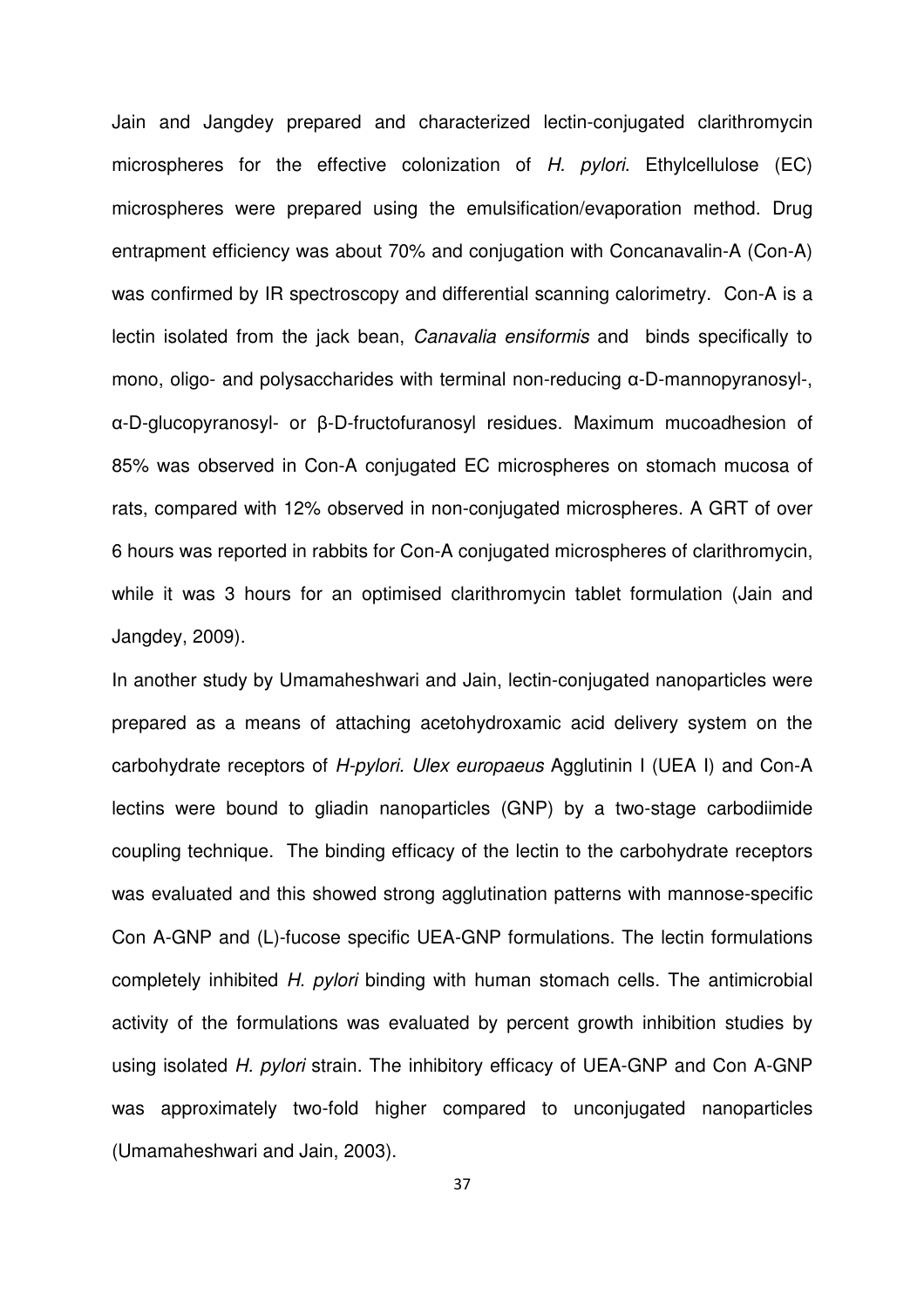**4.2.1.2.2. Bacterial adhesins**: Bacterial fimbriae are long lectin-like proteins found on the surface of many bacterial strains, through which they attach to the epithelial surfaces of enterocytes. Their presence has been associated with pathogenicity. Therefore, DDS based on this technique could be an efficient mechanism to enhance adhesion of bioadhesive microspheres to epithelial surfaces (Lee et al., 2000).

Bernkop-Schnurch *et al.* covalently attached a fimbrial protein –K99 to poly (acrylic acid) polymer in order to improve the adhesion of the DDS to the GI epithelium. K99 was isolated from an *E-coli* strain harbouring the fimbriae-encoding plasmid pR19906. In this study, the function of the fimbrial protein was tested using a haemagglutination assay, along with equine erythrocytes expressing the same K99 receptor structures as those of GI-epithelial cells. A 10-fold slower migration of the equine erythrocytes through the K99-poly (acrylic acid) gel, compared to the control gel without the fimbriae was demonstrated, indicating the strong affinity of the K99 fimbriae to their receptor on the erythrocytes (Bernkop-Schnürch et al., 1995).

### **4.2.1.2.3. Amino acid sequences**

Some amino acid sequences have complementary parts on the cell and on the mucosal surfaces and when they are attached to microparticles, this can enhance binding to specific cell surface glycoproteins (Vasir *et al.*, 2003). In the disease state the cell surface glycoproteins are altered and theses altered protein sequences can be a target by complementary amino acid sequences attached to drug delivery devices. Dihydroxyphenylalanine (DOPA) an amino acid is found in mussel adhesive protein (MAP) and is believed to lend to the adhesive process. DOPA has been combined with Pluronics to enhance their adhesion (Huang et al., 2002). With its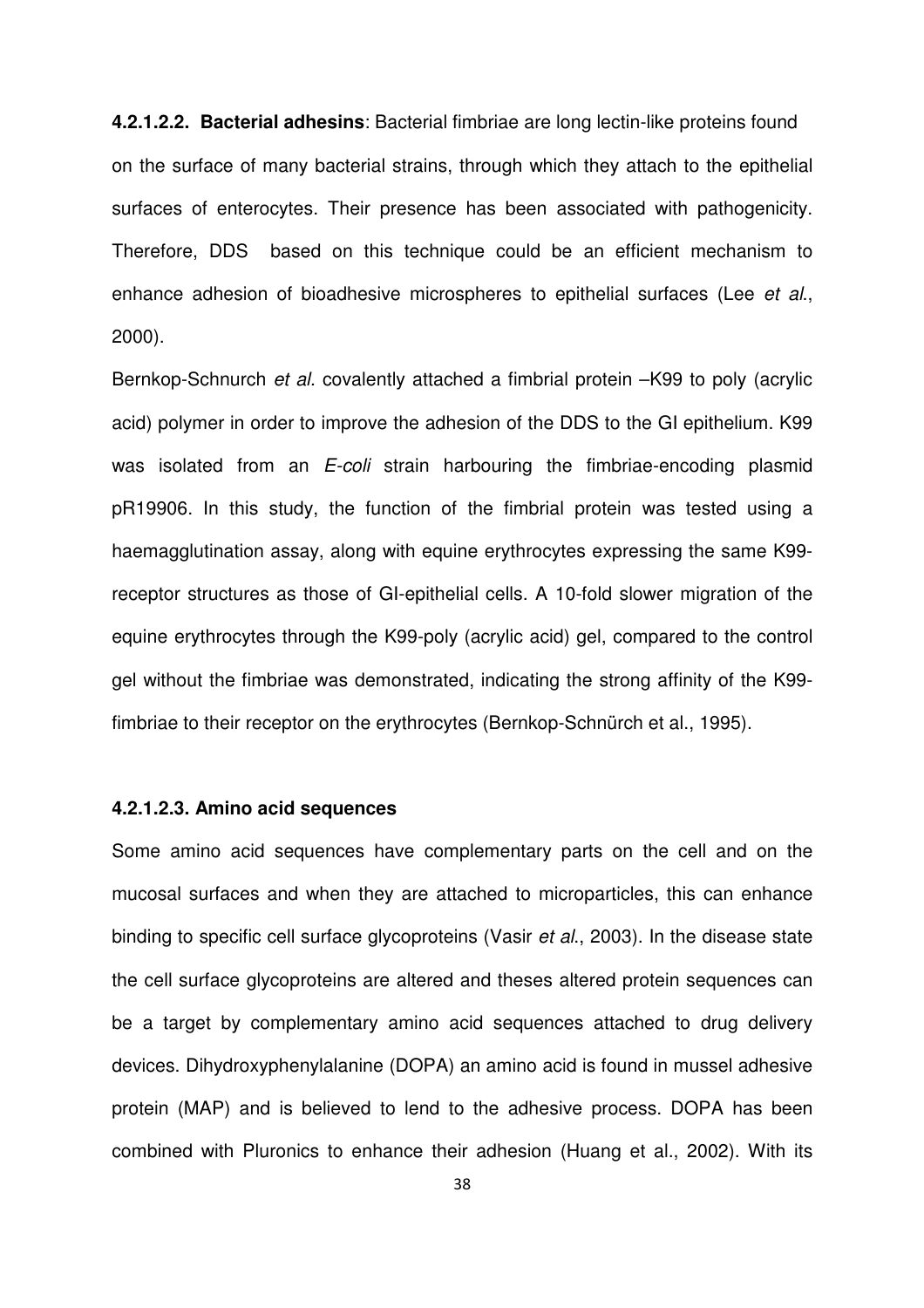favourable safety profile, MAP seems to be a suitable compound for the development of mucoadhesive DDS, preferably if these can be manufactured and stored under non-oxidative conditions (Schnurrer and Lehr, 1996).

Antibodies can be produced against some selected molecules present on mucosal surfaces. Antibodies could be a rational choice for designing site-specific mucoadhesives, due to the high level of specificity of the antibodies and this is especially useful in targeting drugs to tumour tissues.

# **4.3.2. Floating microparticles**

Several studies have investigated the effect of formulation and process variables such as polymer type, drug and polymer ratio , type of solvent, organic solvent ratios, concentration of plasticiser in aqueous phase, time of stirring on the yield, particle size, loading, release and floating behaviour of microspheres (Lee et al., 1999, Streubel et al., 2002, Sato et al., 2004, Soppimath et al., 2006). Some studies have shown that the microspheres remained buoyant in the gastric cavity over a long period of time in vivo (Jain et al., 2006b) and the encapsulated drug showed a high bioavailability (Joseph et al., 2002, Sato et al., 2003). The encapsulated drug in the polymer matrix exhibited varied release patterns such as zero order release (Gibley, 2002), Higuchi matrix model and Peppas Korsmeyer model (Jain et al., 2006a).

 Kawashima et al. prepared microspheres containing tranilast – an oral anti-allergic agent (Kawashima et al., 1991). The drug and an acrylic polymer were dissolved in a combination of solvents containing ethanol and dichloromethane. Increasing the polymer ratio led to an increase in the volume of the internal cavity and changing the polymer ratio also led to control of the drug release rate. In vitro studies showed the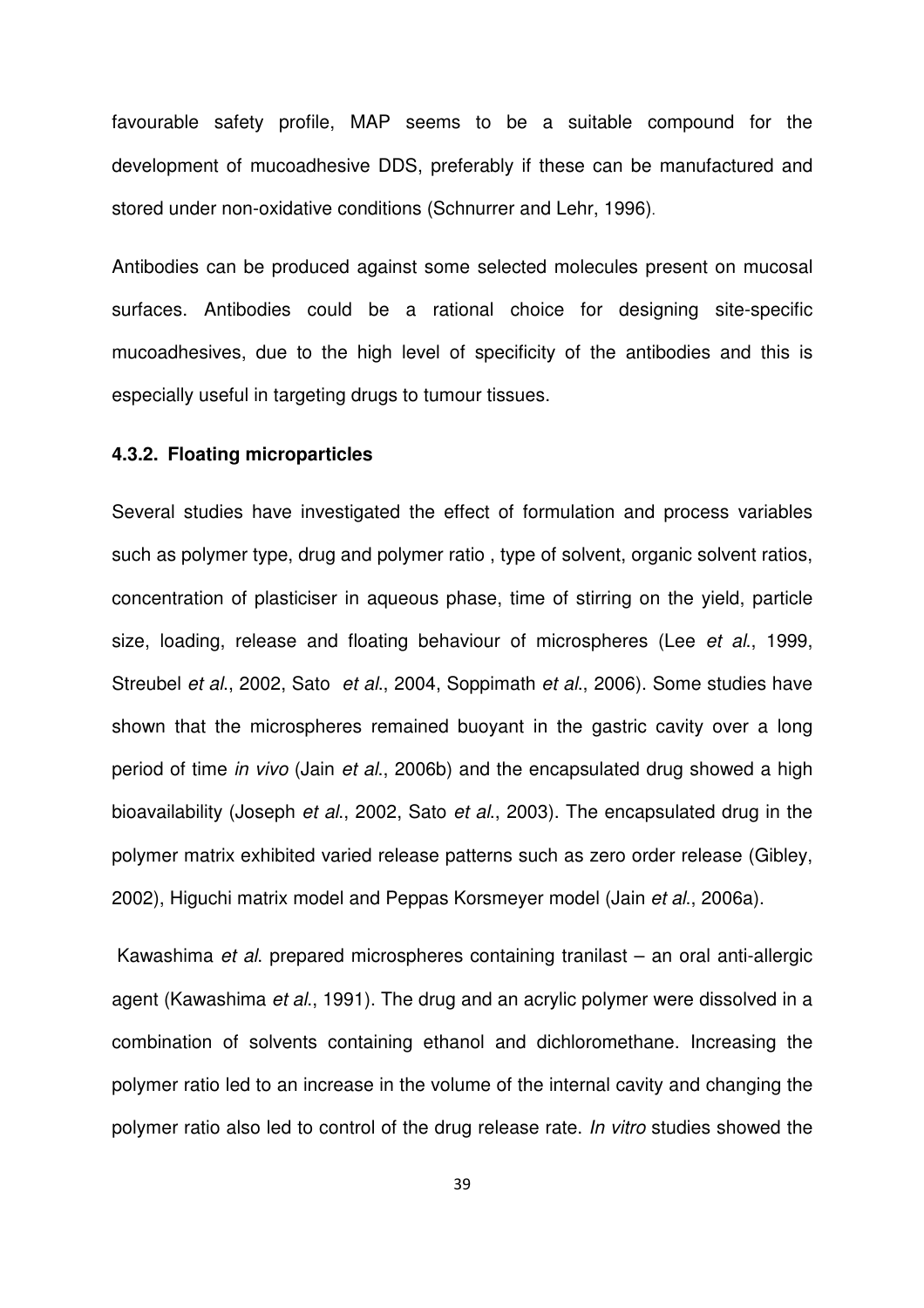formulation was buoyant for 12 hours, while in vivo radiographical studies showed that the formulations were dispersed in the upper part of the human stomach for over 3 hours.

The effect of co-excipients on the rate of drug release and buoyancy of microspheres were reported in another study (Soppimath et al., 2006). Nifedipine was incorporated into cellulose acetate hollow microspheres prepared by solvent diffusion/evaporation technique in the presence of co-excipients like polyethylene glycol (PEG), dibutyl phthalate (DBP), and poly (ε-caprolactone) (PCL) using ethyl acetate as a dispersing solvent. Increasing the concentration of polymer led to an increase in size of the microspheres. The microspheres were buoyant in simulated gastric fluid for over 12 hours, with the blank microspheres being the most buoyant compared with other microspheres produced in the series. The presence of co-excipients affected buoyancy of the microspheres, with cellulose acetate-polyethylene glycol (CA-PEG) microspheres buoyancy was lower and this increased with increasing concentration of PEG. However, by increasing the concentration of PEG from 10 to 40%, the buoyancy decreased from 51.3 to 11.8%. A better buoyancy of 62–82% was observed for microspheres with water-insoluble plasticiser like DBP after 15 h. This might be due to the fact that DBP is a hydrophobic plasticiser and it prevents wetting as well as water uptake. However, the percentage buoyancy of CA–PCL formulations decreases from 26% to 6% with increasing concentration of PCL. The nifedipine content of the microspheres was released in a controlled manner and was easily modified by changing the process parameters of the formulation.

Jain et al., prepared repaglinide floating microspheres through the emulsion- solvent diffusion technique with calcium silicate as a porous carrier, Eudragit® S as the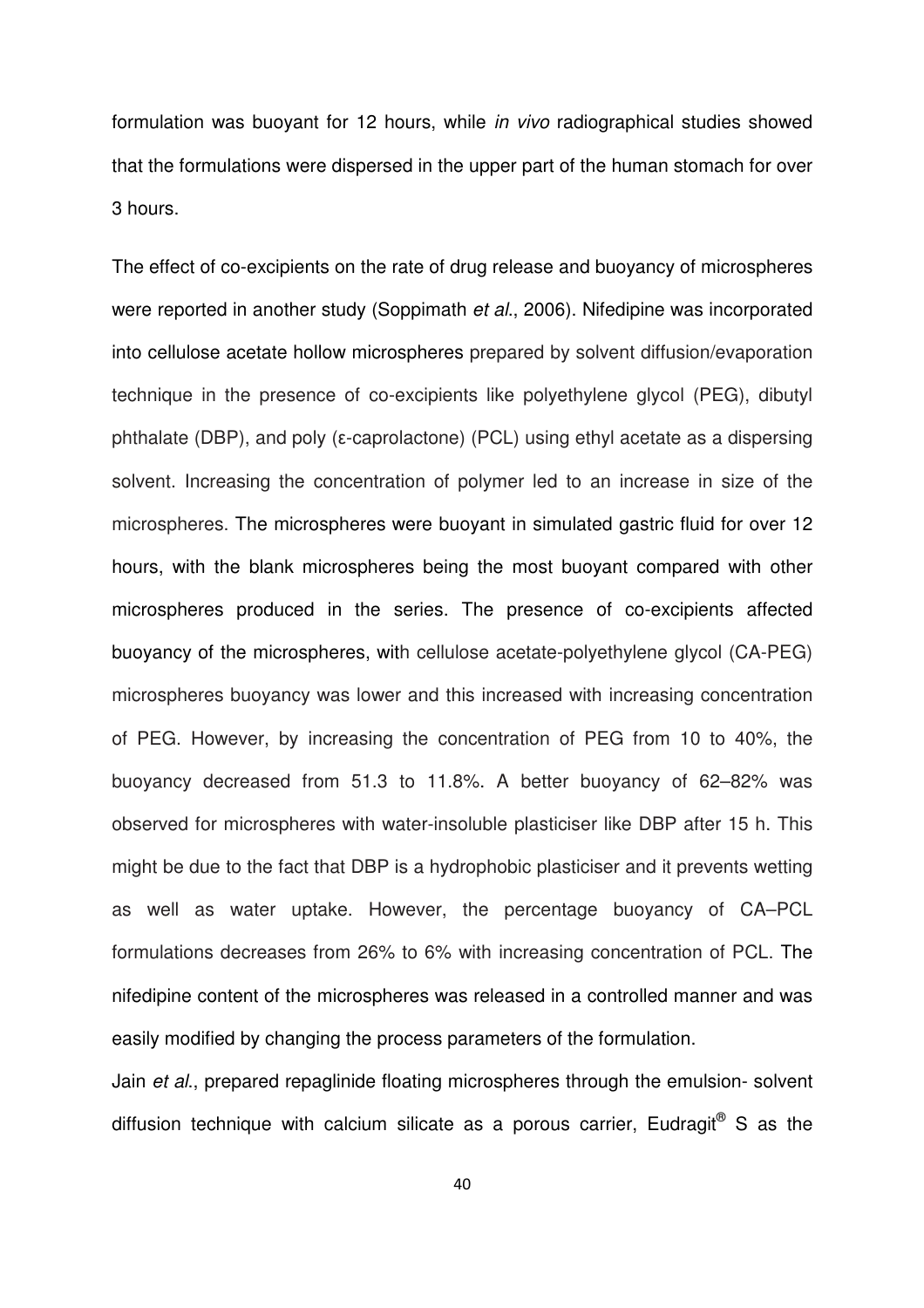polymer and ethanol with dichloromethane as solvents and polyvinyl alcohol as the surfactant. The microspheres exhibited a high entrapment efficiency of  $75 \pm 3.0\%$ due to the poor aqueous solubility of the drug. They were predominantly spherical in nature with an average particle size of 142-825 µm across various batches. True densities ranged from 1.62-1.92 g/cm<sup>3</sup> with angle of repose less than 40°. The compressibility index ranged from 25.0% to 34.6%. In vitro buoyancy tests were carried out by spreading the microspheres over the surface of simulated gastric fluid containing Tween 20. The microspheres also exhibited satisfactory buoyancy profile with more than 80% of the microspheres still floating for at least 10 hours. It was observed however, that microspheres of larger sizes exhibited a longer floating time (Jain et al., 2005).

Srivastava et al., prepared and evaluated cimetidine-loaded floating gastroretentive microspheres. The polymers used were hydroxylpropylmethylcellulose and ethylcellulose. Effects of the stirring rate during preparation, polymer concentration, solvent composition and dissolution medium on the size of microspheres and drug release were also observed. The drug was released over approximately 8 hours and the microspheres exhibited buoyancy for over 10 hours. Buoyancy percentage of the microspheres was in the range of 69% to 87%. At high polymer concentration, the mean particle increased and the drug release rate decreased (Srivastava et al., 2005).

In a study by Garg and Gupta, silymarin microspheres were prepared using cellulose polymers (hydroxypropyl methyl cellulose and ethyl cellulose) and Eudragit<sup>®</sup> polymers (Eudragit® S 100 and Eudragit<sup>®</sup> RL), through the emulsion-solvent evaporation method. In vitro floatability studies were carried out using the USP XXIV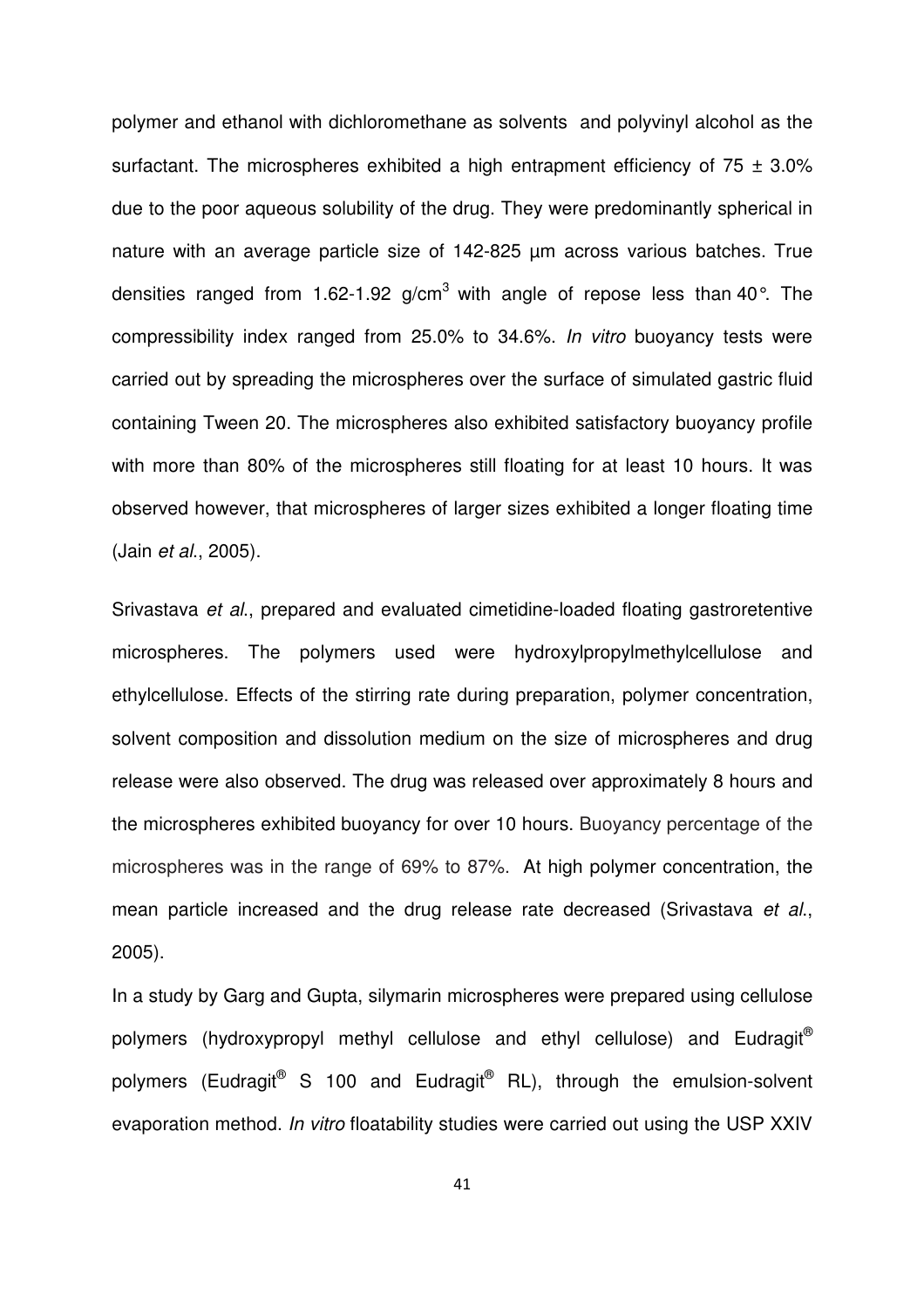dissolution apparatus with 0.1M HCl containing 0.02%v/v Tween 80 as the medium and the paddles rotating at 100rpm over a period of 12 hours. A large proportion of the microspheres remained buoyant with 61% and 75% of the Eudragit $^{\circledR}$  and cellulose microspheres respectively floating after 12 hours (Garg and Gupta, 2010).

Floating chitosan beads containing verapamil were prepared by Yassin et al. The physical properties, floating characteristics and release profile of the beads were studied. The beads were spherical with a size range of 1.3 to 2.0 mm and the drug loading efficiency was around 42% in all the batches. Beads produced using medium molecular weight chitosan, exhibited the slowest drug release rate and the shortest floating lag time of around 5 minutes and long duration of buoyancy of more than 6 hours (Yassin et al., 2006).

Singh et al, developed floating and non-floating beads containing an anti-ulcer drug pantoprazole through the simultaneous ionotropic gelation of alginate and sterculia gum using calcium chloride as the crosslinker. Calcium carbonate ( $CaCO<sub>3</sub>$ ) was used as the floating aid. The beads produced showed a drug loading of over 65% and were further characterized using SEM and FTIR. Swelling studies showed that the swelling of the beads was dependent on the amount of polymer used, crosslinking agent and the pH of the media. Release of drug from the beads was by Fickian diffusion mechanism and the release of drug from floating beads was less than that observed from non-floating beads (Singh et al., 2010).

In a study by Atyabi et al., microparticles loaded with theophylline and bicarbonate were prepared (Atyabi et al., 1996a). The ion-exchange resin beads (Amberlite IRA-400 $^{\circledR}$  and Dowex 2X10 $^{\circledR}$ ) were coated with a semi-permeable membrane (Eudragit RS). Carbon dioxide was released on contact of the beads with the acidic gastric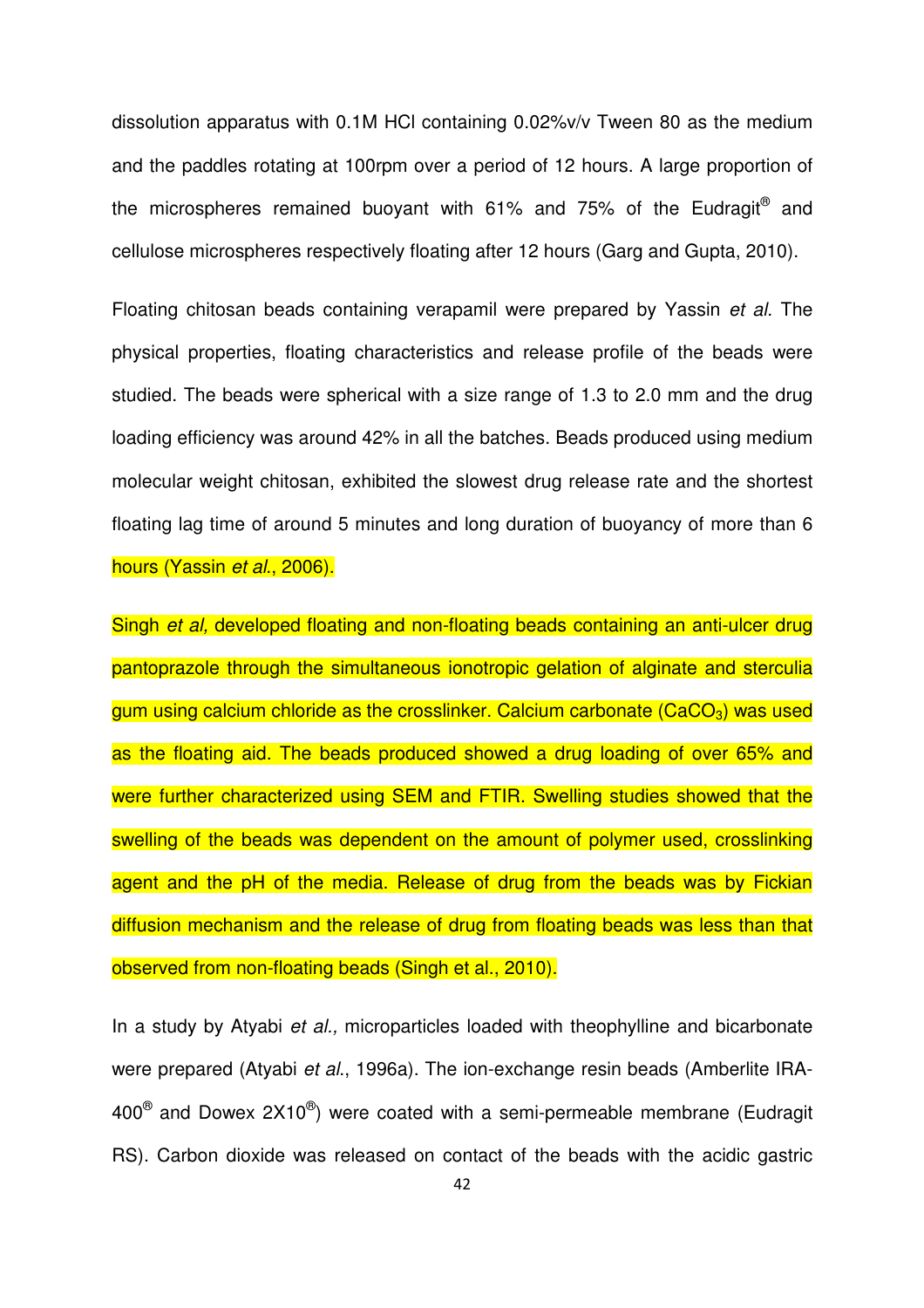juice (Atyabi et al., 1996b). In vitro studies showed that the microparticles exhibited floating times of over 24 hours. The coating of the beads trapped carbon dioxide generated in the beads and thereby prolonged the floating time. In vivo studies with human volunteers using gamma-scintigraphy showed a prolonged residence time for coated beads (40% to 65% of the dose remained in the beads in the upper stomach 3 hours after a light breakfast) compared to the uncoated beads for which no beads remained in the stomach after 3 hours.

### **4.3.2.1 Application of floating microparticles for eradication of H. pylori**

Floating acetohydroxamic acid microspheres were developed using polycarbonate as the polymer and were prepared by the emulsion solvent evaporation technique. In vitro analysis showed that the microspheres exhibited buoyancy with over 70% of the microspheres floating over simulated gastric fluid (pH 1.2) containing Tween 20 after 12 hours (Umamaheshwari et al., 2003). In this study, floating of up to 10 hours was considered to be satisfactory. An increase in the concentration of polymers led to a reduction in buoyancy of the microspheres, due to an increase in density. Also, the microspheres required a less amount of drug dose in achieving its anti- H. pylori activity in rat models, when compared with the drug alone. The microspheres cleared the microorganism more effectively than the drug, due to the prolonged GRT of the microspheres resulting from the buoyancy of the microspheres.

There is little research reported on the use of floating microspheres in the eradication of H. pylori in the treatment of peptic ulcer and this is an area of research that looks promising. However, floating beads have been extensively researched for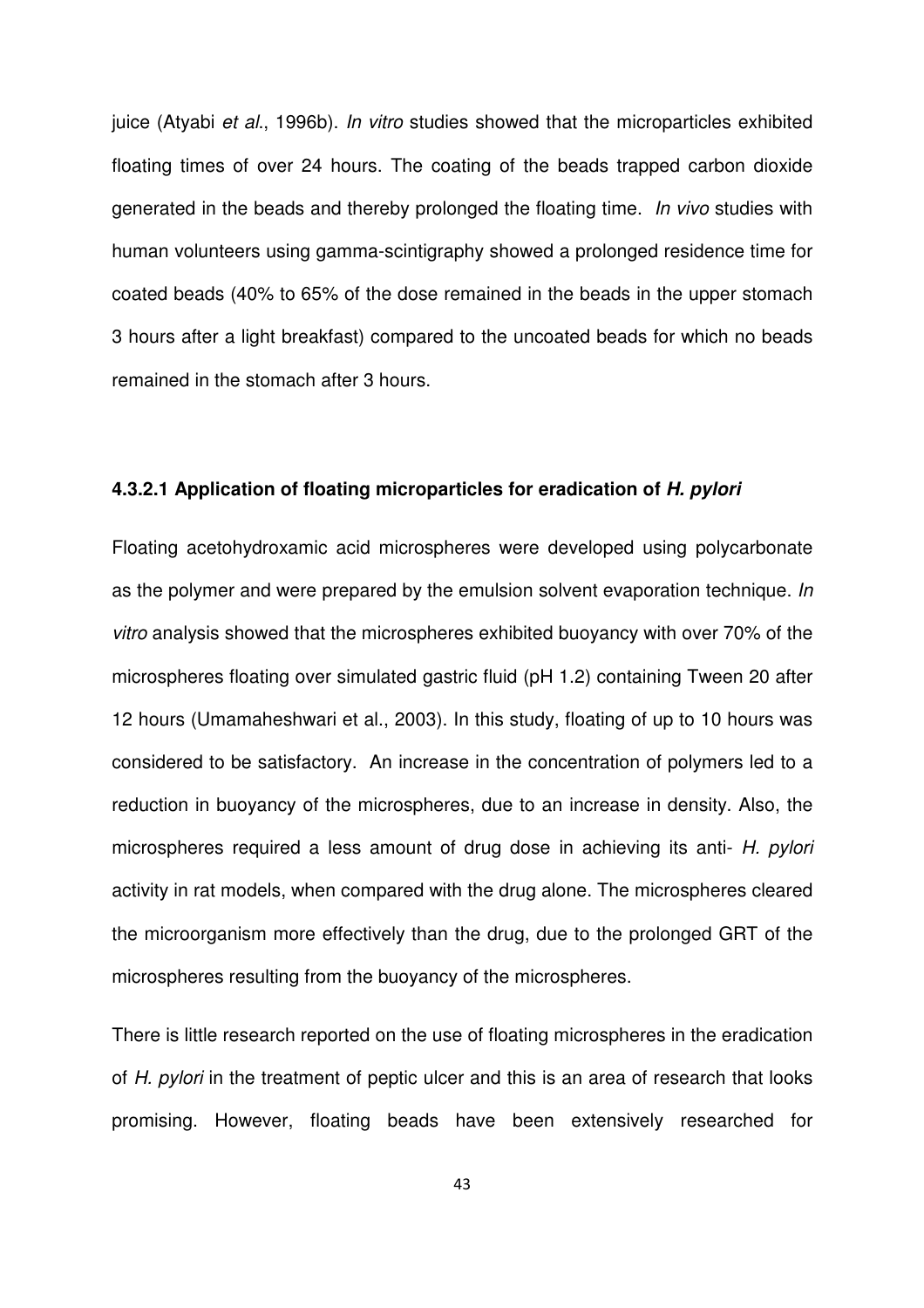eradication of H. pylori and results may be used to inform subsequent studies using microparticles.

Metronidazole (MZ) was incorporated into chitosan-treated alginate beads by the ionotropic gelation method (Ishak et al., 2007). A  $(3 \times 2 \times 2)$  factorially designed experiment in which three viscosity-imparting polymers- methylcellulose, Carbopol<sup>®</sup> 934P and κ-carrageenan; two concentrations (0.2 and 0.4% w/v) of chitosan as encapsulating polymer and two concentrations (2.5 and 5% w/w) of the low density magnesium stearate as a floating aid were tested. The bead formula containing 0.5% κ-carrageenan, 0.4% chitosan and 5% magnesium stearate showed immediate buoyancy, optimum drug entrapment efficiency and extended drug release. The histopathological examination of mice stomachs and *in vivo H. pylori* clearance tests were carried out by orally administering MZ floating alginate beads or MZ suspension, to H. pylori infected mice under fed conditions as a single daily dose for three successive days in different doses- 5, 10, 15 and 20 mg/kg. Groups receiving MZ in the form of floating alginate beads at doses 10, 15 and 20 mg/kg showed better H. pylori eradication than the corresponding suspension form. The in vivo H. pylori clearance tests showed that MZ floating beads with a dose of 15 mg/kg provided 100% clearance rate, whereas the MZ suspension with a dose of 20 mg/kg gave only 33.33%.

Rajinikanth and Mishra prepared matrix, gellan gum-based, clarithromycin floating beads. Formulation variables such as concentrations of gellan, calcium carbonate and drug loading, influenced the in vitro drug release. Differential scanning calorimetry confirmed the absence of interactions between drug and polymer. There was good anti-microbial activity against isolated H. pylori strain with complete growth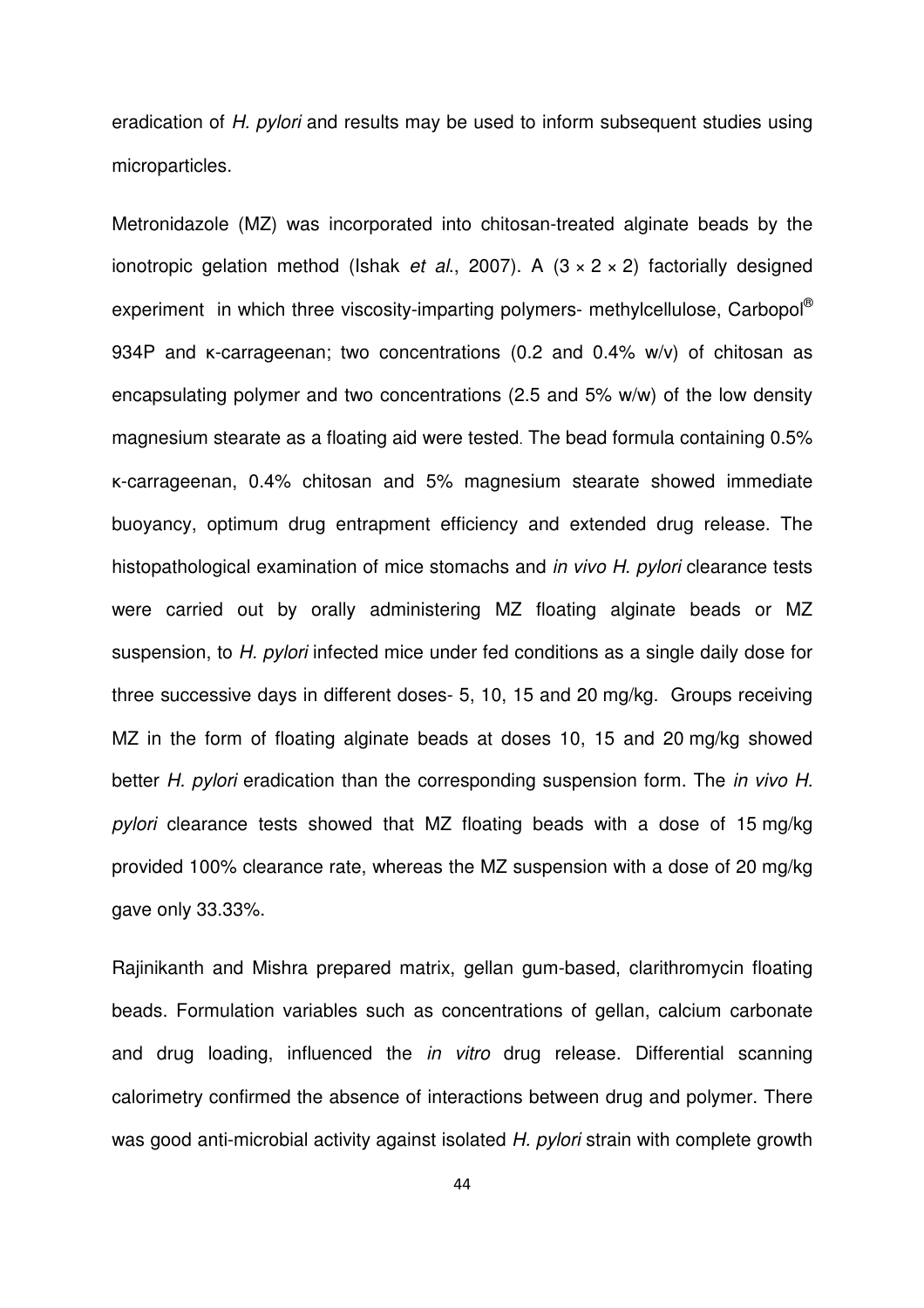inhibition after 12 hours. 80% of the beads remained floating after 1 hour; after 4 and 6 hours about 60% and 50% of the beads remained floating in rabbit stomach. The stability studies of beads did not show any significant changes after storage of beads, at 40º C/75% relative humidity for 6 months. The preliminary results from this study suggest that floating beads of gellan can be used to incorporate antibiotics like clarithromycin and may be effective when administered locally in the stomach against H. pylori. (Rajinikanth and Mishra, 2009).

Metronidazole-loaded alginate beads consisting of calcium silicate as a porous carrier or NaHCO<sub>3</sub> as a gas-forming agent were prepared for local eradication of  $H$ . pylori. The silicate based beads showed slower release pattern, compared to the gas-forming beads due to network structure strengthening effect of the calcium silicate. In addition, the gas-forming-based beads had a shorter buoyancy lag time because the NaHCO<sub>3</sub> produced larger pores than those of silicate treated ones. Drug entrapment efficiency was over 60% for the formulations (Javadzadeh et al., 2010)

Murata et al. prepared two types of floating alginate beads. The first alginate gel bead contained vegetable oil (ALGO) and its buoyancy was due to the oil in the alginate gel matrix. The second, (ALCS), was a dried gel bead with dispersed chitosan in the matrix. When ALCS containing metronidazole was administered orally to guinea pigs, it floated on the gastric juice and released the drug into the stomach. In addition, the concentration of drug at the gastric mucosa after administration of ALCS was higher than that obtained from metronidazole solution, though the metronidazole serum concentration was the same, regardless of which type of gel was administered. These release properties of alginate gels are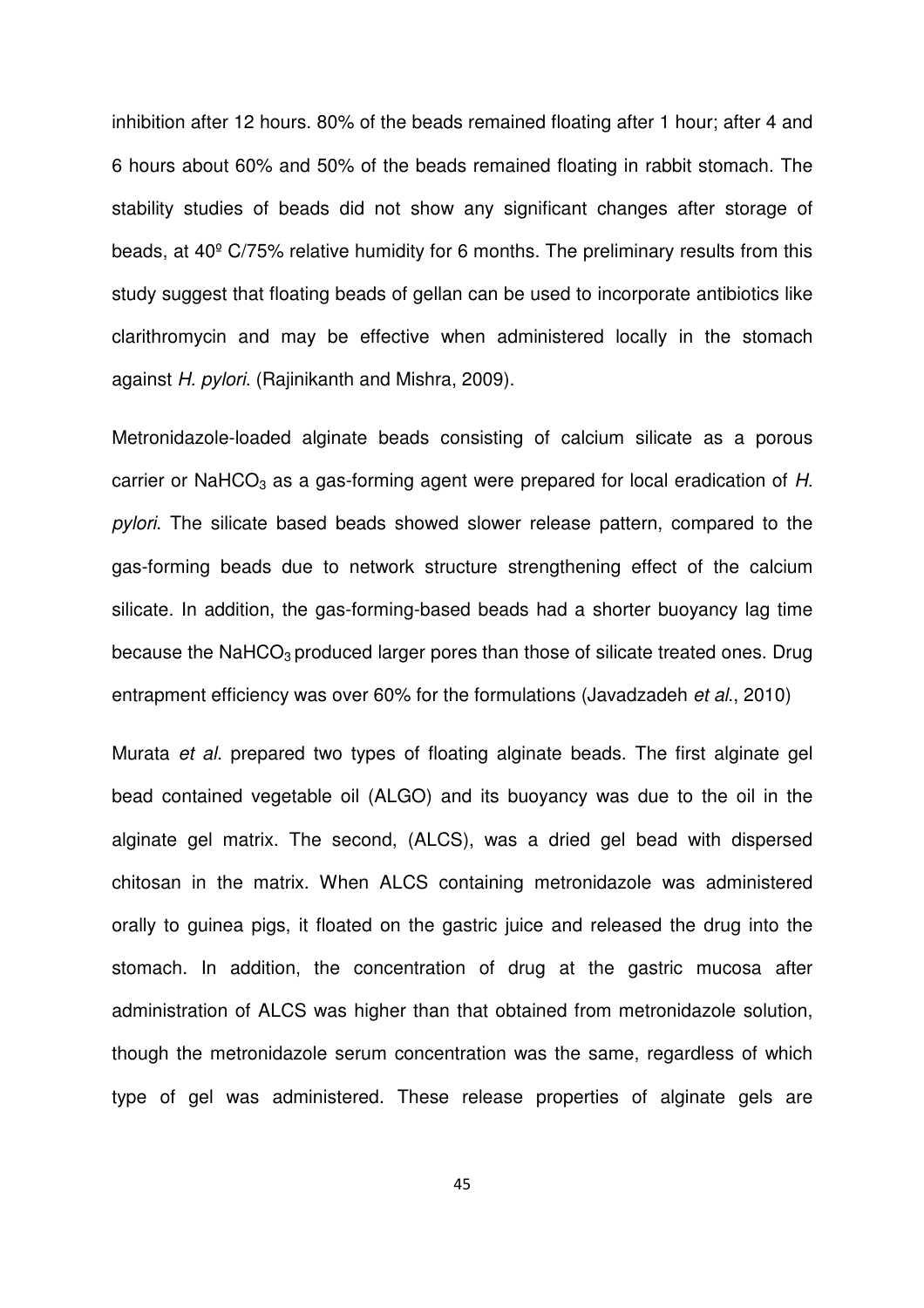applicable not only for sustained release of drugs, but also for targeting the gastric mucosa (Murata et al., 2000).

### **4.3.3. Floating bioadhesive microparticles**

Dual functioning systems are currently being explored in gastroretentive drug delivery. This is achieved through a combination of both the floating and bioadhesive systems, which can be exploited to achieve synergy and also help to overcome the drawbacks associated with each system. This theory was explored by Chitnis et al (1991) and it was proposed that these systems target  $H$ . pylori-induced infected sites more effectively and could serve to optimize antibiotic monotherapy of H. pylori–based infections (Umamaheswari et al., 2002). In the research by Umamaheswari et al, floating microspheres containing acetohydroxamic acid were prepared. Also, these microspheres were further coated with polycarbophil. The microspheres floated for longer than 12 hours, due to the low densities of the formulation 0.61-0.85 g/cm<sup>3</sup>. The coating of the microspheres reduced the release rate of the drug and exhibited a better in vitro and in vivo percentage H. pylori growth inhibition.

Zheng et al. also explored this strategy with chitosan alginate-ethylcellulose microparticles. The formulation was prepared through a combination of emulsification/evaporation and internal/ion gelation methods. In vitro tests showed that 74% of the microspheres remained buoyant on an acetate buffer solution for 8 hours and 90% of the loaded drug was released in a sustained manner over this period. In vivo mucoadhesive studies showed that 61% of the microparticles were retained in the stomach of male Sprague-Dawley rats for 4 hours. Pre-treatment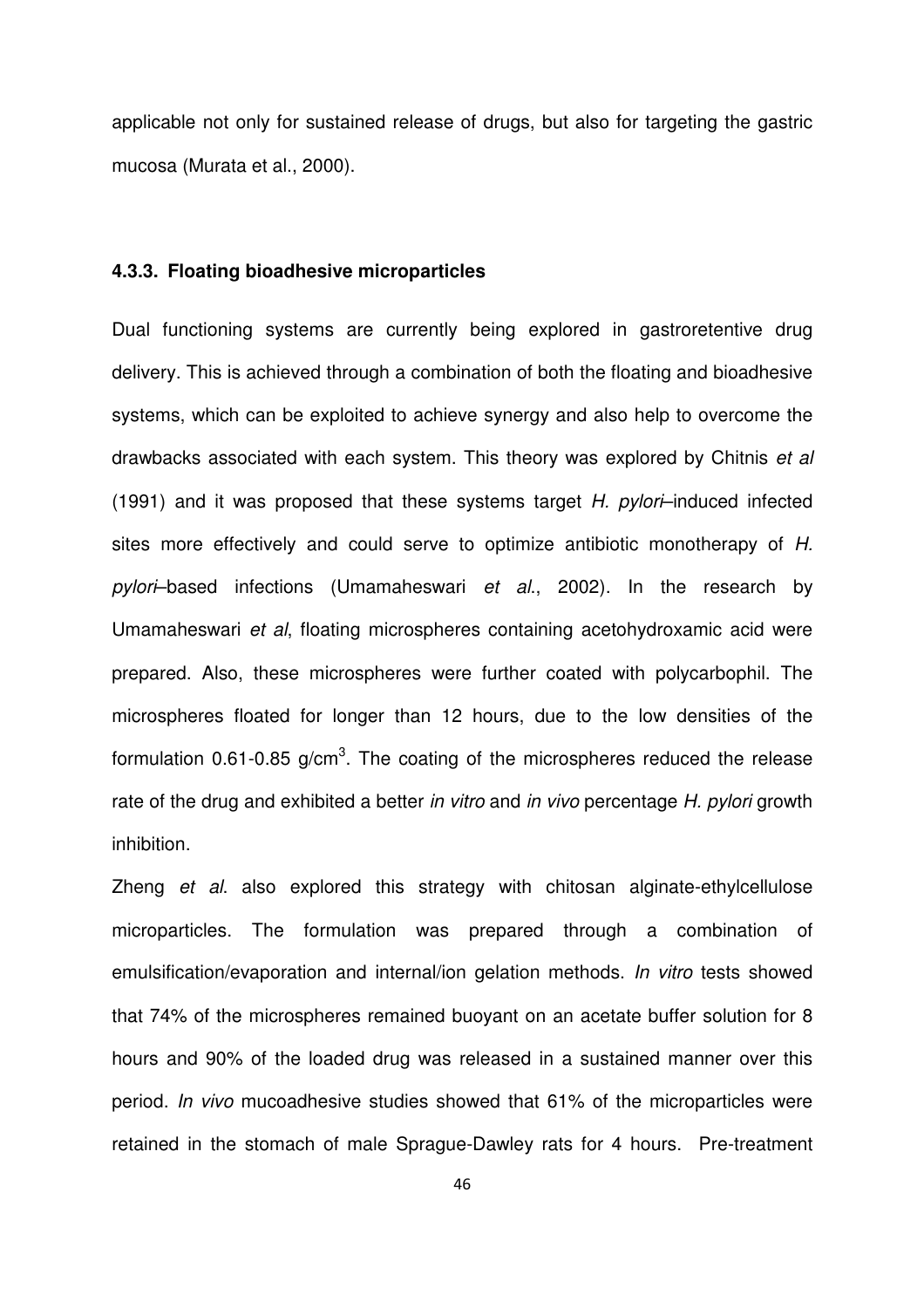with omeprazole led to an increase in clarithromycin concentration with the microparticles in the gastric mucosa compared to clarithromycin solution (Zheng et al., 2006).

A floating bioadhesive system was developed for the eradication of H. pylori with ethylcellulose as matrix polymer and Carbopol® 934P as the mucoadhesive polymer. The microspheres exhibited both strong mucoadhesive and good buoyancy profiles. They also demonstrated significant anti H. pylori effect in vivo in Mongolian gerbil models. In addition, on comparison with conventional clarithromycin suspension, the new formulation required a lower dose of drug for eradication of the microorganism. The microspheres also improved the gastric stability of clarithromycin and eradication of H. pylori from the GI tract more than conventional formulations due to the prolonged gastric retention time of the formulation (Rajinikanth et al., 2008).

In a randomised clinical trial floating bioadhesive microspheres were compared with conventional clarithromycin suspension. In 876 patients, it was observed that at low doses of 60 and 90mg/kg of clarithromycin, H. pylori was mostly cleared with a 98- 100% clearance rate and 83% inhibition at clarithromycin dose of 30mg/kg. This formulation exhibited a better eradication profile than the suspension and the microbial clearance was further confirmed by polymerase chain reaction analysis (Vaiciunas et al., 2010).

Gattani et al. developed alginate/hydroxypropyl methylcellulose-based floating/mucoadhesive beads containing clarithromycin to extend the contact time of the antibiotic with  $H$  *pylori*. The beads were prepared by the ionic- gelation technique with calcium chloride as the gelating agent and liquid paraffin (LP) was incorporated to aid the floating of the beads. Drug loading efficiency was more than 80%, in all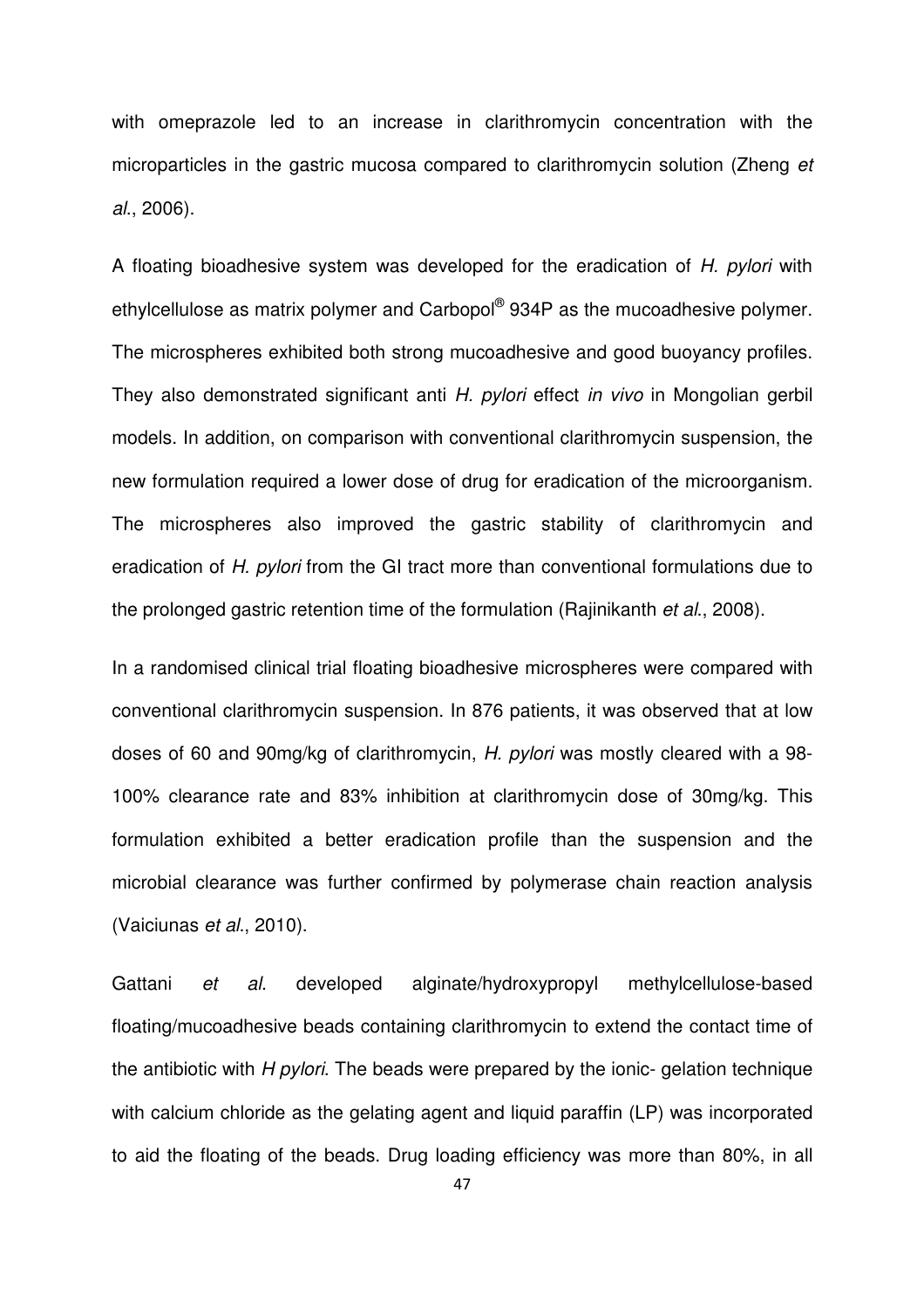batches of the formulation with particle size within the range of 0.7 mm-1.1 mm. SEM images of the beads presented a rough surface with characteristic large wrinkles and micropores. Floating ability of beads depended upon the percentage of LP used in the preparation of beads. The formulations without LP were not buoyant and those containing more than 10% LP showed 100% buoyancy. As the concentration of LP increased, the release rate decreased. In vitro mucoadhesion studies showed that alginate beads exhibited up to 80% mucoadhesion and there was no significant effect of the LP on the mucoadhesive property of the beads, while Alg-HPMC beads showed 100% mucoadhesion. Ex-vivo mucoadhesion study shows floatingmucoadhesive beads of Alg-HPMC have better adhesive effect in the stomach and might stay longer in the stomach for more effective H. pylori clearance. In vivo X-ray imaging study showed that the Alg-HPMC beads of CL remained buoyant for at least 6 h in rabbit stomach and that they had good floatability in vivo (Gattani et al., 2010).

Sahasathian et al prepared amoxicillin- loaded alginate beads, coated with 0.5% w/v chitosan and the beads exhibited drug encapsulation efficiency and mucoadhesiveness which was over 90%, 100% buoyancy was achieved and the beads achieved sustained release of amoxicillin for over 6 hours in simulated gastric fluid (Sahasathian et al., 2010).

### **5. Conclusion**

There is no doubt that the oral route is the most common and probably most complex route of drug delivery. The major barriers against achieving successful delivery of drugs via the oral route include unpredictable gastric emptying times, shorter gastrointestinal transit time of the dosage form, partial drug release from the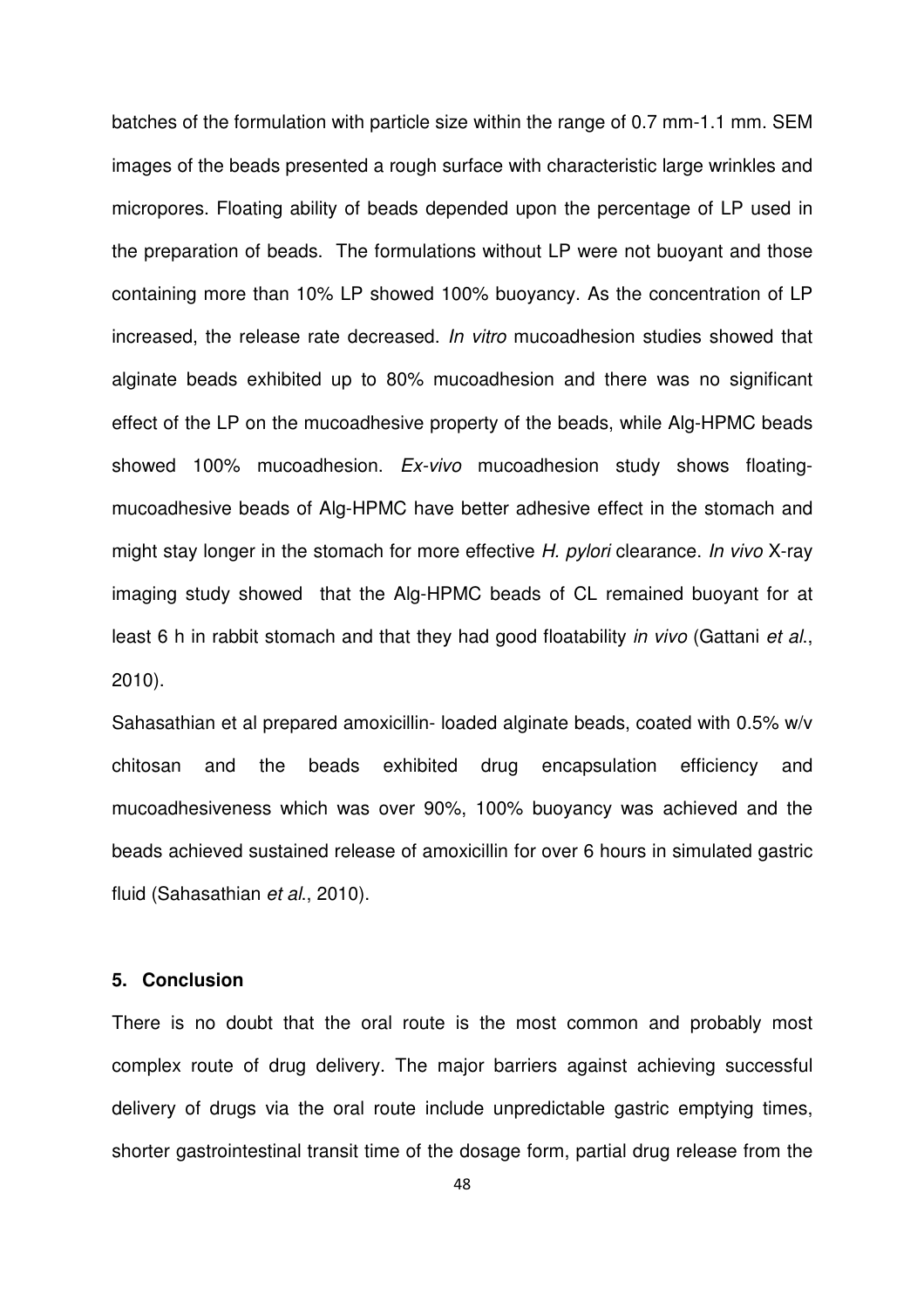dosage form and the absorption site of the particular drug. The application of controlled release gastroretentive microparticles has the potential to resolve most of these problems. However, in the eradication of  $H$ . pylori, the ideal dosage form should in addition to overcoming all these barriers, also be able to target the bacterium. Most studies show excellent in vitro sustained release and eradication profiles, which do not often correlate to in vivo results. Therefore, more research is required into gastroretentive microparticulate formulations that will exhibit excellent in vitro and in vivo eradication results against H. pylori and a reliable in vitro method to assess their potential.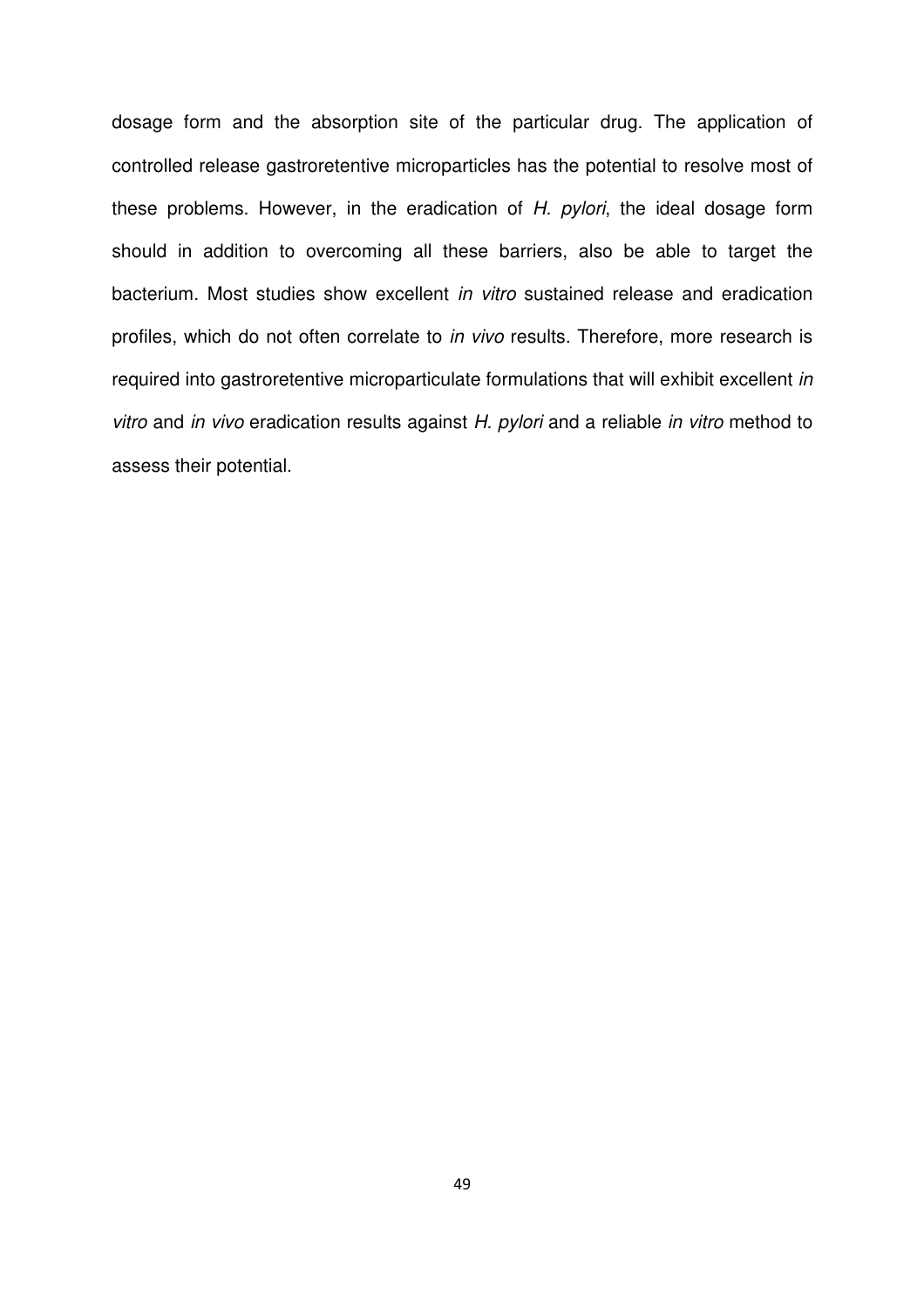#### **REFERENCES**

- ADEBISI, A. O. & CONWAY, B. R. 2010. Development of gastro-retentive systems for the eradication of H-pylori infections in the treatment of peptic ulcer. ABSTRACTS FROM THE UK-PHARMSCI CONFERENCE, 1–3 SEPTEMBER 2010. Journal of Pharmacy and Pharmacology, , 62, 1201- 1516.
- AHMED, M. G., SATISH, K. B. P. & KIRAN, K. B. P. 2010. Formulation and evaluation of gastricmucoadhesive drug delivery systems of captopril. Journal of Current Pharmaceutical Research, 2, 26-32.
- AKBUGA, J. 1993. Use of chitosonium malate as a matrix in sustained-release tablets. International Journal of Pharmaceutics, 89, 19-24.
- AKIYAMA, Y., NAGAHARA, N., KASHIHARA, T., HIRAI, S. & TOGUCHI, H. 1995. In vitro and in vivo evaluation of mucoadhesive microspheres prepared for the gastrointestinal tract using polyglycerol esters of fatty acid esters of fatty acids and a poly(acrylic acid) derivatives. Pharm. Res., 12, 397-405.
- ANILKUMAR, S. J. 2008. Gastro retentive Drug Delivery Systems: An Overview. Pharminfo.net

[Online], 6. [Accessed 12 October 2010].

- ANNESE, V., BASSOTTI, G., NAPOLITANO, G., FRUSCIANTE, V., BRUNO, M., CONOSCITORE, P., GERMANI, U., MORELLI, A. & ANDRIULLI, A. 1995. Gastric emptying of solids in patients with nonobstructive Crohn's disease is sometimes delayed. J Clin Gastroenterol., 21, 279-82.
- ASHWELL, G. & HARFORD, J. 1982. Carbohydrate-specific receptors of the liver. Annu. Rev. Biochem, 51, 531-554.
- ASPDEN, T. J., ILLUM, L. & SKAUGRUD, O. 1996. Chitosan as a nasal delivery system-evaluation of insulin absorption enhancement and effect on nasal memebrane integrity using rat models Eur. J. Pharm. Sci., 4, 23-31.
- ATYABI, F., SHARMA, H. L., MOHAMMAD, H. A. H. & FELL, J. T. 1996a. Controlled drug release from coated floating ion exchange resin beads. Journal of Controlled Release, 42, 25-28.
- ATYABI, F., SHARMA, H. L., MOHAMMAD, H. A. H. & FELL, J. T. 1996b. In vivo evaluation of a novel gastric retentive formulation based on ion exchange resins. Journal of Controlled Release, 42, 105-113.
- BATCHELOR, H., CONWAY, B. & WILLIAMS, R. O. 2007. Targeting the infections within the gastrointestinal tract. In: R.O., I. W., TAFT D.R & J.T., M. (eds.) Advanced drug formulation design to optimize therapeutic outcomes (Drugs and the Pharmaceutical Sciences) New York:: Informa Healthcare.
- BECHGAARD, H. & LADEFOGED, K. 1978. Distribution of pellets in the gastrointestinal tract. The influence on transit time exerted by the density or diameter of pellets. J Pharm Pharmacol, 30, 690-2.
- BENITA, S., BENOIT, J. P., PUISIEUX, F. & THIES, C. 1984. Characterization of drug-loaded poly(d,llactide) microspheres. J Pharm Sci, 73, 1721-4.
- BERNKOP-SCHNÜRCH, A., GABOR, F., SZOSTAK, M. P. & LUBITZ, W. 1995. An adhesive drug delivery system based on K99-fimbriae. European Journal of Pharmaceutical Sciences, 3, 293-299.
- BHASKARA, R. S. & SHARMA, C. P. 1997. Use of chitosan as biomaterial:studies on its safety and hemostatic potential. J. Biomed. Mater. Res., 34, 21-28.
- BODMEIER, R. & MCGINITY, J. W. 1987a. Polylactic acid microspheres containing quinidine base and quinidine sulphate prepared by the solvent evaporation technique. I. Methods and morphology. J Microencapsul, 4, 279-88.
- BODMEIER, R. & MCGINITY, J. W. 1987b. Polylactic acid microspheres containing quinidine base and quinidine sulphate prepared by the solvent evaporation technique. II. Some process parameters influencing the preparation and properties of microspheres. J Microencapsul, 4, 289-97.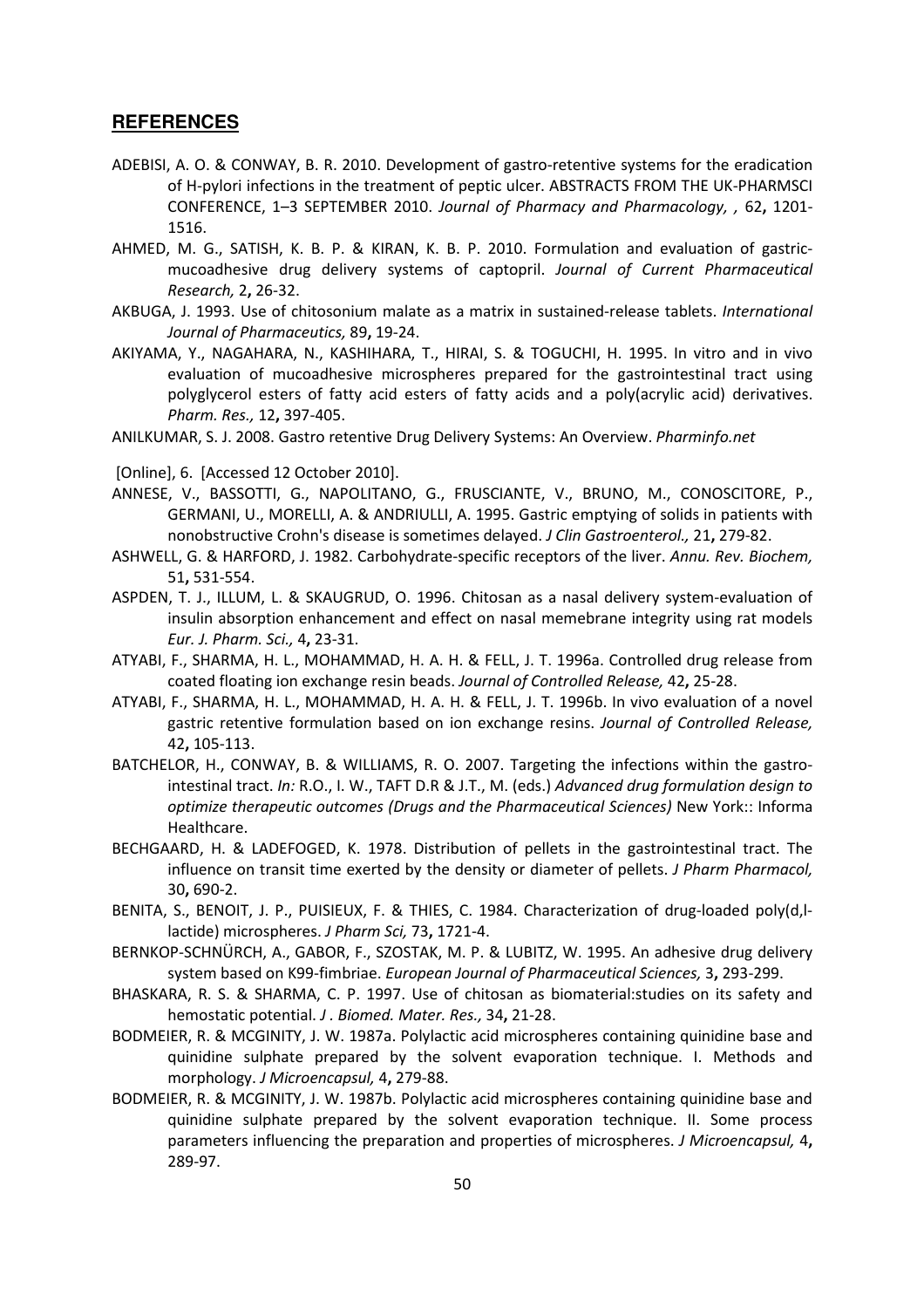- BORREBAECK, C. & MATTIASSON, B. 1980. A study of structurally related binding properties of concavalin A using differential scanning calorimetry Eur. J. Biochem, 107, 67-71.
- BOWMAN, W. C., RAND, M. J. & WEST, G. B. 1968. Textbook of pharmacology, Oxford, Edinburgh,, Blackwell Scientific.
- CAPAN, Y., JIANG, G., GIOVAGNOLI, S., NA, K. H. & DELUCA, P. P. 2003. Preparation and characterization of poly(D,L-lactide-co-glycolide) microspheres for controlled release of human growth hormone. AAPS PharmSciTech, 4, E28.
- CH'NG, H. S., PARK, H., KELLY, P. & ROBINSON, J. R. 1985. Bioadhesive polymers as platforms for oral controlled drug delivery II: synthesis and evaluation of some swelling, water-insoluble bioadhesive polymers. J Pharm Sci, 74, 399-405.
- CHANG, F. Y., LU, C. L., CHEN, C. Y., LUO, J. C., JIUM, K. L. & LEE, S. D. 2003. Effect of Helicobacter pylori eradicated therapy on water gastric emptying in patients with active duodenal ulcer. . J . Gastroenterol. Hepatol., 18 1250-1256.
- CHARY, R. B., VANI, G. & RAO, Y. M. 1999. In vitro and in vivo adhesion testing of mucoadhesive drug delivery systems. Drug Dev Ind Pharm, 25, 685-90.
- CHAWLA, G., GUPTA, P., KORADIA, V. & BANSAL, A. K. 2003. Gastroretention- A means to address regional variability in intestinal drug absorption. Pharma. Technol., 50-68.
- CHICKERING, D. E., JACOB, J. S. & MATHIOWITZ, E. 1995. Bioadhesive microspheres, II. Characterization and evaluation of bioadhesion involving hard, bioerodible polymers and soft tissue. Reactive Polymers, 25, 189-206.
- CHOWDARY, K. P. & RAO, Y. S. 2003. Design and in vitro and in vivo evaluation of mucoadhesive microcapsules of glipizide for oral controlled release: a technical note. AAPS PharmSciTech, 4, E39.
- CHOWDARY, K. P. & RAO, Y. S. 2004. Mucoadhesive microspheres for controlled drug delivery. Biol Pharm Bull., 27, 1717-24.
- CHUN, M.-K., CHO, C.-S. & CHOI, H.-K. 2005a. Mucoadhesive microspheres prepared by interpolymer complexation and solvent diffusion method. International Journal of Pharmaceutics, 288, 295-303.
- CHUN, M. K., SAH, H. & CHOI, H. K. 2005b. Preparation of mucoadhesive microspheres containing antimicrobial agents for eradication of H. pylori. Int J Pharm, 297, 172-9.
- CLARKE, G. M., NEWTON, J. M. & SHORT, M. D. 1993. Gastrointestinal transit of pellets of differing size and density. International Journal of Pharmaceutics, 100, 81-92.
- CONWAY, B. R. 2005. Drug delivery strategies for the treatment of Helicobacter pylori infections. Curr Pharm Des, 11, 775-90.
- CUNA, M., ALONSO, M. J. & TORRES, D. 2001. Preparation and in vivo evaluation of mucoadhesive microparticles containing amoxicillin-resin complexes for drug delivery to the gastric mucosa. Eur. J. Pharm. Biopharm., 51, 199-205.
- DAHARWAL, S. J., KONER, P. & SAUDAGAR, R. B. 2007. Gastro-retentive drugs: a novel approach towards floating therapy. http://www.pharmainfo.net [Online], 5. [Accessed 27/09/2009].
- DAVIS, D. W. 1968. Method of swallowing a pill. US patent application US Patent No.3418999.
- DAVIS, S. S. 2005. Formulation strategies for absorption windows. Drug Discov Today, 10, 249-57.
- DAVIS, S. S., STOCKWELL, A. F., TAYLOR, M. J., HARDY, J. G., WHALLEY, D. R., WILSON, C. G., BECHGAARD, H. & CHRISTENSEN, F. N. 1986. The effect of density on the gastric emptying of single- and multiple-unit dosage forms. Pharmaceutical Research, 3, 208-213.
- DENNIS, A. & TIMMINS, P. 1992. Buoyant controlled release powder formulations . US patent application US Patent 5169638. December 8th ,1992.
- DESAI, J. U. 2007. Floating Drug Delivery Systems : An approcah to gastroretention. Pharminfo.net [Online], 5. Available: http://www.pharmainfo.net/reviews/floating-drug-deliverysystemsan-approach-gastro-retention [Accessed 15/11/2010].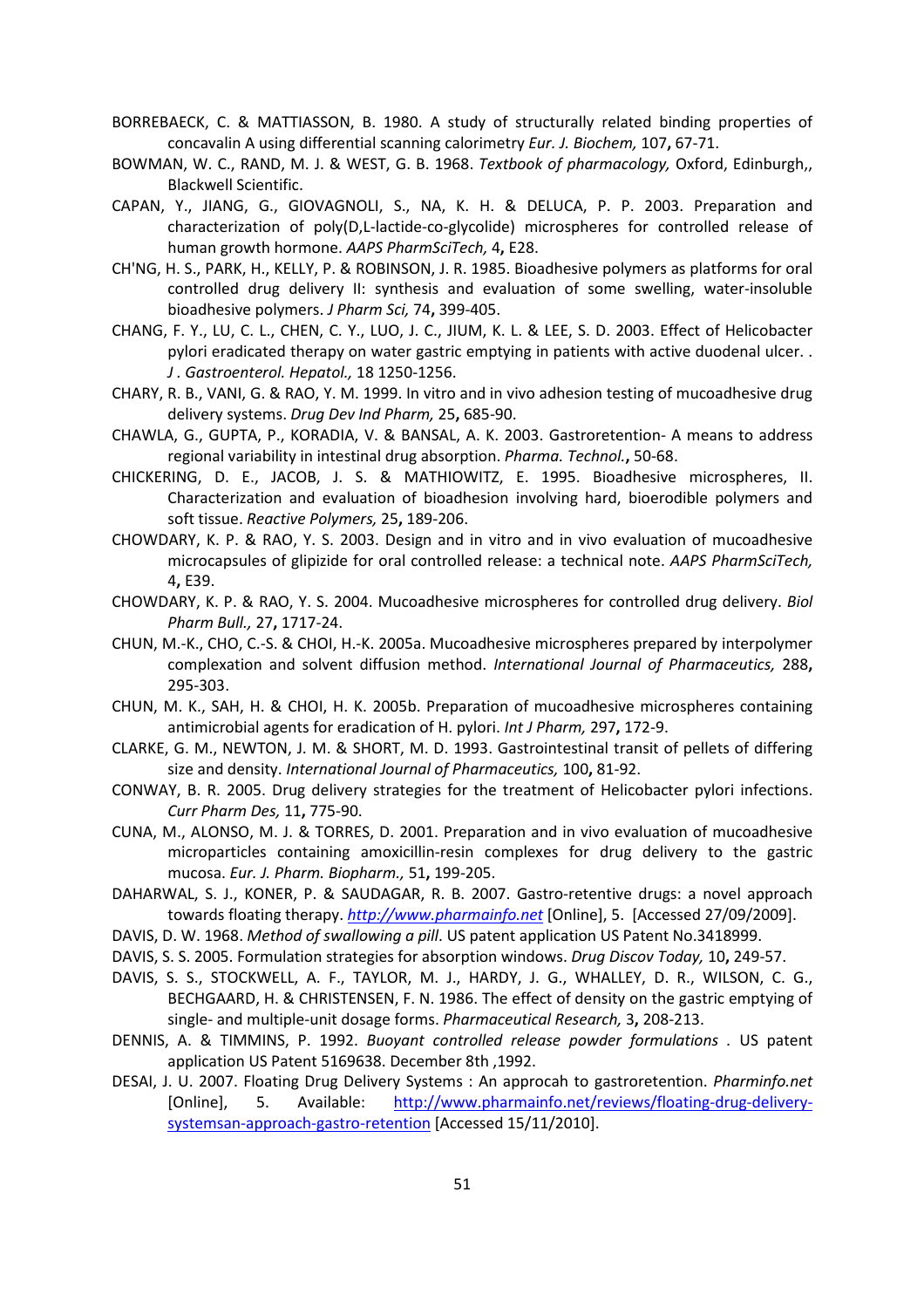- DESHPANDE, A. A., RHODES, C. T., SHAH, N. H. & MALICK, A. W. 1996. Controlled-Release Drug Delivery Systems for Prolonged Gastric Residence : An Overview. Drug Development and Industrial Pharmacy., 22, 531-539.
- DHALIWAL, S., JAIN, S., SINGH, H. P. & TIWARY, A. K. 2008. Mucoadhesive microspheres for gastroretentive delivery of acyclovir: in vitro and in vivo evaluation. AAPS J, 10, 322-30.
- DUBEY, R. & PARIKH, R. 2004. Two-stage optimization process for formulation of chitosan microspheres. AAPS PharmSciTech, 5, 20-28.
- EL-GIBALY, I. 2002. Development and in vitro evaluation of novel floating chitosan microcapsules for oral use: comparison with non-floating chitosan microspheres. Int J Pharm, 249, 7-21.
- ERNI, W. & HELD, K. 1987. The hydrodynamically balanced system: a novel principle of controlled drug release. Eur Neurol, 27 Suppl 1, 21-7.
- FABREGAS, J. L., CLARAMUNT, J., CUCALA, J., POUS, R. & SILES, A. 1994. "In-Vitro" Testing of an Antacid Formulation with Prolonged Gastric Residence Time (Almagate Flot-Coat®). Drug Development and Industrial Pharmacy, 20, 1199-1212.
- FELL, J. T. & DIGENIS, G. A. 1984. Imaging and behaviour of solid oral dosage forms in vivo. International Journal of Pharmaceutics, 22, 1-15.
- FIEBRIG, I., HARDING, S. E., ROWE, A. J., HYMAN, S. C. & DAVIS, S. S. 1995. Transmission electron microscopy studies on pig gastric mucin and its interactions with chitosan. Carbohydrate Polymers, 28, 239-244.
- FIX, J. A., CARGILL, R. & ENGLE, K. 1993. Controlled gastric emptying. III. Gastric residence time of a nondisintegrating geometric shape in human volunteers. Pharm Res, 10, 1087-9.
- FRANZ, M. R. & OTH, M. P. 1992. Sustained release: Bilayer buoyant dosage form. US patent application US Patent 5232704. August 3,1992.
- GABA , P. 2008. Floating Microspheres: A review. Pharminfo.net [Online], 6. Available: http://www.pharmainfo.net/reviews/floating-microspheres-review.
- GABOR, F., WIRTH, M., JURKOVICH, B., HABERL, I., THEYER, G., WALCHER, G. & HAMILTON, G. 1997. Lectin-mediated bioadhesion: Pro-teolytic stability and binding-characteristics of wheat germagglu-tinin and Solanum tuberosumlectin on Caco-2, HT-29 and human colonocytes.
- . J. Control. Rel., 49, 27-37.
- GAD, S. C. 2008. Pharmaceutical Manufacturing Handbook. In: GAD, S. C. (ed.) Production and Processes. New York: Wiley Interscience.
- GAO, Y., CUI, F., GUAN, Y., YANG, L., WANG, Y. & ZHANG, L. 2006. Preparation of roxithromycinpolymeric microspheres by the emulsion solvent diffusion method for taste masking. Int. J. Pharm, 318, 62-69.
- GARG, R. & GUPTA, G. D. 2008. Progress in controlled gastroretentive delivery systems Tropical Journal of Pharmaceutical Research, 7, 1055-1066.
- GARG, R. & GUPTA, G. D. 2010. Gastroretentive Floating Microspheres of Silymarin: Preparation and In Vitro Evaluation. Tropical Journal of Pharmaceutical Research, 9, 59-66.
- GARG, S. & SHARMA, S. 2003. Gastroretentive drug delivery systems. Business Briefing. Pharmatech [Online].
- GÅSERØD, O., JOLLIFFE, I. G., HAMPSON, F. C., DETTMAR, P. W. & SKJÅK-BRÆK, G. 1998. The enhancement of the bioadhesive properties of calcium alginate gel beads by coating with chitosan. International Journal of Pharmaceutics, 175, 237-246.
- GATTANI, S. G., SAVALIYA, P. J. & BELGAMWAR, V. S. 2010. Floating-mucoadhesive beads of clarithromycin for the treatment of Helicobacter pylori infection. Chem Pharm Bull (Tokyo). 58, 782-7.
- GIBLEY, I. E. 2002. Development and in vitro evaluation of novel floating chitosan microcapsule for oral use: comparison with nonfloating chitosan microspheres. Int J Pharm, 249, 7-21.
- GOHEL, M. C. & AMIN, A. F. 1998. Formulation optimization of controlled release diclofenac sodium microspheres using factorial design. J Control Release, 51, 115-22.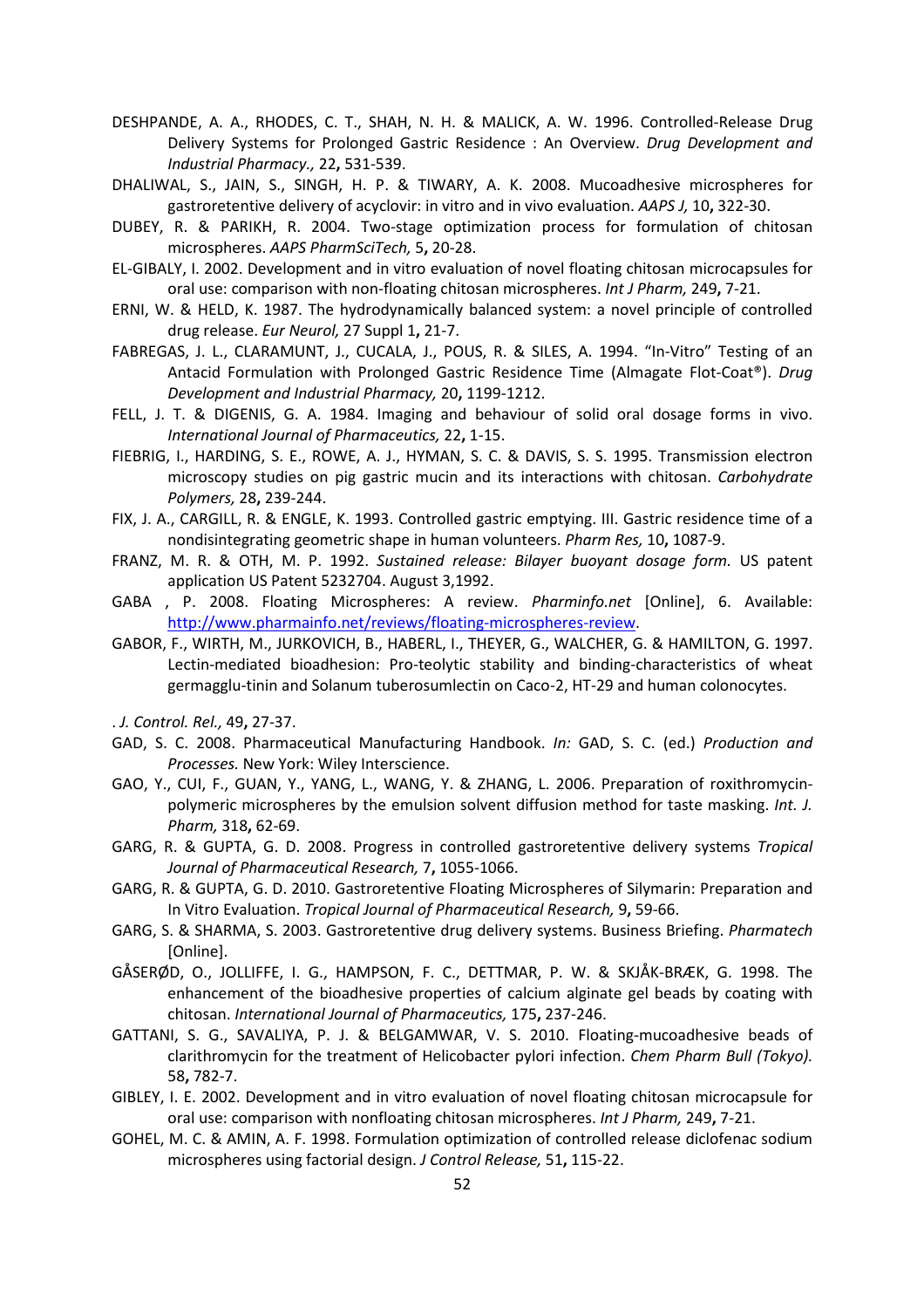- GRANT, G. T., MORRIS, E. R., REES, D. A., SMITH, P. J. C. & THOM, D. 1973. Biological interactions between polysaccharides and divalent cations: The egg-box model. FEBS Letters, 32, 195- 198.
- GREGORIADIS, G. & FLORENCE, A. T. 1993. Liposomes in drug delivery, Clinical, diagnostic and ophthalmic potential
- Drugs, 145, 15-28.
- GRILL, B. B., LANGE, R., MARKOWITZ, R., HILLEMEIER, A. C., MCCALLUM, R. W. & GRYBOSKI, J. D. 1985. Delayed gastric emptying in children with Crohn's disease. J Clin Gastroenterol., 7, 216-26.
- GRONING, R., CLOER, C., GEORGARAKIS, M. & MULLER, R. S. 2007. Compressed collagen sponges as gastroretentive dosage forms: in vitro and in vivo studies. Eur J Pharm Sci, 30, 1-6.
- GRÖNING, R. & HEUN, G. 1984. Oral Dosage Forms with Controlled Gastrointestinal Transit. Drug Development and Industrial Pharmacy, 10, 527-539.
- GRUBER, P., RUBENSTEIN, A., LI, V. H., BASS, P. & ROBINSON, J. R. 1987. Gatric emtying of nondigestible solids in the fasted dog. Journal of Pharmaceutical Sciences., 76, 117-122.
- GU, T. H., CHEN, S. X., ZHU, J. B., SONG, D. J., GUO, J. Z. & HOU, H. M. 1992. [Pharmacokinetics and pharmacodynamics of diltiazem floating tablets]. Zhongguo Yao Li Xue Bao, 13, 527-31.
- GUPTA, P. K. & HUNG, C. T. 1989. Albumin microspheres. II: Applications in drug delivery. J Microencapsul, 6, 463-72.
- HAAS, J. & LEHR, C. M. 2002. Developments in the area of bioadhesive drug delivery systems. Expert Opin Biol Ther., 2, 287-98.
- HARI, P. R., CHANDY, T. & SHARMA, C. P. 1996. Chitosan/calcium alginate microcapsules for intestinal delivery of nitrofurantoin. J Microencapsul, 13, 319-29.
- HARRIGAN, R. M. 1977. Drug delivery device for preventing contact of undissolved drug with the stomach lining. . United States patent application. October 25, 1977.
- HASSAN, E. E., PARISH, R. C. & GALLO, J. M. 1992. Optimized formulation of magnetic chitosan microspheres containing the anticancer agent, oxantrazole. Pharm Res., 9, 390-7.
- HE, P., DAVIS, S. S. & ILLUM, L. 1998. In vitro evaluation of the mucoadhesive properties of chitosan microspheres. International Journal of Pharmaceutics, 166, 75-88.
- HENRIKSEN, I., GREEN, K. L., SMART, J. D., SMISTAD, G. & KARLSEN, J. 1996. Bioadhesion of hydrated chitosans: An in vitro and in vivo study. International Journal of Pharmaceutics, 145, 231- 240.
- HIRTZ, J. 1985. The gastrointestinal absorption of drugs in man: a review of current concepts and methods of investigation. Br J Clin Pharmacol., 19, 77S-83S.
- HOROWITZ, M., WISHART, J. M., JONES, K. L. & HEBBARD, G. S. 1996. Gastric emptying in diabetes: an overview. Diabet Med., 13, S16-22.
- HOU, W. M., MIYAZAKI, S., TAKADA, M. & KOMAI, T. 1985. Sustained release of indomethacin from chitosan granules. Chem Pharm Bull (Tokyo). 33, 3986-92.
- HUANG, K., LEE, B. P., INGRAM, D. R. & MESSERSMITH, P. B. 2002. Synthesis and characterization of self-assembling block copolymers containing bioadhesive end groups. Biomacromolecules., 3, 397-406.
- HUNT, J. N. 1968. Regulation of gastric emptying. In: SOCIETY, A. P. (ed.) Handbook of Physiology. Washington DC: American Physiology Society.
- HWANG, S. J., PARK, H. & PARK, K. 1998. Gastric retentive drug-delivery systems. Crit Rev Ther Drug Carrier Syst, 15, 243-84.
- IANNUCCELLI, V., COPPI, G., BERNABEI, M. T. & CAMERONI, R. 1998. Air compartment multiple-unit system for prolonged gastric residence. Part I. Formulation study. International Journal of Pharmaceutics, 174, 47-54.
- ICHIKAWA, M., KATO, T., KAWAHARA, M., WATANABE, S. & KAYANO, M. 1991a. A new multiple-unit oral floating dosage system. II: In vivo evaluation of floating and sustained-release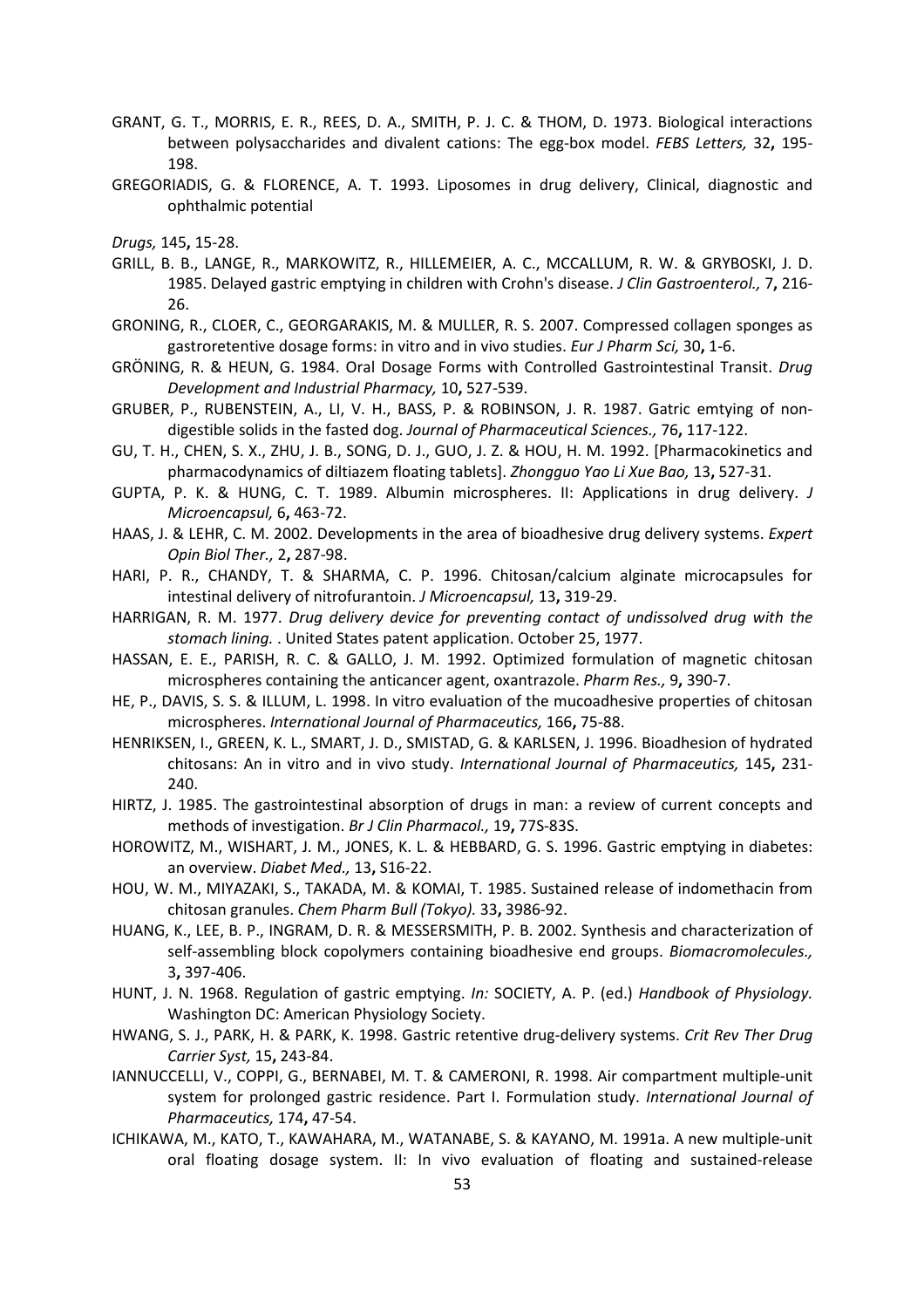characteristics with p-aminobenzoic acid and isosorbide dinitrate as model drugs. J Pharm Sci, 80, 1153-6.

- ICHIKAWA, M., WATANABE, S. & MIYAKE, Y. 1991b. A new multiple-unit oral floating dosage system. I: Preparation and in vitro evaluation of floating and sustained-release characteristics. J Pharm Sci, 80, 1062-6.
- IIJIMA, K., SEKINE, H., KOIKE, T., IMATANI, A., OHARA, S. & SHIMOSEGAWA, T. 2004. Long-term effect of Helicobacter -pylori eradication on the reversibility of acid secretion in profound hypochlorhydria Aliment. Pharmacol. Ther, 19, 1181-1188.
- IKEDA, K., MURATA, K., KOBAYASHI, M. & NODA, K. 1992. Enhancement of bioavailability of dopamine via nasal route in beagle dogs. Chem Pharm Bull (Tokyo). 40, 2155-8.
- ILLUM, L. 1998. Chitosan and its use as a pharmaceutical excipient. Pharm Res, 15, 1326-31.
- ILLUM, L., FARAJ, N. F., CRITCHLEY, H., JOHANSEN, B. R. & DAVIS, S. S. 1989. Enhanced nasal absorption of insulin in rats using lysophosphatidylcholine Int J Pharm, 49-54.
- ILLUM, L., FARAJ, N. F. & DAVIS, S. S. 1994. Chitosan as a novel nasal delivery system for peptide drugs. Pharm.Res., 11, 1186-1189.
- ISHAK, R. A., AWAD, G. A., MORTADA, N. D. & NOUR, S. A. 2007. Preparation, in vitro and in vivo evaluation of stomach-specific metronidazole-loaded alginate beads as local anti-Helicobacter pylori therapy. J Control Release, 119, 207-14.
- JAIN, S. K., AGRAWAL, G. P. & JAIN, N. 2006a. Evaluation of porous carrier-based floating orlistat microspheres for gastric delivery. AAPS PharmSciTech [Online], 7. [Accessed 11 December 2010].
- JAIN, S. K., AGRAWAL, G. P. & JAIN, N. K. 2006b. A novel calcium silicate based microspheres of repaglinide: in vivo investigations. J Contr Rel., 113, 111-6.
- JAIN, S. K., AWASTHI, A. M., JAIN, N. K. & AGRAWAL, G. P. 2005. Calcium silicate based microspheres of repaglinide for gastroretentive floating drug delivery: Preparation and in vitro characterization. Journal of Controlled Release, 107, 300-309.
- JAIN, S. K. & JANGDEY, M. S. 2009. Lectin conjugated gastroretentive multiparticulate delivery system of clarithromycin for the effective treatment of Helicobacter pylori. Mol Pharm, 6, 295-304.
- JAVADZADEH, Y., HAMEDEYAZDAN, S., ADIBKIA, K., KIAFAR, F., ZARRINTAN, M. H. & BARZEGAR-JALALI, M. 2010. Evaluation of drug release kinetics and physico-chemical characteristics of metronidazole floating beads based on calcium silicate and gas-forming agents. Pharmaceutical Development and Technology, 15, 329-338.
- JEFFERY, H., DAVIS, S. S. & O'HAGAN, D. T. 1993. The preparation and characterization of poly(lactide-co-glycolide) microparticles. II. The entrapment of a model protein using a (water-in-oil)-in-water emulsion solvent evaporation technique. Pharm Res., 10, 362-8.
- JOSEPH, N. J., LAKSHMI, S. & JAYAKRISHNAN, A. 2002. A floating type oral dosage form for piroxicam based on hollow polycarbonate microspheres: in-vitro and in-vivo evaluation in rabbits. J Cont Rel., 79, 71-9.
- KAS, H. S. 1997. Chitosan: properties, preparations and application to microparticulate systems. J Microencapsul., 14, 689-711.
- KAWASHIMA, Y., LIN, S. Y., KASAI, A., HANDA, T. & TAKENAKA, H. 1985. Preparation of a prolonged release tablet of aspirin with chitosan. Chem Pharm Bull (Tokyo). 33, 2107-13.
- KAWASHIMA, Y., NIWA, T., TAKEUCHI, H., HINO, T. & ITO, Y. 1991. Preparation of multiple unit hollow microspheres (microballoons) with acrylic resin containing tranilast and their drug release characteristics (in vitro) and floating behavior (in vivo). Journal of Controlled Release, 16, 279-289.
- KAWASHIMA, Y., NIWA, T., TAKEUCHI, H., HINO, T. & ITOH, Y. 1992. Hollow microspheres for use as a floating controlled drug delivery system in the stomach. J Pharm Sci, 81, 135-40.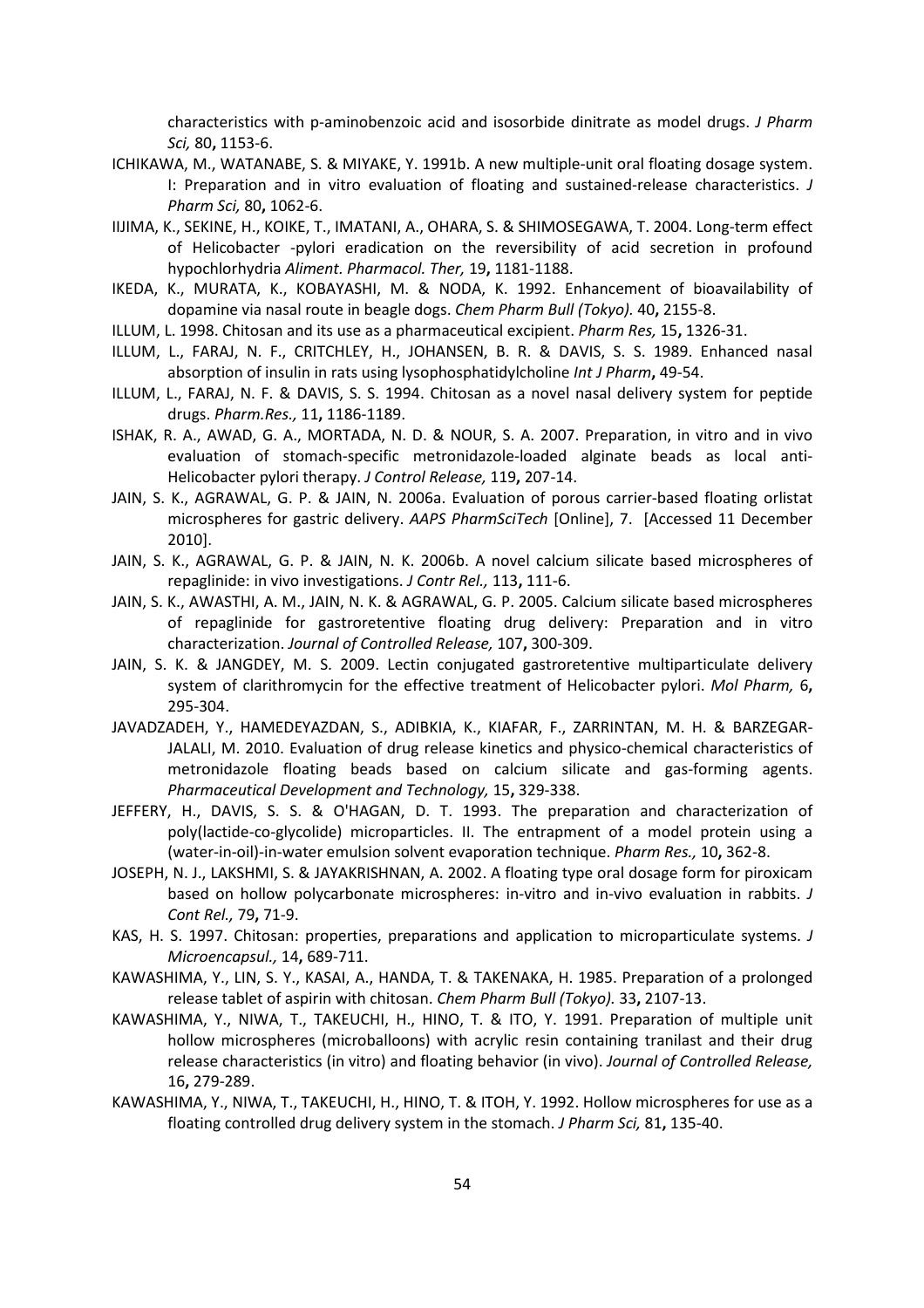- KHANDAI, M., CHAKRABORTY, S., SHARMA, A., PATTNAIK, S., PATRA, C. N., DINDA, S. C. & SEN, K. K. 2010. Preparation and evaluation of algino-secrin mucoadhesive microspheres: An approach for sustained drug delivery. Journal of Advanced Pharmaceutical Research, 1, 48-60.
- KHOSLA, R. & DAVIS, S. S. 1987. The effect of polycarbophil on the gastric emptying of pellets. J Pharm Pharmacol., 39, 47-9.
- KHOSLA, R., FEELY, L. C. & DAVIS, S. S. 1989. Gastrointestinal transit of non-disintegrating tablets in fed subjects. International Journal of Pharmaceutics, 53, 107-117.
- KLAUSNER, E. A., EYAL, S., LAVY, E., FRIEDMAN, M. & HOFFMAN, A. 2003a. Novel levodopa gastroretentive dosage form: in-vivo evaluation in dogs. J Control Release, 88, 117-26.
- KLAUSNER, E. A., LAVY, E., FRIEDMAN, M. & HOFFMAN, A. 2003b. Expandable gastroretentive dosage forms. J Control Release, 90, 143-62.
- KLAUSNER, E. A., LAVY, E., STEPENSKY, D., FRIEDMAN, M. & HOFFMAN, A. 2002. Novel gastroretentive dosage forms: evaluation of gastroretentivity and its effect on riboflavin absorption in dogs. Pharm Res, 19, 1516-23.
- KROGEL, I. & BODMEIER, R. 1999. Development of a multifunctional matrix drug delivery system surrounded by an impermeable cylinder. J Control Release, 61, 43-50.
- LACHMAN, L., LIEBERMAN, H. A. & KANIG, J. L. 1986. The Theory and practice of industrial pharmacy, Philadelphia, Lea & Febiger ; Beckenham : Quest-Meridien [distributor].
- LAHEJ, A. R. J., VAN ROSSUM L. G.M, J.B.M., J., STRAATMAN, H. & ., V. 1999. Evaluation of treatment regimens to cure Helicobacter pylori infections –a meta analysis. Aliment Pharmacol. Ther, 13, 857-64.
- LEE, J. H., PARK, T. G. & CHOI, H. K. 1999. Development of oral drug delivery system using floating microspheres. J.Microencapsul., 16, 715-29.
- LEE, J. W., PARK, J. H. & ROBINSON, J. R. 2000. Bioadhesive-based dosage forms: the next generation. J Pharm Sci., 89, 850-66.
- LEHR, C.-M., BODDÉ, H. E., BOUWSTRA, J. A. & JUNGINGER, H. E. 1993. A surface energy analysis of mucoadhesion II. Prediction of mucoadhesive performance by spreading coefficients. European Journal of Pharmaceutical Sciences, 1, 19-30.
- LEHR, C.-M., BOUWSTRA, J. A., SCHACHT, E. H. & JUNGINGER, H. E. 1992. In vitro evaluation of mucoadhesive properties of chitosan and some other natural polymers. International Journal of Pharmaceutics, 78, 43-48.
- LIN, H. C., ELASHOFF, J. D., GU, Y.-G. & MEYER, J. H. 1992. Effect of meal volume on gastric emptying. Neurogastroenterology & Motility, 4, 157-163.
- LIS, H. & SHARON, N. 1986. Lectins as molecules and as tools. Annu. Res. Biochem, 55, 35-67.
- LIU, L.-S., LIU, S.-Q., NG, S. Y., FROIX, M., OHNO, T. & HELLER, J. 1997. Controlled release of interleukin-2 for tumour immunotherapy using alginate/chitosan porous microspheres. Journal of Controlled Release, 43, 65-74.
- LIU, Z., LU, W., QIAN, L., ZHANG, X., ZENG, P. & PAN, J. 2005. In vitro and in vivo studies on mucoadhesive microspheres of amoxicillin. J Control Release, 102, 135-44.
- LUEBEN, H. L., LEHR, C. M., RENTAL, C. O., NOACH, A. B. J., DE BOER, A. G., VERHOEF, J. C. & JUNGINGER, H. E. 1994. Bioadhesive polymers for the peroraldelivery of pepetide drugs. J. Control. Rel., 29, 329-338.
- MA, N., XU, L., WANG, Q., ZHANG, X., ZHANG, W., LI, Y., JIN, L. & LI, S. 2008. Development and evaluation of new sustained-release floating microspheres. International Journal of Pharmaceutics, 358, 82-90.
- MACHIDA, Y., INOUYE, K., TOKUMURA, T., IWATA, M. & NAGAI, T. 1989. Preparation and evaluation of intragastric buoyant preparations. Drug Des Deliv, 4, 155-61.
- MATHARU, R. S. & SANGHAVI, N. M. 1992. Novel drug delivery system for captopril. Drug Development and Industrial Pharmacy, 18, 1567-1574.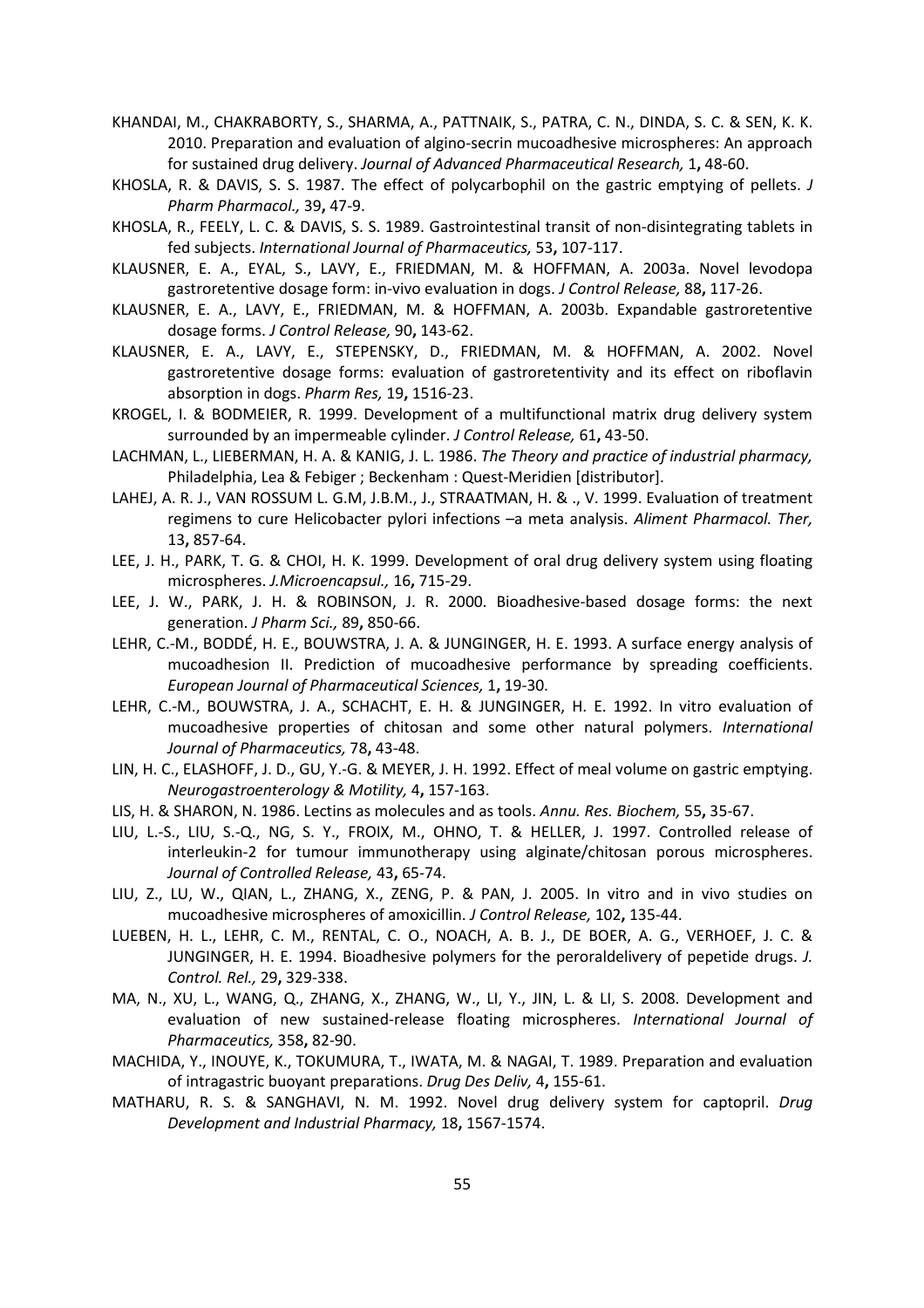MATHIOWITZ, E., KREITZ, M. R. & BRANNON-PEPPAS, L. 1999. Microencapsulation. In: MATHIOWITZ, E. (ed.) Encyclopedia of Controlled Drug Delivery. New York: John Wiley & Sons, Inc.

MCHUGH, D. J. 1987. Production, properties and uses of alginates. FAO, 58-115.

- MENON, A., RITSCHEL, W. A. & SAKR, A. 1994. Development and evaluation of a monolithic floating dosage form for furosemide. J Pharm Sci, 83, 239-45.
- MEYER, J. H., DRESSMAN, J., FINK, A. & AMIDON, G. 1985. Effect of size and density on canine gastric emptying of nondigestible solids. Gastroenterology, 89, 805-13.
- MILLER, L. J., MALAGELADA, J. R., LONGSTRETH, G. F. & GO, V. L. 1980. Dysfunctions of the stomach with gastric ulceration. Dig Dis Sci, 25, 857-64.
- MOJAVERIAN, P., VLASSES, P. H., KELLNER, P. E. & ROCCI, M. L., JR. 1988. Effects of gender, posture, and age on gastric residence time of an indigestible solid: pharmaceutical considerations. Pharm Res, 5, 639-44.
- MONTISCI, M. J., DEMBRI, A., GIOVANNUCI, G., CHACUN, H., DUCHENE, D. & PONCHEL, G. 2001. Gastrointestinal transit and mucoadhesion of colloidal suspensions of Lycopersicon esculentum L. and Lotus tetragonolobus lectin-PLA microsphere conjugates in rats. Pharm Res., 18, 829-37.
- MORIMOTO, K., YAGAMUCHI, H., IWAKURA, Y., MORISAKA, K., OHASHI, Y. & Y., N. 1991. Effects of viscous hyaluronate sodium solutions on the nasal absorption of vasopressin and an analogue . Pharm. Res.

, 8, 471-4.

- MURATA, Y., SASAKI, N., MIYAMOTO, E. & KAWASHIMA, S. 2000. Use of floating alginate gel beads for stomach-specific drug delivery. European Journal of Pharmaceutics Biopharmaceutics, 50, 221-226.
- NAGAHARA, N., AKIYAMA, Y., NAKAO, M., TADA, M., KITANO, M. & OGAWA, Y. 1998. Mucoadhesive microspheres containing amoxicillin for clearance of Helicobacter pylori. Antimicrob Agents Chemother., 42, 2492-4.
- NAGAI, T., NISHIMOTO, Y., NAMBU, N., SUZUKI, Y. & SEKINE, K. 1984. Powder dosage form of insulin for nasal administration. J Controlled Release, 1, 15-22.
- NAISBETT, B. & JOHN, W. 1995. The potential use of tomato lectin for oral drug delivery:3.Bioadhesion in vivo. Int. J. Pharm, 114, 227-236.
- NAYAK, A. K., MAJI, R. & DAS, B. K. 2010. Gastro retentive drug delivery systems: a review. Journal of Pharmaceutical and Clinical Research, Vol3 Issue 1 January- March 2010 pg 2, 3.
- NUR, A. O. & ZHANG, J. S. 2000. Captopril floating and/or bioadhesive tablets: design and release kinetics. Drug Dev Ind Pharm., 26, 965-9.
- OBEIDAT, W., M. & PRICE, J. C. 2006. Preparation and evaluation of Eudragit S 100 microspheres as pH-sensitive release preparations for piroxicam and theophylline using the emulsion-solvent evaporation method. Journal of Microencapsulation, 23, 195-202.
- OHYA, Y., TAKEI, T., KOBAYASHI, H. & OUCHI, T. 1993. Release behaviour of 5-fluorouracil from chitosan-gel microspheres immobilizing 5-fluorouracil derivative coated with polysaccharides and their cell specific recognition. J Microencapsul., 10, 1-9.
- OTH, M., FRANZ, M., TIMMERMANS, J. & MOES, A. 1992. The bilayer floating capsule: a stomachdirected drug delivery system for misoprostol. Pharm Res, 9, 298-302.
- PARK, H. & ROBINSON, J. R. 1987. Mechanisms of mucoadhesion of poly(acrylic acid) hydrogels. Pharm Res, 4, 457-64.
- PARK, K. & ROBINSON, J. R. 1984. Bioadhesive polymers as platforms for oral-controlled drug delivery: method to study bioadhesion. International Journal of Pharmaceutics, 19, 107-127.
- PATEL, G. M. 2007. Floating Drug Delivery System: An innovative approach to prolong gastric retention. Pharminfo.net, 5.
- PATEL, J. K., BODAR, M. S., AMIN, A. F. & PATEL, M. M. 2004. Formulation and optimization of mucoadhesive microspheres of metoclopramide. Ind. J. Pharm.Sci, 66, 300-305.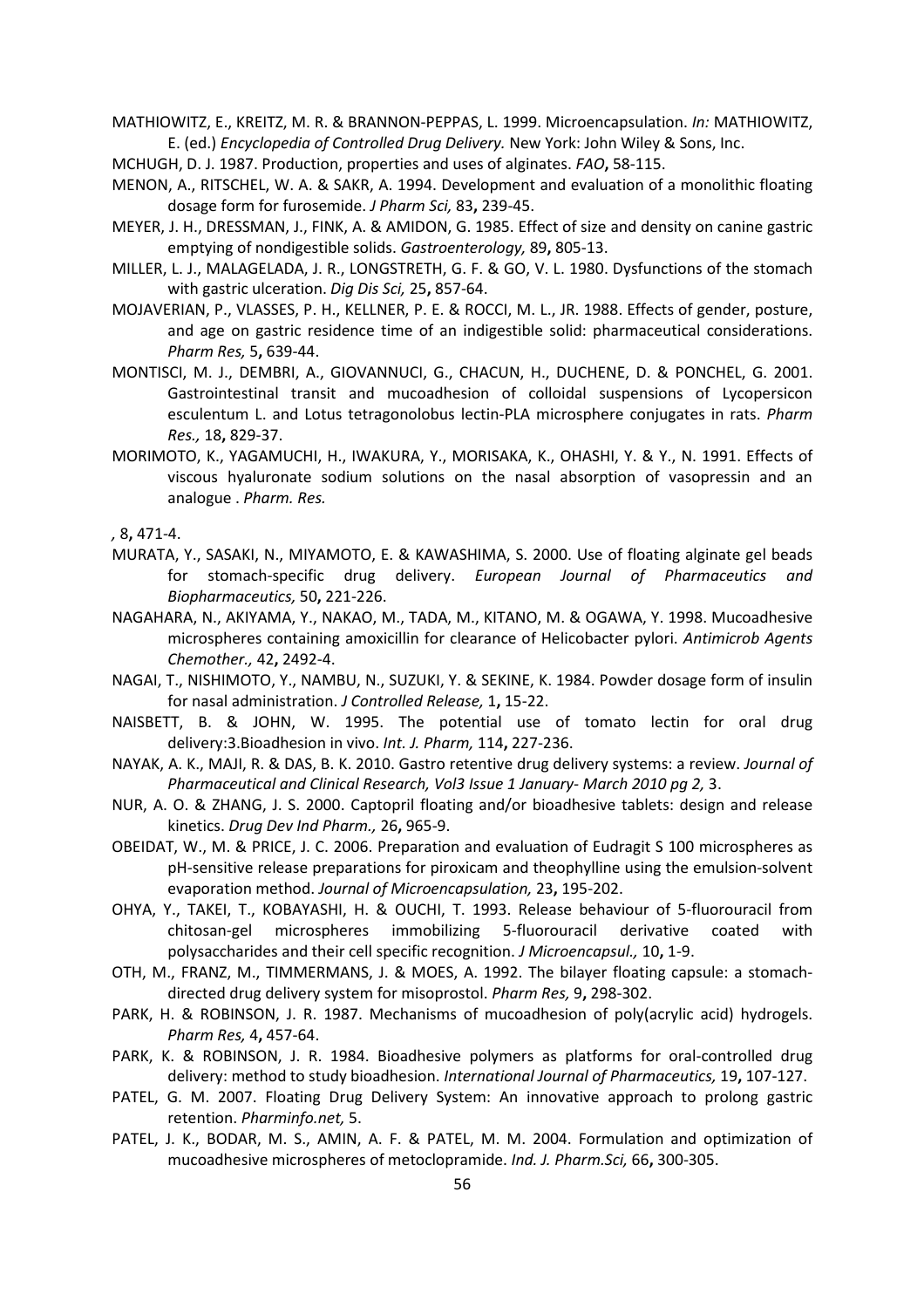- PATEL, J. K. & CHAVDA, J. R. 2008. Formulation and evaluation of stomach-specific amoxicillin-loaded carbopol-934P mucoadhesive microspheres for anti-Helicobacter pylori therapy. J Microencapsul, 21, 1-12.
- PATEL, J. K. & PATEL, M. M. 2007. Stomach specific anti-helicobacter pylori therapy: preparation and evaluation of amoxicillin-loaded chitosan mucoadhesive microspheres. Curr Drug Deliv, 4, 41-50.
- PATEL, Y. L., SHER, P. & PAWAR, A. P. 2006. The effect of drug concentration and curing time on processing and properties of calcium alginate beads containing metronidazole by response surface methodology. AAPS PharmSciTech, 7, 86.
- PAWAR, V. K., KANSAL, S., GARG, G., AWASTHI, R., SINGODIA, D. & KULKARNI, G. T. 2011. Gastroretentive dosage forms: a review with special emphasis on floating drug delivery systems. Drug Deliv., 18, 97-110. Epub 2010 Oct 20.
- PEPPAS, N. A. & BURI, P. A. 1985. Surface, interfacial and molecular aspects of polymer bioadhesion on soft tissues. Journal of Controlled Release, 2, 257-275.
- PONCHEL, G. & IRACHE, J. 1998. Specific and non-specific bioadhesive particulate systems for oral delivery to the gastrointestinal tract. Adv Drug Deliv Rev, 34, 191-219.
- QUINTANAR-GUERRERO, D., ALLÉMANN, E., DOELKER, E. & FESSI, H. 1998a. Preparation and Characterization of Nanocapsules from Preformed Polymers by a New Process Based on Emulsification-Diffusion Technique. Pharmaceutical Research, 15, 1056-1062.
- QUINTANAR-GUERRERO, D., ALLEMANN, E., FESSI, H. & DOELKER, E. 1998b. Preparation techniques and mechanisms of formation of biodegradable nanoparticles from preformed polymers. Drug Dev Ind Pharm., 24, 1113-28.
- RAJINIKANTH, P. S., ARUNAGARAN, L. N., BALASUBRAMANIAM, J. & MISHRA, B. 2008. Formulation and Evaluation of Clarithromycin Microspheres for Eradication of Helicobacter pylori

Chem. Pharm. Bull., 56, 1658-1664.

- RAJINIKANTH, P. S. & MISHRA, B. 2009. Stomach-site specific drug delivery system of clarithromycin for eradication of Helicobacter pylori. Chem Pharm Bull (Tokyo). 57, 1068-75.
- RAMTEKE, S., RB UMAMAHESHWARI, R., B. & JAIN, N. K. 2006. Clarithromycin based oral sustained release nanoparticulate drug delivery system. Ind. J. Pharm.Sci, 68, 479-484.
- REDDY, L. H. & MURTHY, R. S. 2002. Floating dosage systems in drug delivery. Crit Rev Ther Drug Carrier Syst, 19, 553-85.
- REDNICK, A. B. & TUCKER, S. J. 1970. Sustained release bolus for animal husbandry. United States patent application. 04/21/1970.
- RILLOSI, M. & BUCKTON, G. 1995. Modelling mucoadhesion by use of surface energy terms obtained from the Lewis acid-Lewis base approach. II. Studies on anionic, cationic, and unionisable polymers. Pharm Res, 12, 669-75.
- ROBINSON, J. R. & MLYNEK, G. M. 1995. Bioadhesive and phase-change polymers for ocular drug delivery. Advanced Drug Delivery Reviews, 16, 45-50.
- ROCCA, J. G., OMIDIAN, H. & SHAH, K. 2003. Progresses in gastroretentive drug delivery systems. Pharma Technol [Online]. [Accessed 16 Oct, 2009].
- ROUGE, N., ALLEMANN, E., GEX-FABRY, M., BALANT, L., COLE, E. T., BURI, P. & DOELKER, E. 1998. Comparative pharmacokinetic study of a floating multiple-unit capsule, a high-density multiple-unit capsule and an immediate-release tablet containing 25 mg atenolol. Pharm Acta Helv, 73, 81-7.
- ROUGE, N., LEROUX, J.-C., COLE, E. T., DOELKER, E. & BURI, P. 1997. Prevention of the sticking tendency of floating minitablets filled into hard gelatin capsules. European Journal of Pharmaceutics and Biopharmaceutics, 43, 165-171.
- RUBINSTEIN, A. & FRIEND, D. R. 1994. Polymeric Site-Specific Pharmacotherapy, Chichester.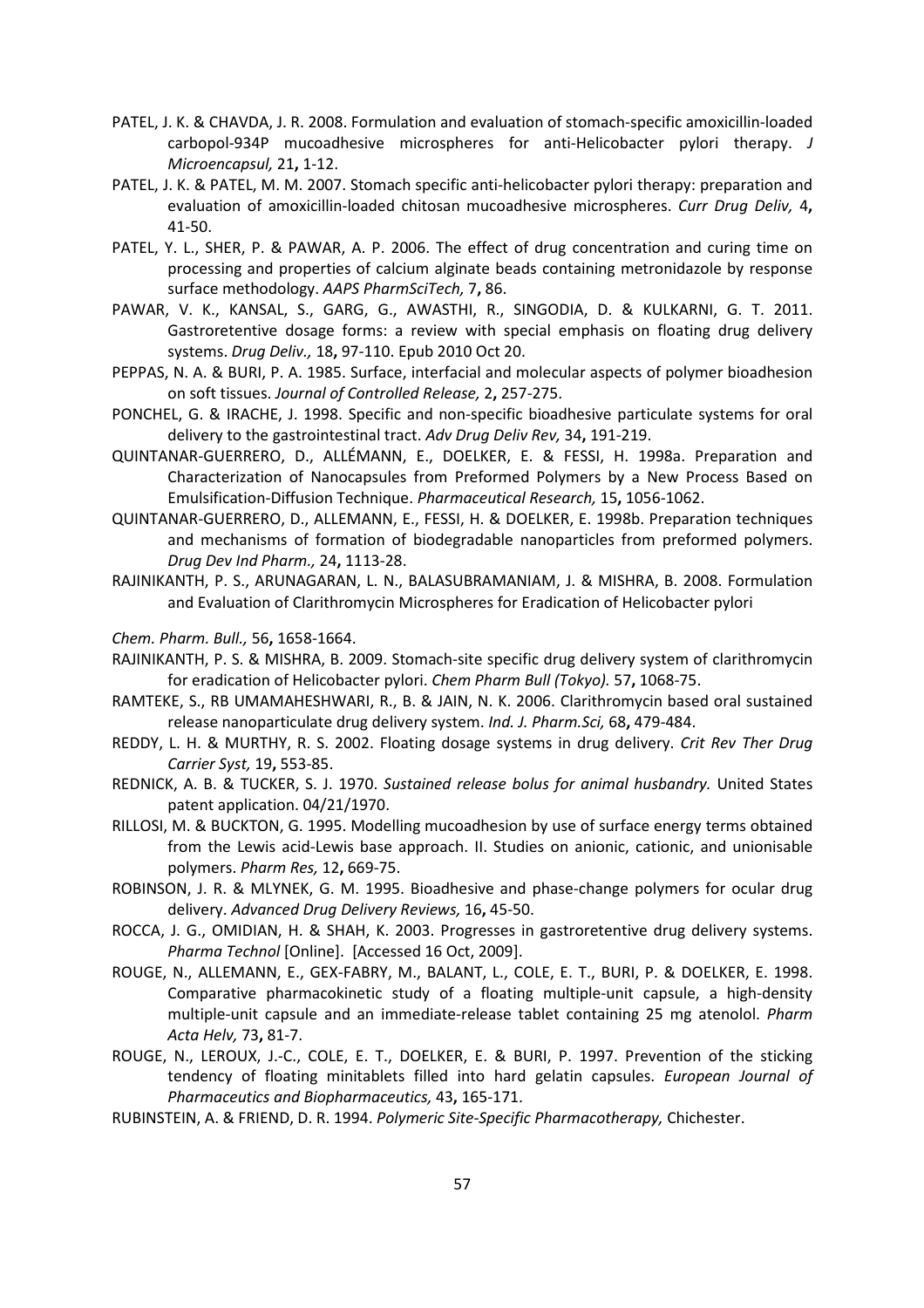- SÄKKINEN, M., MARVOLA, J., KANERVA, H., LINDEVALL, K., AHONEN, A. & MARVOLA, M. 2006. Are chitosan formulations mucoadhesive in the human small intestine?: An evaluation based on gamma scintigraphy. International Journal of Pharmaceutics, 307, 285-291.
- SAKR, F. M. 1999. A programmable drug delivery system for oral administration. International Journal of Pharmaceutics, 184, 131-139.
- SANFORD, P. A. & BAIRD, J. 1983. Industrial utilization of polysaccharides The Polysaccharides, New York, Academic.
- SANGEKAR, S., VADINO, W. A., CHAUDRY, I., PARR, A., BEHIN, R. & DIGENIS, G. 1987. Evaluation of effect of food and specific gravity on tablets on gastric retention time. Int. J. Pharm, 35, 187-191.
- SATO, Y., KAWASHIMA, Y., TAKEUCHI, H. & YAMAMOTO, H. 2003. In-vivo evaluation of riboflavincontaining microballoons for a controlled drug delivery system in healthy human volunteers. J Contr Rel. , 93, 39-47.
- SATO , Y., KAWASHIMA, Y., TAKEUCHI, H. & YAMAMOTO, H. 2004. In vitro and in vivo evaluation of riboflavin containing microballoons for a controlled drug delivery system in healthy humans Int. J. Pharm, 275, 97-107.
- SCHNURRER, J. & LEHR, C.-M. 1996. Mucoadhesive properties of the mussel adhesive protein. International Journal of Pharmaceutics, 141, 251-256.
- SCHOLES, S. 1998. Production technique for biodegradable microspheres. Controlled Drug Delivery: Challenge and Strategies. New York: American Chemical Society Press.
- SHARMA, S. & GUPTA, G. D. 2008. Formulation and characterisation of fast-dissolving tablet of promethazine theolate Asian J. Pharm, 2, 70-2.
- SHEEHAN, C. 2005. Expert Committee: EGCO5 Excipient General Chapters. USP29-NF24.
- SHETH, P. R. & TOSSOUNIAN, J. 1984. The Hydrodynamically Balanced System (Hbs™): A Novel Drug Delivery System for Oral Use. Drug Development and Industrial Pharmacy, 10, 313-339.
- SHETH, P. R. & TOSSOUNIAN, J. L. 1979. Novel sustained release tablet formulations . US patent application US Patent 4167558. September 11,1979.
- SINGH, B., SHARMA, V. & CHAUHAN, D. 2010. Gastroretentive floating sterculia-alginate beads for use in antiulcer drug delivery. Chemical Engineering Research and Design, 88, 997-1012.
- SINGH, B. N. & KIM, K. H. 2000. Floating drug delivery systems: an approach to oral controlled drug delivery via gastric retention. J Control Release, 63, 235-59.
- SINGH, J. & ROBINSON, D. H. 1988. Controlled release captopril microcapsules: effect of non-ionic surfactants on release from ethyl cellulose microcapsules. J Microencapsul, 5, 129-37.
- SINGLA, A. K. & CHAWLA, M. 2001. Chitosan: some pharmaceutical and biological aspects--an update. J Pharm Pharmacol, 53, 1047-67.
- SINGLA, A. K., CHAWLA, M. & SINGH, A. 2000. Potential applications of carbomer in oral mucoadhesive controlled drug delivery system: a review. Drug Dev. Ind. Pharm., 26, 913- 924.
- SMART, J. D. 2005. The basics and underlying mechanisms of mucoadhesion. Adv Drug Deliv Rev, 57, 1556-1568.
- SMART, J. D., KELLAWAY, I. W. & WORTHINGTON, H. E. 1984. An in-vitro investigation of mucosaadhesive materials for use in controlled drug delivery. J Pharm Pharmacol., 36, 295-9.
- SOPPIMATH, K. S., AMINABHAVI, T. M., AGNIHOTRI, S. A., MALLIKARJUNA, N. N. & KULKARNI, P. V. 2006. Effect of coexcipients on drug release and floating property of nifedipine hollow microspheres: A novel gastro retentive drug delivery system. Journal of Applied Polymer Science, 100, 486-494.
- SOPPIMATH, K. S., KULKARNI, A. R., RUDZINSKI, W. E. & AMINABHAVI, T. M. 2001a. Microspheres as floating drug-delivery systems to increase gastric retention of drugs. Drug Metab Rev., 33, 149-60.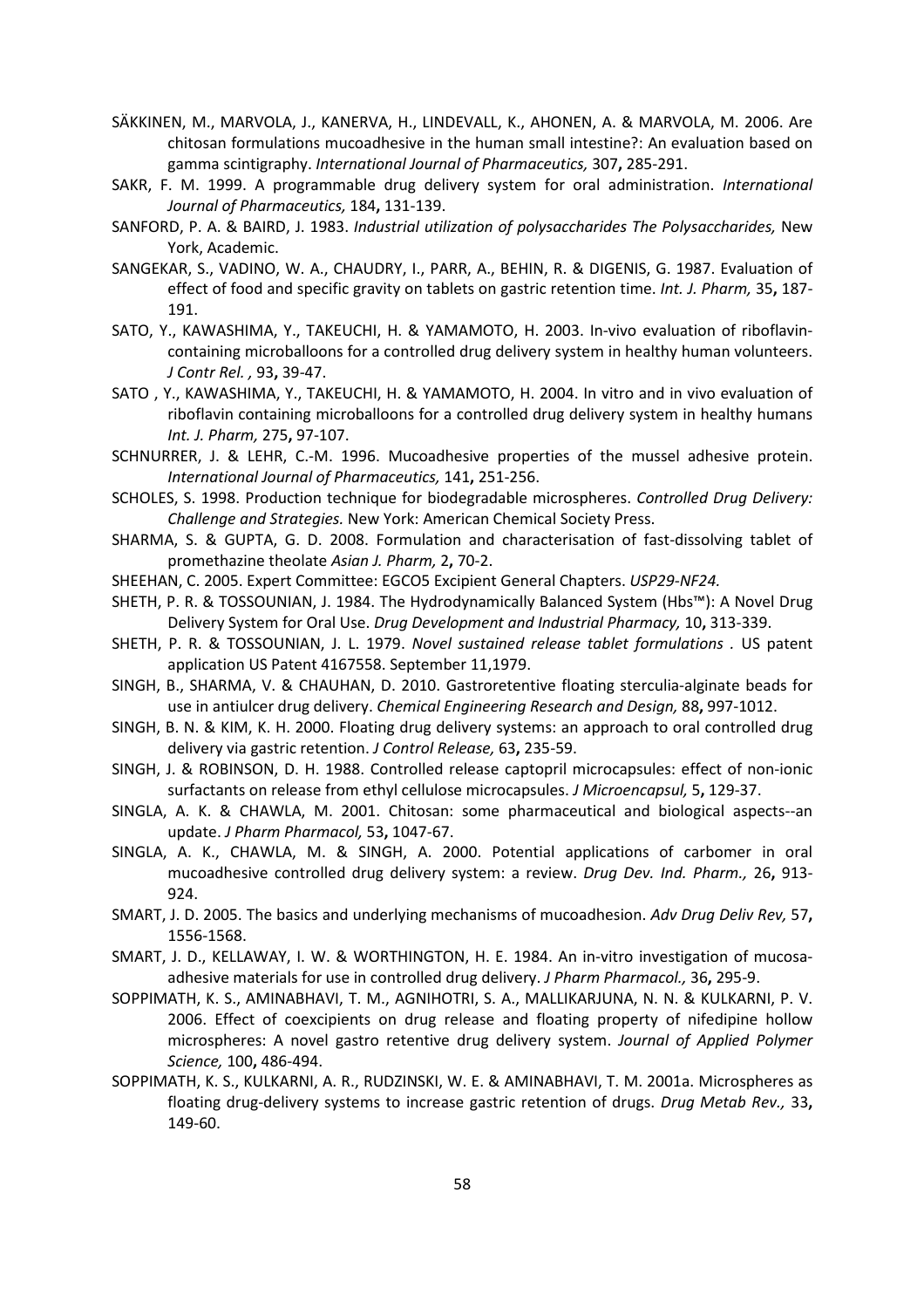- SOPPIMATH, K. S., KULKARNI, A. R., RUDZINSKI, W. E. & AMINABHAVI, T. M. 2001b. MICROSPHERES AS FLOATING DRUG-DELIVERY SYSTEMS TO INCREASE GASTRIC RETENTION OF DRUGS. Drug Metabolism Reviews, 33, 149-160.
- SRIAMORNSAK, P., THIRAWONG, N. & PUTTIPIPATKHACHORN, S. 2004. Morphology and buoyancy of oil-entrapped calcium pectinate gel beads. AAPS J, 6, e24.
- SRIVASTAVA, A. K., RIDHURKAR, D. N. & WADHWA, S. 2005. Floating microspheres of cimetidine: formulation, characterization and in vitro evaluation. Acta Pharm, 55, 277-85.
- STOCKERT, R. J. & MORELL, A. G. 1983. Hepatic binding protein: the galactose-specific receptor of mammalian hepatocytes. Hepatology, 3, 750-757.
- STOCKWELL, A. F., DAVIS, S. S. & WALKER, S. E. 1986. In vitro evaluation of alginate gel systems as sustained release drug delivery systems. Journal of Controlled Release, 3, 167-175.
- STREUBEL, A., SIEPMANN, J. & BODMEIER, R. 2002. Floating microparticles based on low density foam powder. Int J Pharm, 241, 279-92.
- STREUBEL, A., SIEPMANN, J. & BODMEIER, R. 2003. Multiple unit gastroretentive drug delivery systems: a new preparation method for low density microparticles. J Microencapsul, 20, 329- 47.
- STREUBEL, A., SIEPMANN, J. & BODMEIER, R. 2006. Drug delivery to the upper small intestine window using gastroretentive technologies. Curr Opin Pharmacol, 6, 501-8.
- SULTANA, S., BHAVNA, IQBAL, Z., PANDA, B. P., TALEGAONKAR, S., BHATNAGAR, A. & AHMAD, F. J. 2009. Lacidipine encapsulated gastroretentive microspheres prepared by chemical denaturation for Pylorospasm. J Microencapsul, 26, 385-93.
- SUNGTHONGJEEN, S., PAERATAKUL, O., LIMMATVAPIRAT, S. & PUTTIPIPATKHACHORN, S. 2006. Preparation and in vitro evaluation of a multiple-unit floating drug delivery system based on gas formation technique. Int J Pharm, 324, 136-43.
- SWARBRICK, J. & BAYLAN, J. C. 1994. Enclyclopedia of PharmceuticalTechnology, New York, Marcel Dekker.
- TANWAR, Y. S., NARUKA, P. S. & OJHA, G. R. 2007. Development and evaluation of floating microspheres of verapamil hydrochloride. Brazilian Journal of Pharmaceutical Sciences 43, 529-534.
- THANOO, B. C., SUNNY, M. C. & JAYAKRISHNAN, A. 1992. Cross-linked chitosan microspheres: preparation and evaluation as a matrix for the controlled release of pharmaceuticals. J Pharm Pharmacol, 44, 283-6.
- TIMMERMANS, J. & MOES, A. J. 1994. Factors controlling the buoyancy and gastric retention capabilities of floating matrix capsules: new data for reconsidering the controversy. J Pharm Sci, 83, 18-24.
- UMAMAHESHWARI, R. B. & JAIN, N. K. 2003. Receptor mediated targeting of lectin conjugated gliadin nanoparticles in the treatment of Helicobacter pylori. J Drug Target., 11, 415-23; discussion 423-4.
- UMAMAHESHWARI, R. B., JAIN, S., BHADRA, D. & JAIN, N. K. 2003. Floating microspheres bearing acetohydroxamic acid for the treatment of Helicobacter pylori. J.Pharm Pharmacol, 55, 1607-13.
- UMAMAHESWARI, R. B., JAIN, S., TRIPATHI, P. K., AGRAWAL, G. P. & JAIN, N. K. 2002. Floatingbioadhesive microspheres containing acetohydroxamic acid for clearance of Helicobacter pylori. Drug Deliv, 9, 223-31.
- UMEZAWA, H. 1978. Pepstatin floating minicapsules. United States patent application 05/785268.
- URGUHART, J. & THEEUWES, F. 1994. Drug delivery system comprising a reservoir containing a plurality of tiny pills. United States patent application.
- VAICIUNAS, S., OLIVEIRA, M. A., BEZERRA, I. L., OLIVEIRA, E. G., SOUZA, C. M. & LOIOLA, C. F. N. 2010. M1137 Floating-Bioadhesive Microspheres of Clarithromycin Versus Antibacterial Agent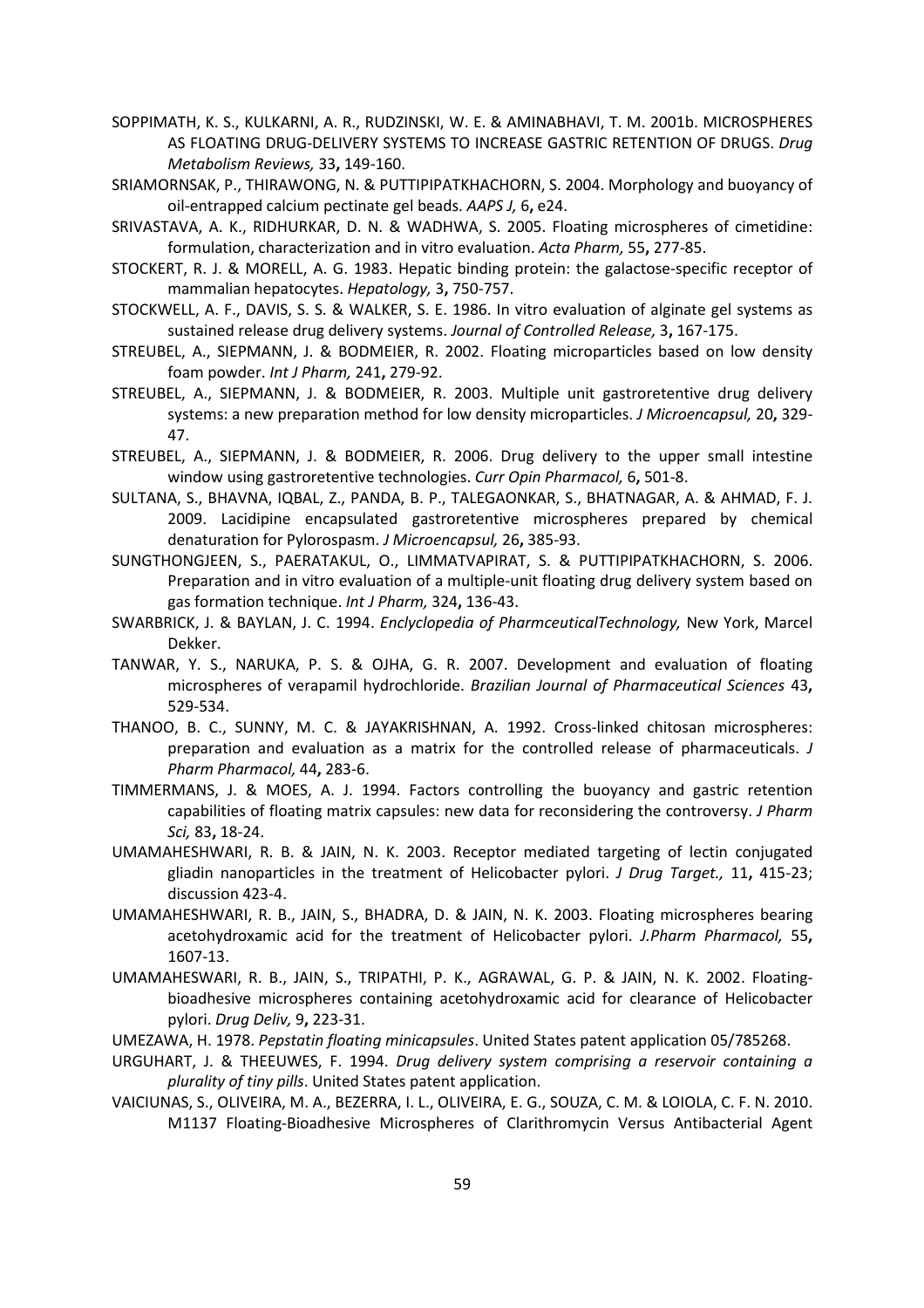Ceragenin CsA-13 for Eradication of Helicobacter pylori Resistant: Meta-Analysis. Gastroenterology, 138, S-339-S-340.

- VAN GANSBEKE, B., TIMMERMANS, J., SCHOUTENS, A. & MOËS, A. 1991. Intragastric positioning of two concurrently ingested pharmaceutical matrix dosage forms. International Journal of Radiation Applications and Instrumentation. Part B. Nuclear Medicine and Biology, 18, 711- 713, 715-718.
- VANDEGAER, J. E. 1974. Microencapsulation: processes and applications, New York ; London, Plenum.
- VASIR, J. K., TAMBWEKAR, K. & GARG, S. 2003. Bioadhesive microspheres as a controlled drug delivery system. International Journal of Pharmaceutics, 255, 13-32.
- VYAS, S. P. & KHAR, R. K. 2006. Gastroretentive systems. In: Controlled drug Delivery, Delhi, India, Vallabh Prakashan.
- WANG, J., TAUCHI, Y., DEGUCHI, Y., MORIMOTO, K., TABATA, Y. & IKADA, Y. 2000. Positively charged gelatin microspheres as gastric mucoadhesive drug delivery system for eradication of H. pylori. Drug Deliv, 7, 237-43.
- WASHINGTON, N., WASHINGTON, C., WILSON, C. G. & WILSON, C. G. P. P. B. B. T. D. A. 2001. Physiological pharmaceutics : barriers to drug absorption, London, Taylor & Francis.
- WAUGH, A., GRANT, A., ROSS, J. S. A., PHYSIOLOGY IN, H., ILLNESS, WILSON, K. J. W. R. & WAUGH, A. 2001. Ross and Wilson anatomy and physiology in health and illness, Edinburgh, Churchill Livingstone.
- WHITEHEAD, L., COLLETT, J. H. & FELL, J. T. 2000. Amoxycillin release from a floating dosage form based on alginates. Int J Pharm, 210, 45-9.
- WHITEHEAD, L., FELL, J. T., COLLETT, J. H., SHARMA, H. L. & SMITH, A. 1998. Floating dosage forms: an in vivo study demonstrating prolonged gastric retention. J Control Release, 55, 3-12.
- WOO, B. H., JIANG, G., JO, Y. W. & DELUCA, P. P. 2001. Preparation and characterization of a composite PLGA and poly(acryloyl hydroxyethyl starch) microsphere system for protein delivery. Pharm Res, 18, 1600-6.
- YANG, L., ESHRAGHI, J. & FASSIHI, R. 1999. A new intragastric delivery system for the treatment of Helicobacter pylori associated gastric ulcer: in vitro evaluation. J Control Release, 57, 215-22.
- YASSIN, #160, B., A. E., ALSARRA, A., I., AL-MOHIZEA & M., A. 2006. Chitosan beads as a new gastroretentive system of verapamil, Wien, AUTRICHE, Österreichische Apotheker-Verlagsgesellschaft.
- YELLANKI, S. K., SINGH, J., SYED, J. A., BIGALA, R., GORANTI, S. & NERELLA, N. K. 2010. Design and characterization of amoxicillin trihydrate mucoadhesive microspheres for prolonged gastric retention. International Journal of Pharmaceutical Sciences and Drug Research, 2, 112-114.
- YUASA, H., TAKASHIMA, Y. & KANAYA, Y. 1996. Studies on the development of intragastric floating and sustained release preparation I, Application of calcium silicate as a floating carrier. Chem. Pharm.Bull., 44, 1361-1366.
- ZHENG, J., LIU, C., BAO, D., ZHAO, Y. & MA, X. 2006. Preparation and evaluation of floatingbioadhesive microparticles containing clarithromycin for the eradication of Helicobacter pylori. Journal of Applied Polymer Science, 102, 2226-2232.